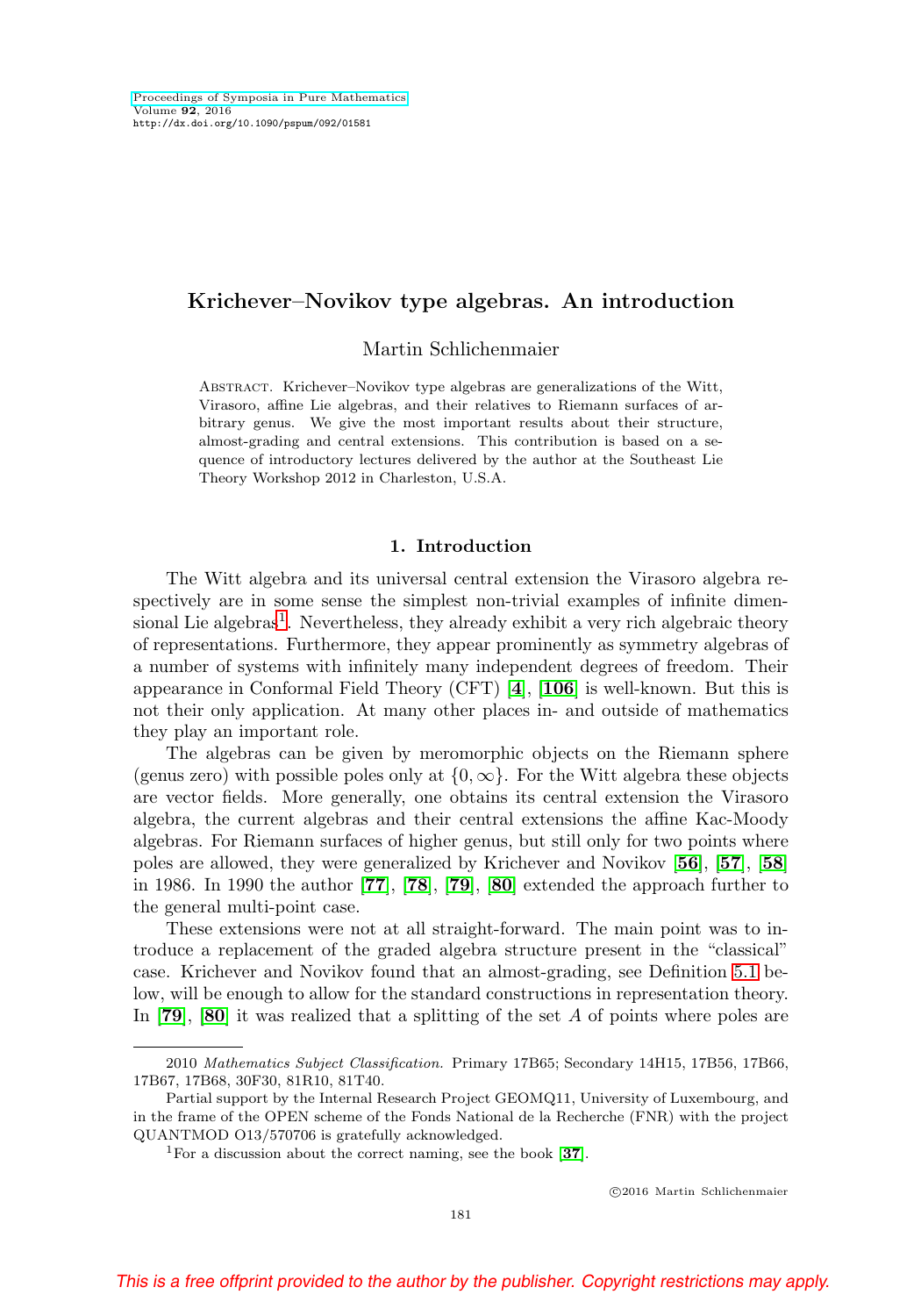allowed, into two disjoint non-empty subsets  $A = I \cup O$  is crucial for introducing an almost-grading. The corresponding almost-grading was explicitly given. A Krichever-Novikov (KN) type algebra is an algebra of meromorphic objects with an almost-grading coming from such a splitting. In the classical situation there is only one such splitting (up to inversion) possible, Hence, there is only one almostgrading, which is indeed a grading.

From the algebraic point of view these KN type algebras are of course infinite dimensional Lie algebras, but they are still defined as (algebraic-)geometric objects. This point of view will be very helpful for further examinations.

As already mentioned above the crucial property is the almost-grading which replaces the honest grading in the Witt and Virasoro case. For a number of representation theoretic constructions the almost-grading will be enough. In contrast to the classical situation, where there is only one grading, we will have a finite set of non-equivalent gradings and new interesting phenomena show up. This is already true for the genus zero case (i.e. the Riemann sphere case) with more than two points where poles are allowed. These algebras will be only almost-graded, see e.g. [**[81](#page-37-4)**], [**[29](#page-35-1)**], [**[30](#page-35-2)**].

Quite recently the book Krichever–Novikov type algebras. Theory and applications [**[91](#page-38-1)**] by the author appeared. It gives a more or less complete treatment of the state of the art of the theory of KN type algebras including some applications. For more applications in direction of integrable systems and description of the Lax operator algebras see also the recent book Current algebras on Riemann surfaces [**[103](#page-38-2)**] by Sheinman.

The goal of the lectures at the workshop and of this extended write-up was to give a gentle introduction to the KN type algebras in the multi-point setting, their definitions and main properties. Proofs are mostly omitted. They all can be found in [**[91](#page-38-1)**], beside in the original works. KN type algebras carry a very rich representation theory. We have Verma modules, highest weight representations, Fermionic and Bosonic Fock representations, semi-infinite wedge forms,  $b - c$  systems, Sugawara representations and vertex algebras. Due to space limitations as far as these representations are concerned we are very short here and have to refer to [**[91](#page-38-1)**] too. There also a quite extensive list of references can be found, including articles published by physicists on applications in the field-theoretical context. This review extends and updates in certain respects the previous review [**[89](#page-38-3)**] and has consequently some overlap with it.

It is a pleasure for me to thank the organisers Iana Anguelova, Ben Cox, Elizabeth Jurisich, and Oleg Smirnov of the Southeast Lie Theory Workshop 2012 in Charleston, for the invitation to this very inspiring activity. Particular thanks also goes to the audience for their lively feed-back. I acknowledge partial support from Internal Research Project GEOMQ11, University of Luxembourg, and in the frame of the OPEN scheme of the Fonds National de la Recherche (FNR) with the project QUANTMOD O13/570706.

### **2. A Reminder of the Virasoro Algebra and its Relatives**

<span id="page-1-0"></span>These algebras are in some sense the simplest non-trivial infinite dimensional Lie algebras. For the convenience of the reader we will start by recalling their conventional algebraic definitions.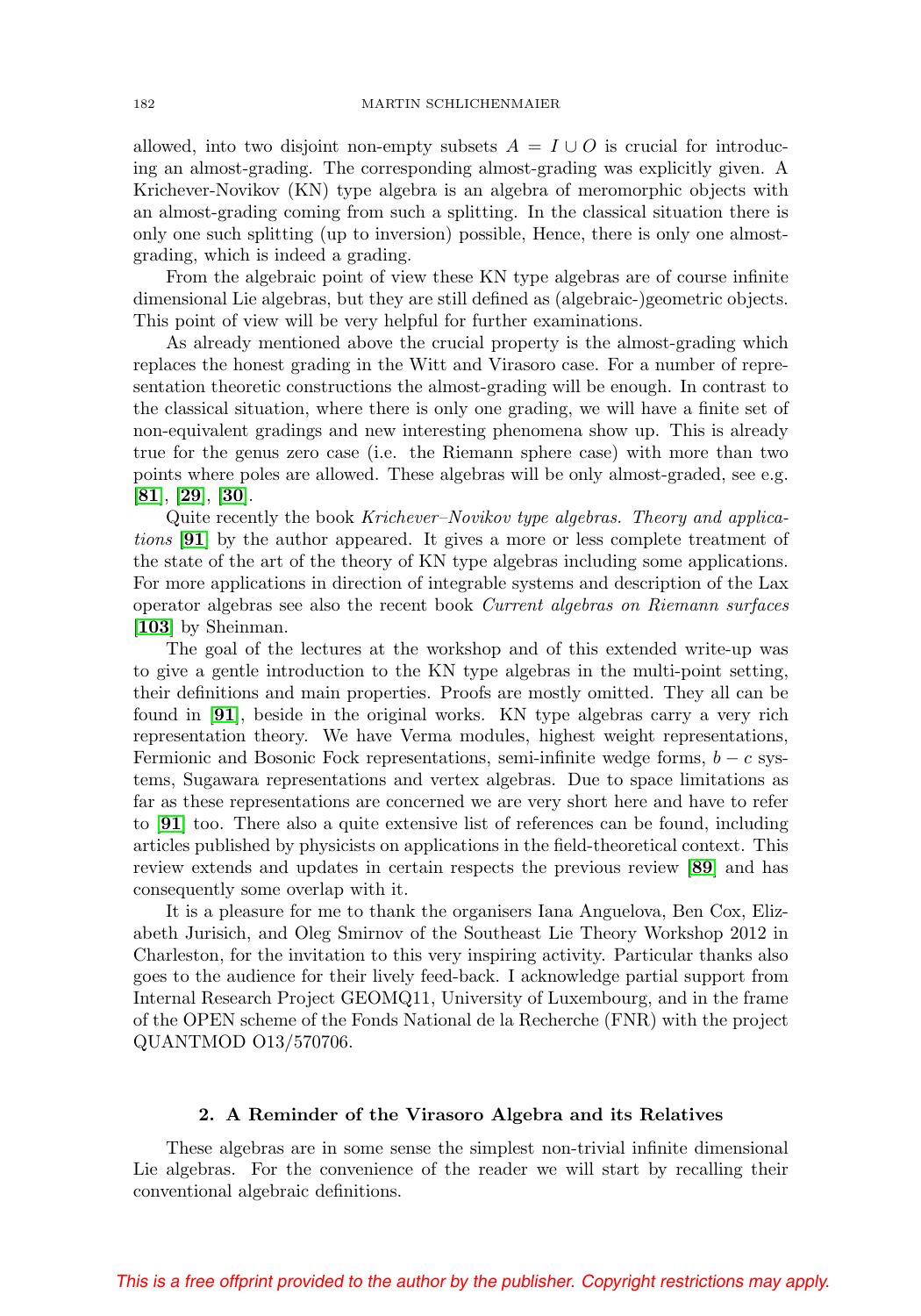**2.1. The Witt algebra.** The Witt algebra W , sometimes also called Virasoro algebra without central term, is the Lie algebra generated as vector space over C by the basis elements  $\{e_n \mid n \in \mathbb{Z}\}\$  with Lie structure

(2.1) 
$$
[e_n, e_m] = (m - n)e_{n+m}, \quad n, m \in \mathbb{Z}.
$$

The algebra  $W$  is more than just a Lie algebra. It is a graded Lie algebra. If we set for the degree  $\deg(e_n) := n$  then

(2.2) 
$$
\mathcal{W} = \bigoplus_{n \in \mathbb{Z}} \mathcal{W}_n, \qquad \mathcal{W}_n = \langle e_n \rangle_{\mathbb{C}}.
$$

Obviously,  $deg([e_n, e_m]) = deg(e_n) + deg(e_m)$ .

Algebraically  $W$  can also be given as Lie algebra of derivations of the algebra of Laurent polynomials  $\mathbb{C}[z, z^{-1}]$ .

REMARK 2.1. In the purely algebraic context our field of definition  $\mathbb C$  can be replaced by an arbitrary field **K** of characteristics 0. This concerns all cases in this section.

**2.2. The Virasoro algebra.** For the Witt algebra the universal central extension is the Virasoro algebra V. As vector space it is the direct sum  $\mathcal{V} = \mathbb{C} \oplus \mathcal{W}$ . If we set for  $x \in \mathcal{W}$ ,  $\hat{x} := (0, x)$ , and  $t := (1, 0)$  then its basis elements are  $\hat{e}_n$ ,  $n \in \mathbb{Z}$ and  $t$  with the Lie product  $^2$  $^2$ .

(2.3) 
$$
[\hat{e}_n, \hat{e}_m] = (m-n)\hat{e}_{n+m} + \frac{1}{12}(n^3 - n)\delta_n^{-m} t, \qquad [\hat{e}_n, t] = [t, t] = 0,
$$

for all  $n, m \in \mathbb{Z}$ . By setting  $\deg(\hat{e}_n) := \deg(e_n) = n$  and  $\deg(t) := 0$  the Lie algebra  $V$  becomes a graded algebra. The algebra  $W$  will only be a subspace, not a subalgebra of  $\mathcal V$ . But it will be a quotient. Up to equivalence of central extensions and rescaling the central element  $t$ , this is beside the trivial (splitting) central extension the only central extension of  $W$ .

**2.3. The affine Lie algebra.** Given g a finite-dimensional Lie algebra (i.e. a finite-dimensional simple Lie algebra) then the tensor product of g with the associative algebra of Laurent polynomials  $\mathbb{C}[z, z^{-1}]$  carries a Lie algebra structure via

(2.4) 
$$
[x \otimes z^n, y \otimes z^m] := [x, y] \otimes z^{n+m}.
$$

This algebra is called *current algebra* or *loop algebra* and denoted by  $\overline{g}$ . Again we consider central extensions. For this let  $\beta$  be a symmetric, bilinear form for g which is invariant (e.g.  $\beta([x, y], z) = \beta(x, [y, z])$  for all  $x, y, z \in \mathfrak{g}$ ). Then a central extension is given by

(2.5) 
$$
[\widehat{x \otimes z^n}, \widehat{y \otimes z^m}] := [x, \widehat{y \otimes z^{n+m}} - \beta(x, y) \cdot m \delta_n^{-m} \cdot t.
$$

This algebra is denoted by  $\hat{\mathfrak{g}}$  and called *affine Lie algebra*. With respect to the classification of Kac-Moody Lie algebras, in the case of a simple g they are exactly the Kac-Moody algebras of affine type, [**[47](#page-36-3)**], [**[48](#page-36-4)**], [**[68](#page-37-5)**].

<span id="page-2-0"></span><sup>&</sup>lt;sup>2</sup>Here  $\delta_k^l$  is the Kronecker delta which is equal to 1 if  $k = l$ , otherwise zero.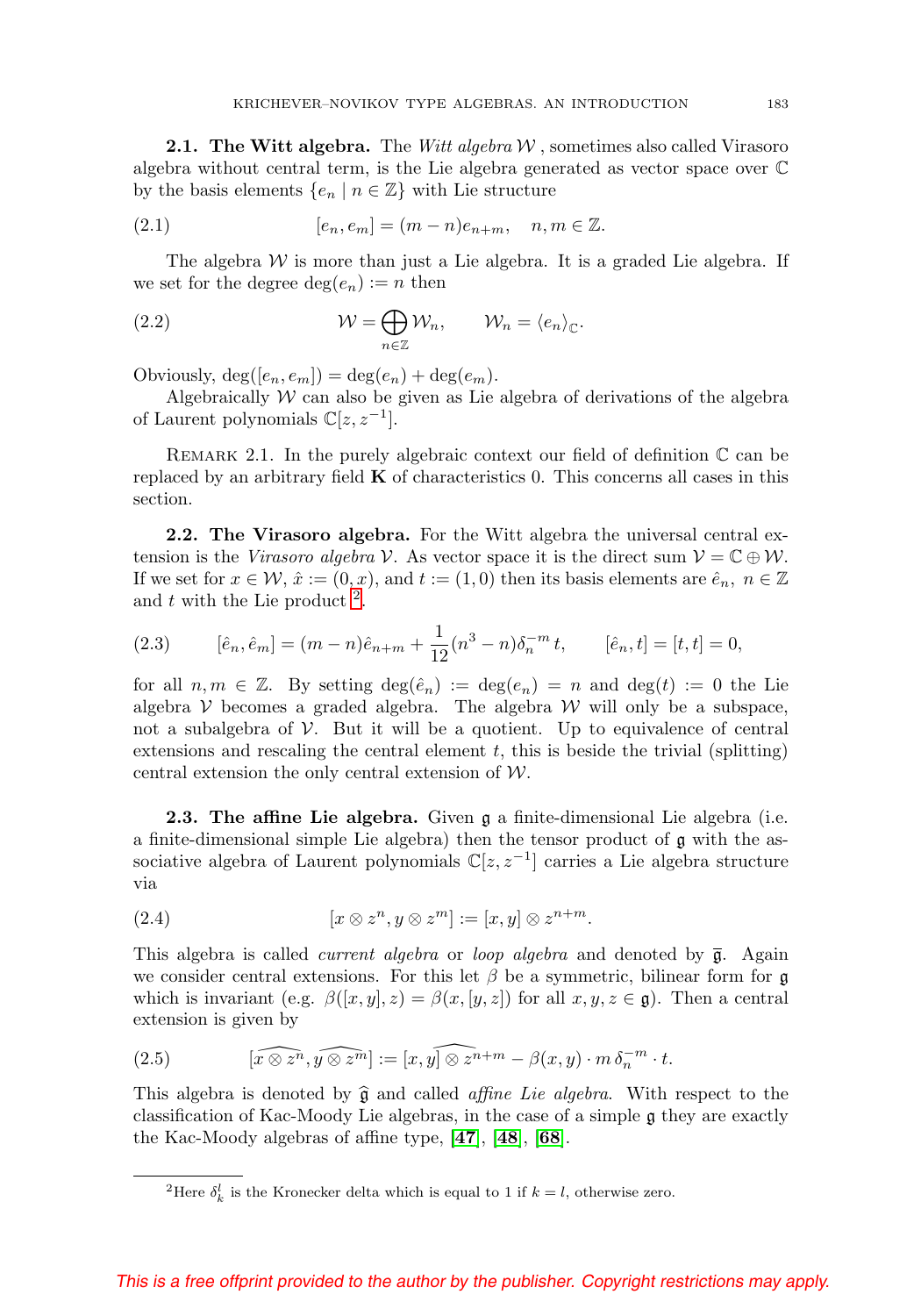**2.4. The Lie superalgebra.** To complete the description I will introduce the Lie superalgebra of Neveu-Schwarz type. The centrally extended superalgebra has as basis (we drop theˆ)

(2.6) 
$$
e_n, n \in \mathbb{Z}, \varphi_m, m \in \mathbb{Z} + \frac{1}{2}, t
$$

with structure equations

(2.7) 
$$
[e_n, e_m] = (m - n)e_{m+n} + \frac{1}{12}(n^3 - n)\delta_n^{-m} t,
$$

$$
[e_n, \varphi_m] = (m - \frac{n}{2})\varphi_{m+n},
$$

$$
[\varphi_n, \varphi_m] = e_{n+m} - \frac{1}{6}(n^2 - \frac{1}{4})\delta_n^{-m} t.
$$

By "setting  $t = 0$ " we obtain the non-extended superalgebra. The elements  $e_n$ (and t) are a basis of the subspace of even elements, the elements  $\varphi_m$  a basis of the subspace of odd elements.

These algebras are indeed Lie superalgebras. For completeness I recall their definition here.

<span id="page-3-0"></span>REMARK 2.2 (Definition of a Lie superalgebra). Let  $S$  be a vector space which is decomposed into even and odd elements  $S = S_{\bar{0}} \oplus S_{\bar{1}}$ , i.e. S is a  $\mathbb{Z}/2\mathbb{Z}$ -graded vector space. Furthermore, let [., .] be a  $\mathbb{Z}/2\mathbb{Z}$ -graded bilinear map  $S \times S \to S$  such that for elements  $x, y$  of pure parity

(2.8) 
$$
[x, y] = -(-1)^{\bar{x}\bar{y}}[y, x].
$$

Here  $\bar{x}$  is the parity of x, etc. These conditions say that

(2.9) 
$$
[\mathcal{S}_{\bar{0}}, \mathcal{S}_{\bar{0}}] \subseteq \mathcal{S}_{\bar{0}}, \qquad [\mathcal{S}_{\bar{0}}, \mathcal{S}_{\bar{1}}] \subseteq \mathcal{S}_{\bar{1}}, \qquad [\mathcal{S}_{\bar{1}}, \mathcal{S}_{\bar{1}}] \subseteq \mathcal{S}_{\bar{0}},
$$

and that  $[x, y]$  is symmetric for x and y odd, otherwise anti-symmetric. Now S is a Lie superalgebra if in addition the super-Jacobi identity (for x, y, z of pure parity)

(2.10) 
$$
(-1)^{\bar{x}\bar{z}}[x,[y,z]] + (-1)^{\bar{y}\bar{x}}[y,[z,x]] + (-1)^{\bar{z}\bar{y}}[z,[x,y]] = 0
$$

is valid. As long as the type of the arguments is different from (even, odd, odd) all signs can be put to  $+1$  and we obtain the form of the usual Jacobi identity. In the remaining case we get

(2.11) 
$$
[x,[y,z]] + [y,[z,x]] - [z,[x,y]] = 0.
$$

By the definitions  $S_0$  is a Lie algebra.

### **3. The Geometric Picture**

In the previous section I gave the Virasoro algebra and its relatives by purely algebraic means, i.e. by basis elements and structure equations. The full importance and strength will become more visible in a geometric context. Also from this geometric realization the need for a generalization as obtained via the Krichever– Novikov type algebras will become evident.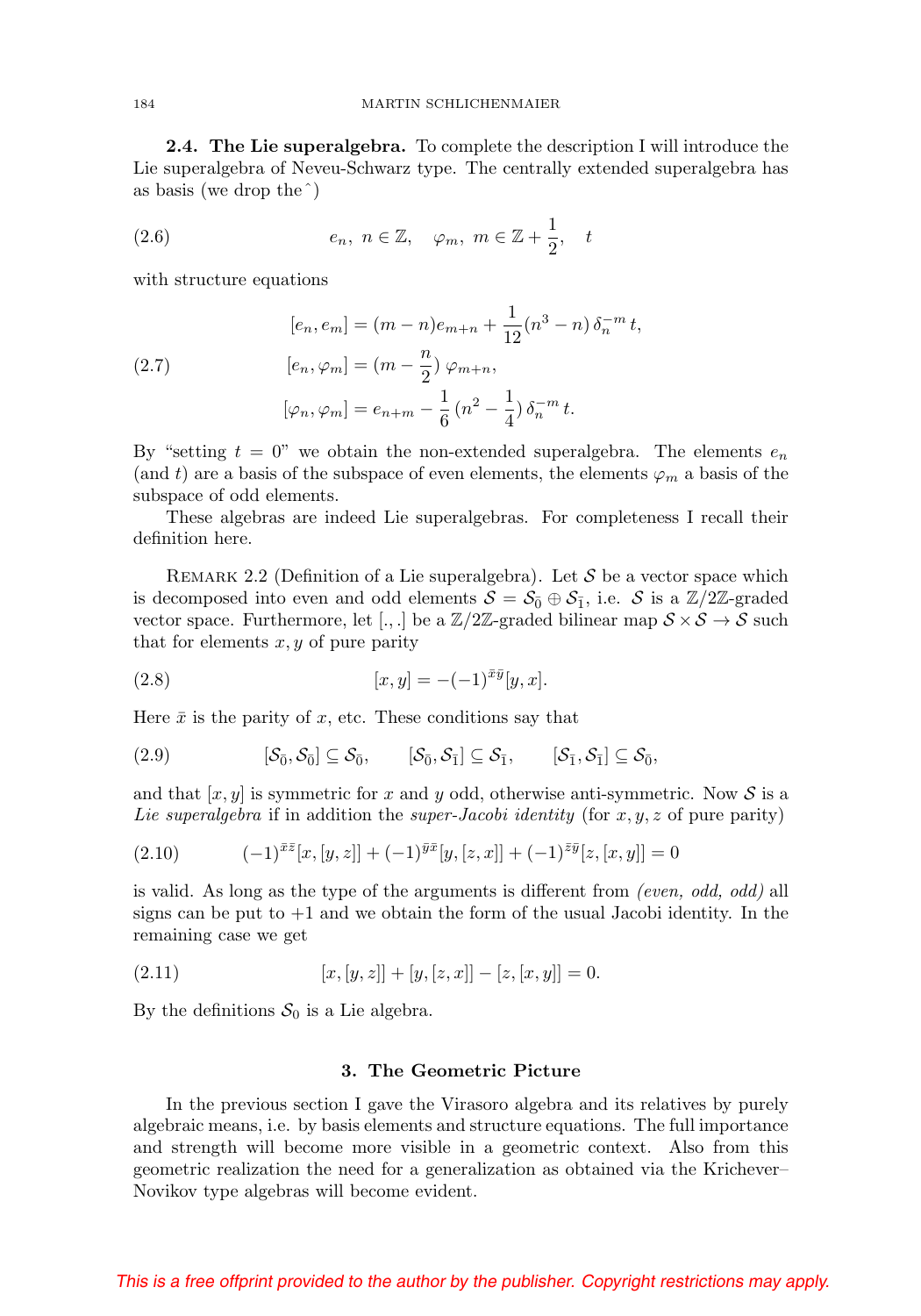<span id="page-4-1"></span>**3.1. The geometric realizations of the Virasoro algebra.** One of its realizations is a complexification of the Lie algebra of polynomial vector fields  $Vect_{pol}(S^1)$  on the circle  $S^1$ . This is a subalgebra of  $Vect(S^1)$ , the Lie algebra of all  $C^{\infty}$  vector fields on the circle. In this realization the basis elements are

(3.1) 
$$
e_n := -\mathrm{i} \, \exp \mathrm{i} \, n \, \varphi \, \frac{d}{d\varphi}, \qquad n \in \mathbb{Z} \ ,
$$

where  $\varphi$  is the angle variable. The Lie product is the usual Lie bracket of vector fields.

If we extend analytically these generators to the whole punctured complex plane we obtain  $e_n = z^{n+1} \frac{d}{dz}$ . This gives another realization of the Witt algebra as the algebra of those meromorphic vector fields on the Riemann sphere  $S^2 = \mathbb{P}^1(\mathbb{C})$ which are holomorphic outside  $\{0\}$  and  $\{\infty\}$ .

Let  $z$  be the (quasi) global coordinate  $z$  (quasi, because it is not defined at  $\infty$ ). Let  $w = 1/z$  be the local coordinate at  $\infty$ . A global meromorphic vector field v on  $\mathbb{P}^1(\mathbb{C})$  will be given on the corresponding subsets where z respectively w are defined as

(3.2) 
$$
v = \left(v_1(z)\frac{d}{dz}, v_2(w)\frac{d}{dw}\right), \qquad v_2(w) = -v_1(z(w))w^2.
$$

The function  $v_1$  will determine the vector field v. Hence, we will usually just give  $v_1$ and in fact identify the vector field v with its local representing function  $v_1$ , which we will denote by the same letter.

For the Lie bracket we calculate

(3.3) 
$$
[v, u] = \left(v\frac{d}{dz}u - u\frac{d}{dz}v\right)\frac{d}{dz}.
$$

The space of all meromorphic vector fields constitute a Lie algebra.

The subspace of those meromorphic vector fields which are holomorphic outside of  $\{0,\infty\}$  is a Lie subalgebra. Its elements can be given as

(3.4) 
$$
v(z) = f(z) \frac{d}{dz}
$$

where f is a meromorphic function on  $\mathbb{P}^1(\mathbb{C})$ , which is holomorphic outside  $\{0,\infty\}$ . Those are exactly the Laurent polynomials  $\mathbb{C}[z, z^{-1}]$ . Consequently, this subalgebra has the set  $\{e_n, n \in \mathbb{Z}\}\$ as basis. The Lie product is the same and the subalgebra can be identified with the Witt algebra  $W$ . The subalgebra of global holomorphic vector fields is  $\langle e_{-1}, e_0, e_1 \rangle_{\mathbb{C}}$ . It is isomorphic to the Lie algebra  $\mathfrak{sl}(2, \mathbb{C})$ .

Similarly, the algebra  $\mathbb{C}[z, z^{-1}]$  can be given as the algebra of meromorphic functions on  $S^2 = \mathbb{P}(\mathbb{C})$  holomorphic outside of  $\{0, \infty\}.$ 

**3.2. Arbitrary genus generalizations.** In the geometric setup for the Virasoro algebra the objects are defined on the Riemann sphere and might have poles at most at two fixed points. For a global operator approach to conformal field theory and its quantization this is not sufficient. One needs Riemann surfaces of arbitrary genus. Moreover, one needs more than two points were singularities are allowed [3](#page-4-0). Such a generalizations were initiated by Krichever and Novikov [**[56](#page-36-0)**], [**[57](#page-36-1)**], [**[58](#page-36-2)**], who considered arbitrary genus and the two-point case. As far as the current algebras

<span id="page-4-0"></span><sup>&</sup>lt;sup>3</sup>The singularities correspond to points where free fields are entering the region of interaction or leaving it. In particular from the very beginning there is a natural decomposition of the set of points into two disjoint subsets.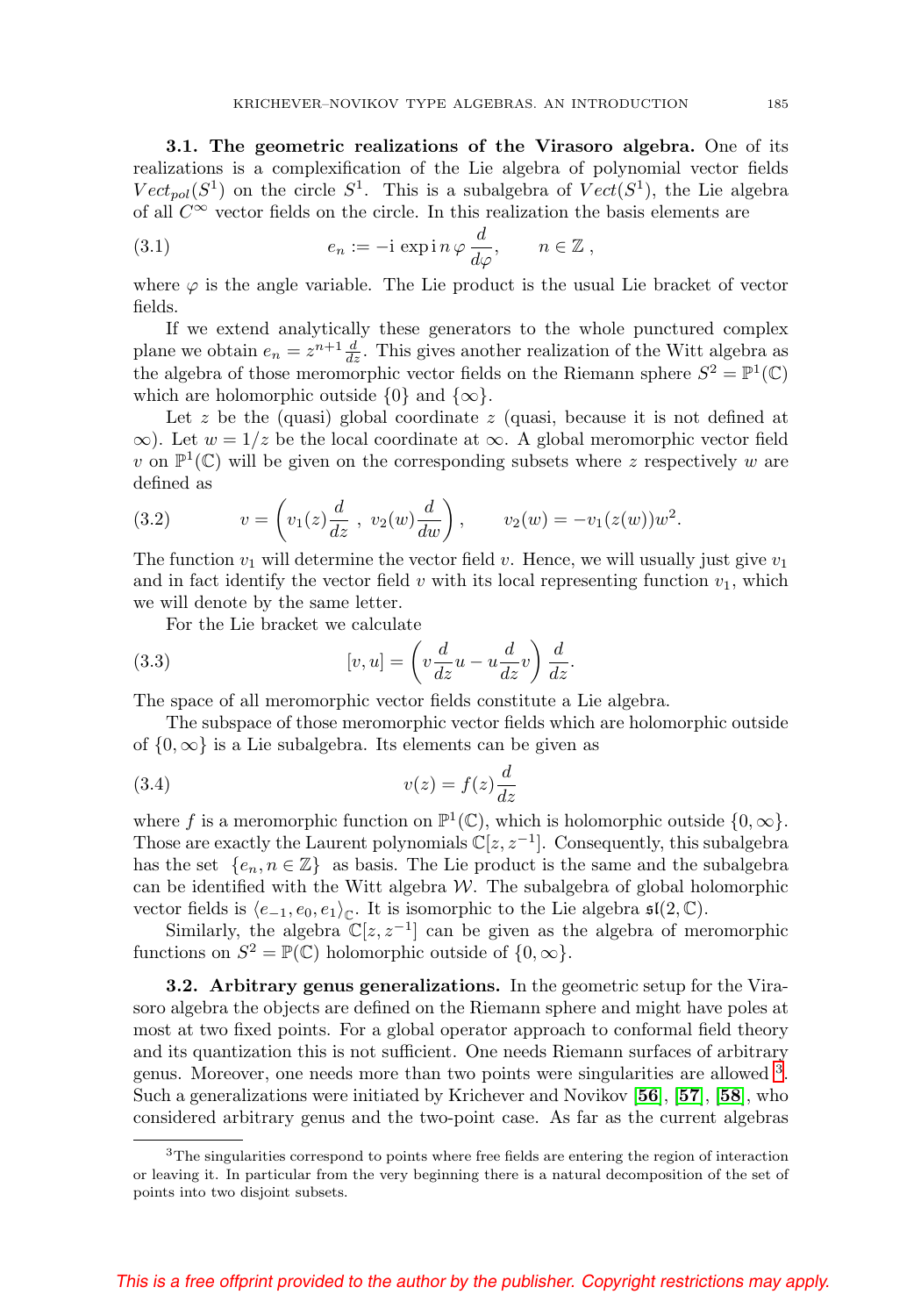

FIGURE 1. Riemann surface of genus zero with one incoming and one outgoing point.

<span id="page-5-0"></span>

<span id="page-5-1"></span>FIGURE 2. Riemann surface of genus two with one incoming and one outgoing point.

are concerned see also Sheinman [**[97](#page-38-4)**], [**[98](#page-38-5)**], [**[99](#page-38-6)**], [**[100](#page-38-7)**]. The multi-point case was systematically examined by the author [**[77](#page-37-0)**], [**[78](#page-37-1)**], [**[79](#page-37-2)**], [**[80](#page-37-3)**], [**[81](#page-37-4)**] [**[82](#page-37-6)**], [**[83](#page-37-7)**], [**[84](#page-37-8)**]. For some related approach see also Sadov [**[76](#page-37-9)**].

For the whole contribution let  $\Sigma$  be a compact Riemann surface without any restriction for the genus  $g = g(\Sigma)$ . Furthermore, let A be a finite subset of  $\Sigma$ . Later we will need a splitting of  $A$  into two non-empty disjoint subsets  $I$  and  $O$ , i.e.  $A = I \cup O$ . Set  $N := \#A, K := \#I, M := \#O$ , with  $N = K + M$ . More precisely, let

(3.5) 
$$
I = (P_1, ..., P_K), \text{ and } O = (Q_1, ..., Q_M)
$$

be disjoint ordered tuples of distinct points ("marked points", "punctures") on the Riemann surface. In particular, we assume  $P_i \neq Q_j$  for every pair  $(i, j)$ . The points in I are called the *in-points*, the points in O the *out-points*. Occasionally, we consider  $I$  and  $O$  simply as sets.

Sometimes we refer to the classical situation. By this we understand

(3.6) 
$$
\Sigma = \mathbb{P}^1(\mathbb{C}) = S^2, \quad I = \{z = 0\}, \quad O = \{z = \infty\},
$$

and the situation considered in Section [3.1.](#page-4-1)

The figures should indicate the geometric picture. Figure [1](#page-5-0) shows the classical situation. Figure [2](#page-5-1) is genus 2, but still two-point situation. Finally, in Figure [3](#page-6-0) the case of a Riemann surface of genus 2 with two incoming points and one outgoing point is visualized.

REMARK 3.1. We stress the fact, that these generalizations are needed also in the case of genus zero if one considers more than two points. Even there in the case of three points interesting algebras show up. See also [**[92](#page-38-8)**].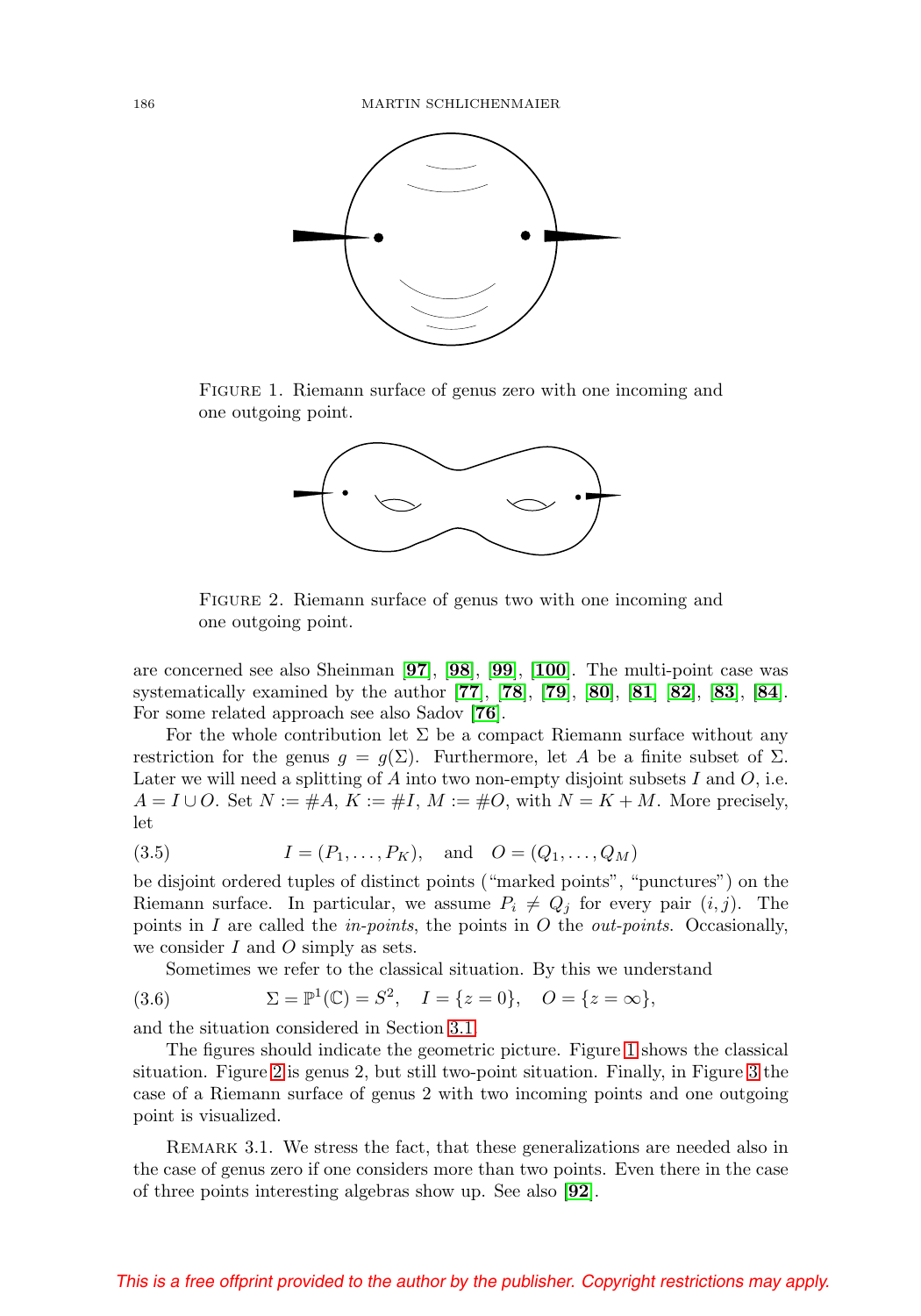

<span id="page-6-0"></span>FIGURE 3. Riemann surface of genus two with two incoming points and one outgoing point.

**3.3. Meromorphic forms.** To introduce the elements of the generalized algebras we first have to discuss forms of certain (conformal) weights. Recall that  $\Sigma$ is a compact Riemann surface of genus  $g \geq 0$ . Let A be a fixed finite subset of  $\Sigma$ . In fact we could allow for this and the following sections (as long as we do not talk about almost-grading) that  $A$  is an arbitrary subset. This includes the extremal cases  $A = \emptyset$  or  $A = \Sigma$ .

Let  $\mathcal{K} = \mathcal{K}_{\Sigma}$  be the canonical line bundle of  $\Sigma$ . Its local sections are the local holomorphic differentials. If  $P \in \Sigma$  is a point and z a local holomorphic coordinate at P then a local holomorphic differential can be written as  $f(z)dz$ with a local holomorphic function  $f$  defined in a neighborhood of  $P$ . A global holomorphic section can be described locally in coordinates  $(U_i, z_i)_{i \in J}$  by a system of local holomorphic functions  $(f_i)_{i\in J}$ , which are related by the transformation rule induced by the coordinate change map  $z_j = z_j(z_i)$  and the condition  $f_i dz_i = f_j dz_j$ . This yields

<span id="page-6-1"></span>(3.7) 
$$
f_j = f_i \cdot \left(\frac{dz_j}{dz_i}\right)^{-1}
$$

A meromorphic section of K, i.e. a meromorphic differential is given as a collection of local meromorphic functions  $(h_i)_{i\in J}$  with respect to a coordinate covering for which the transformation law [\(3.7\)](#page-6-1) is true. We will not make any distinction between the canonical bundle and its sheaf of sections, which is a locally free sheaf of rank 1.

.

In the following  $\lambda$  is either an integer or a half-integer. If  $\lambda$  is an integer then (1)  $K^{\lambda} = K^{\otimes \lambda}$  for  $\lambda > 0$ ,

(2)  $K^0 = \mathcal{O}$ , the trivial line bundle, and

(3)  $\mathcal{K}^{\lambda} = (\mathcal{K}^*)^{\otimes (-\lambda)}$  for  $\lambda < 0$ .

Here  $K^*$  denotes the dual line bundle of the canonical line bundle. This is the holomorphic tangent line bundle, whose local sections are the holomorphic tangent vector fields  $f(z)(d/dz)$ .

If  $\lambda$  is a half-integer, then we first have to fix a "square root" of the canonical line bundle, sometimes called a theta characteristics. This means we fix a line bundle L for which  $L^{\otimes 2} = \mathcal{K}$ . After such a choice of L is done we set  $\mathcal{K}^{\lambda} := \mathcal{K}^{\lambda}_{L} := L^{\otimes 2\lambda}$ . In most cases we will drop the mentioning of  $L$ , but we have to keep the choice in mind. The fine-structure of the algebras we are about to define will depend on the choice. But the main properties will remain the same.

REMARK 3.2. A Riemann surface of genus g has exactly  $2^{2g}$  non-isomorphic square roots of K. For  $g = 0$  we have  $K = \mathcal{O}(-2)$ , and  $L = \mathcal{O}(-1)$ , the tautological bundle, is the unique square root. Already for  $g = 1$  we have four non-isomorphic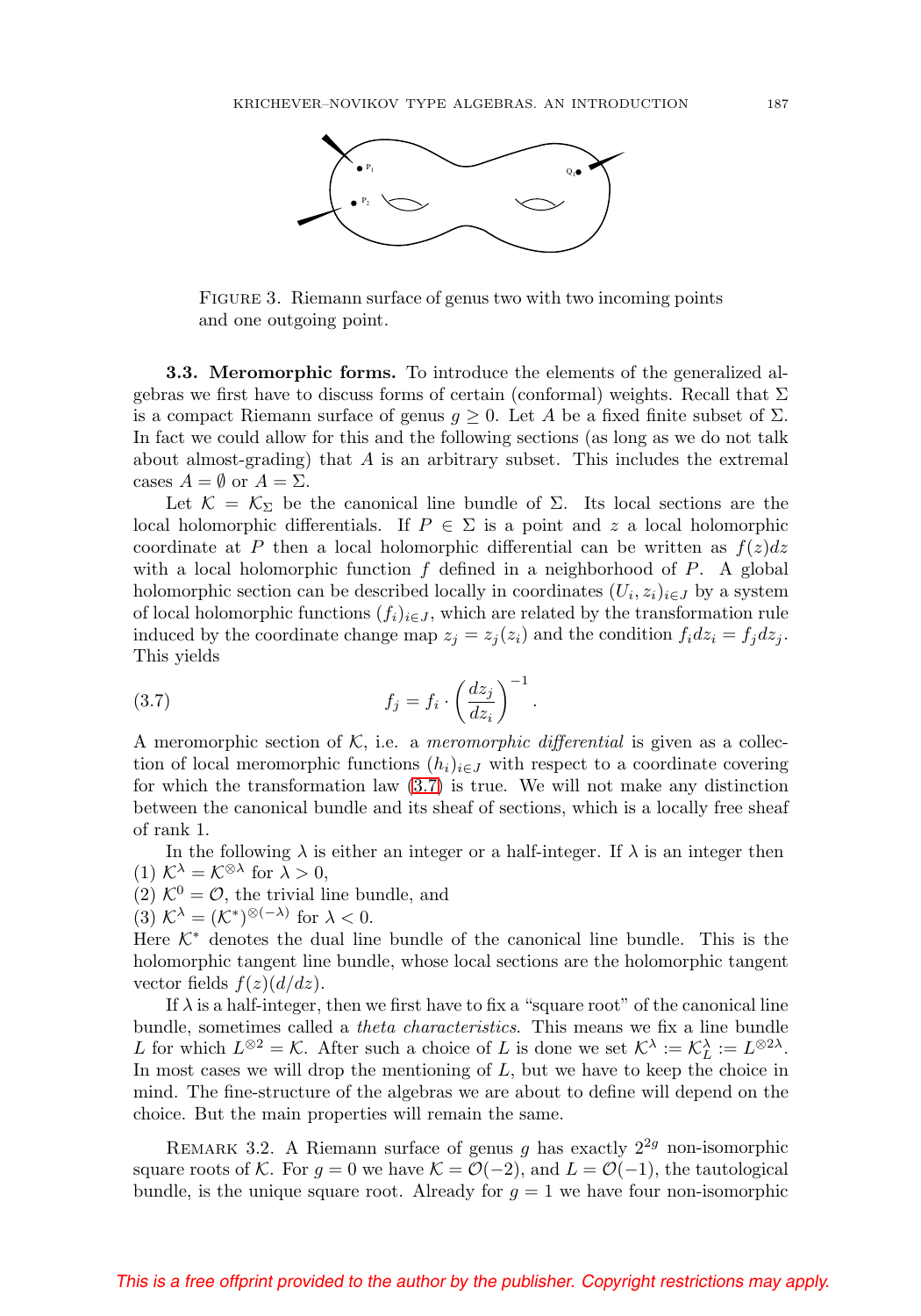ones. As in this case  $\mathcal{K} = \mathcal{O}$  one solution is  $L_0 = \mathcal{O}$ . But we have also other bundles  $L_i$ ,  $i = 1, 2, 3$ . Note that  $L_0$  has a nonvanishing global holomorphic section, whereas this is not the case for  $L_1, L_2$  and  $L_3$ . In general, depending on the parity of the dimension of the space of globally holomorphic sections, i.e. of dim  $H^0(\Sigma, L)$ , one distinguishes even and odd theta characteristics L. For  $g = 1$  the bundle  $\mathcal O$  is an odd, the others are even theta characteristics. The choice of a theta characteristic is also called a spin structure on  $\Sigma$  [[3](#page-34-1)].

We set

(3.8)  $\mathcal{F}^{\lambda}(A) := \{f \text{ is a global meromorphic section of } \mathcal{K}^{\lambda} \}$ f is holomorphic on  $\Sigma \setminus A$ .

Obviously this is a C-vector space. To avoid cumbersome notation, we will often drop the set  $A$  in the notation if  $A$  is fixed and/or clear from the context. Recall that in the case of half-integer  $\lambda$  everything depends on the theta characteristic L.

DEFINITION 3.3. The elements of the space  $\mathcal{F}^{\lambda}(A)$  are called *meromorphic* forms of weight  $\lambda$  (with respect to the theta characteristic L).

REMARK 3.4. In the two extremal cases for the set A we obtain  $\mathcal{F}^{\lambda}(\emptyset)$  the global holomorphic forms, and  $\mathcal{F}^{\lambda}(\Sigma)$  all meromorphic forms. By compactness each  $f \in \mathcal{F}^{\lambda}(\Sigma)$  will have only finitely many poles. In the case that  $f \not\equiv 0$  it will also have only finitely many zeros.

Let us assume that  $z_i$  and  $z_j$  are local coordinates for the same point  $P \in \Sigma$ . For the bundle K both  $dz_i$  and  $dz_j$  are frames. If we represent the same form f locally by  $f_i dz_i$  and  $f_j dz_j$  then we conclude from [\(3.7\)](#page-6-1) that  $f_j = f_i \cdot c_1$  and that the transition function  $c_1$  is given by

(3.9) 
$$
c_1 = \left(\frac{dz_j}{dz_i}\right)^{-1} = \frac{dz_i}{dz_j}.
$$

For sections of  $\mathcal{K}^{\lambda}$  with  $\lambda \in \mathbb{Z}$  the transition functions are  $c_{\lambda} = (c_1)^{\lambda}$ . The corresponding is true also for half-integer  $\lambda$ . In this case the basic transition function of the chosen theta characteristics L is given as  $c_{1/2}$  and all others are integer powers of it. Symbolically, we write  $\sqrt{dz_i}$  or  $(dz)^{1/2}$  for the local frame, keeping in mind that the signs for the square root is not uniquely defined but depends on the bundle L.

If f is a meromorphic  $\lambda$ -form it can be represented locally by meromorphic functions  $f_i$ . If  $f \neq 0$  the local representing functions have only finitely many zeros and poles. Whether a point  $P$  is a zero or a pole of  $f$  does not depend on the coordinate  $z_i$  chosen, as the transition function  $c_\lambda$  will be a nonvanishing function. Moreover, we can define for  $P \in \Sigma$  the *order* 

$$
(3.10) \t\t \t\t \t\t\t ordP(f) := ordP(fi),
$$

where  $\text{ord}_P (f_i)$  is the lowest nonvanishing order in the Laurent series expansion of  $f_i$  in the variable  $z_i$  around P. It will not depend on the coordinate  $z_i$  chosen. The order ord $P(f)$  is (strictly) positive if and only if P is a zero of f. It is negative if and only if  $P$  is a pole of  $f$ . Moreover, its value gives the order of the zero and pole respectively. By compactness our Riemann surface  $\Sigma$  can be covered by finitely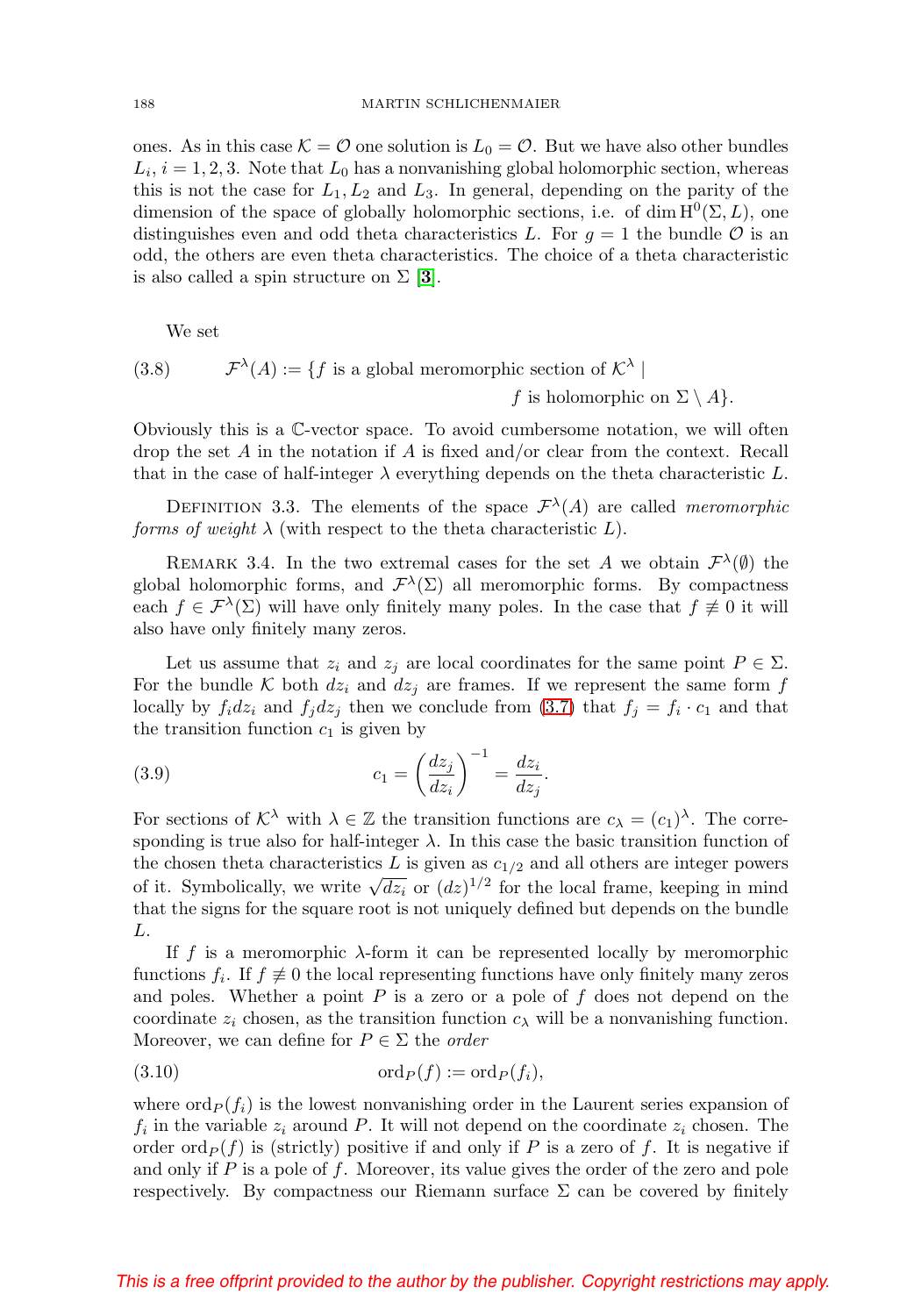many coordinate patches. Hence, f can only have finitely many zeros and poles. We define the *(sectional)* degree of f to be

(3.11) 
$$
\operatorname{sdeg}(f) := \sum_{P \in \Sigma} \operatorname{ord}_P(f).
$$

PROPOSITION 3.5. Let  $f \in \mathcal{F}^{\lambda}$ ,  $f \not\equiv 0$  then

$$
(3.12) \qquad \qquad \text{sdeg}(f) = 2\lambda(g-1).
$$

For this and related results see [**[85](#page-37-10)**].

### **4. Algebraic Structures**

Next we introduce algebraic operations on the vector space of meromorphic forms of arbitrary weights. This space is obtained by summing over all weights

(4.1) 
$$
\mathcal{F} := \bigoplus_{\lambda \in \frac{1}{2}\mathbb{Z}} \mathcal{F}^{\lambda}.
$$

The basic operations will allow us to introduce finally the algebras we are heading for.

**4.1. Associative structure.** In this section A is still allowed to be an arbitrary subset of points in  $\Sigma$ . We will drop the subset A in the notation. The natural map of the locally free sheaves of rang one

<span id="page-8-1"></span>(4.2) 
$$
\mathcal{K}^{\lambda} \times \mathcal{K}^{\nu} \to \mathcal{K}^{\lambda} \otimes \mathcal{K}^{\nu} \cong \mathcal{K}^{\lambda+\nu}, \quad (s,t) \mapsto s \otimes t,
$$

defines a bilinear map

(4.3) 
$$
\cdot : \mathcal{F}^{\lambda} \times \mathcal{F}^{\nu} \to \mathcal{F}^{\lambda+\nu}.
$$

With respect to local trivialisations this corresponds to the multiplication of the local representing meromorphic functions

(4.4) 
$$
(s dz^{\lambda}, t dz^{\nu}) \mapsto s dz^{\lambda} \cdot t dz^{\nu} = s \cdot t dz^{\lambda + \nu}.
$$

If there is no danger of confusion then we will mostly use the same symbol for the section and for the local representing function.

The following is obvious

PROPOSITION 4.1. The space  $\mathcal F$  is an associative and commutative graded (over  $\frac{1}{2}\mathbb{Z}$ ) algebra. Moreover,  $\mathcal{A} = \mathcal{F}^0$  is a subalgebra and the  $\mathcal{F}^{\lambda}$  are modules over  $\mathcal{A}$ .

Of course, A is the algebra of those meromorphic functions on  $\Sigma$  which are holomorphic outside of A. In the case of  $A = \emptyset$ , it is the algebra of global holomorphic functions. By compactness, these are only the constants, hence  $\mathcal{A}(\emptyset) = \mathbb{C}$ . In the case of  $A = \Sigma$  it is the field of all meromorphic functions  $\mathcal{M}(\Sigma)$ .

**4.2. Lie and Poisson algebra structure.** Next we define a Lie algebra structure on the space  $\mathcal{F}$ . The structure is induced by the map

(4.5) 
$$
\mathcal{F}^{\lambda} \times \mathcal{F}^{\nu} \to \mathcal{F}^{\lambda+\nu+1}, \qquad (e, f) \mapsto [e, f],
$$

which is defined in local representatives of the sections by

<span id="page-8-0"></span>(4.6) 
$$
(e dz^{\lambda}, f dz^{\nu}) \mapsto [e dz^{\lambda}, f dz^{\nu}] := \left( (-\lambda)e \frac{df}{dz} + \nu f \frac{de}{dz} \right) dz^{\lambda + \nu + 1},
$$

and bilinearly extended to  $\mathcal F$ . Of course, we have to show the following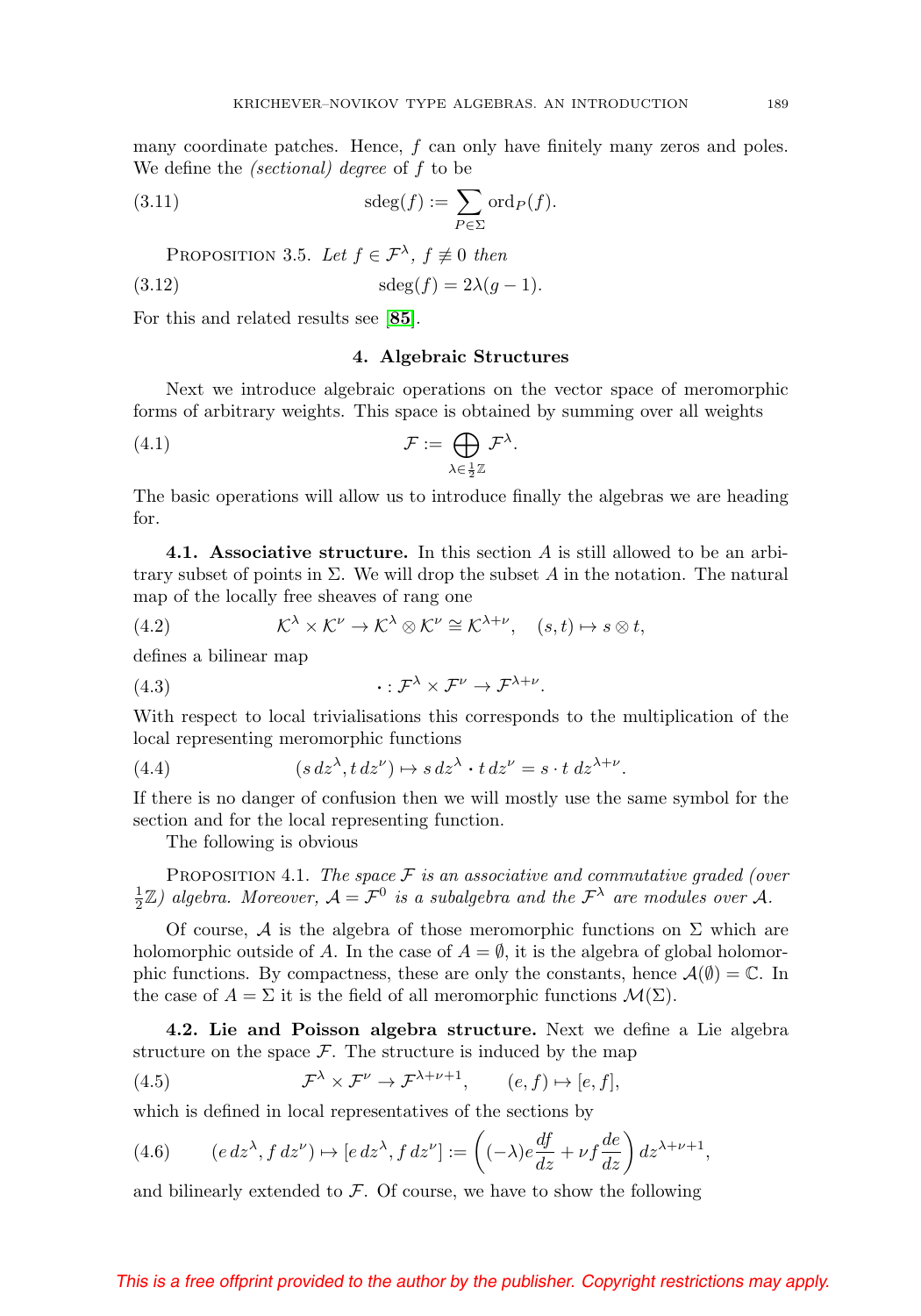PROPOSITION 4.2 ( $[91,$  $[91,$  $[91,$  Prop. 2.6 and 2.7). The prescription  $[.,.]$  given by  $(4.6)$  $(4.6)$  $(4.6)$ is well-defined and defines a Lie algebra structure on the vector space  $\mathcal{F}$ .

Proof. It is a nice exercise to show that the expressions on the right hand side in [\(4.6\)](#page-8-0) transform correctly as local representing functions for  $\lambda + \nu + 1$  forms. That the Jacobi identity is true follows from direct calculations, see the above reference.  $\Box$ 

PROPOSITION 4.3 ([**[91](#page-38-1)**, Prop. 2.8]). The subspace  $\mathcal{L} = \mathcal{F}^{-1}$  is a Lie subalgebra, and the  $\mathcal{F}^{\lambda}$ 's are Lie modules over  $\mathcal{L}$ .

PROOF. For illustration we supply the proof. For  $\lambda = \nu = -1$  we get as weight of the Lie product  $\lambda + \nu + 1 = -1$ , hence the subspace is closed under the bracket and a Lie subalgebra. For  $e \in \mathcal{L}$  and  $h \in \mathcal{F}^{\lambda}$  the Lie module structure is given by  $e \cdot h := [e, h] \in \mathcal{F}^{\lambda}$ . The Jacobi identity for  $e, f \in \mathcal{L}$  and  $h \in \mathcal{F}^{\lambda}$  reads as

(4.7)  $0 = [[e, f], h] + [[f, h], e] + [[h, e], f] = [e, f] \cdot h - e \cdot (f \cdot h) + f \cdot (e \cdot h).$ 

This is exactly the condition for  $\mathcal{F}^{\lambda}$  being a Lie module.

DEFINITION 4.4. An algebra  $(\mathcal{B}, \cdot, [., .])$  such that  $\cdot$  defines the structure of an associative algebra on  $\mathcal B$  and  $[.,.]$  defines the structure of a Lie algebra on  $\mathcal B$  is called a Poisson algebra if and only if the Leibniz rule is true, i.e.

(4.8) 
$$
\forall e, f, g \in \mathcal{B} : [e, f \cdot g] = [e, f] \cdot g + f \cdot [e, g].
$$

In other words, via the Lie product [...] the elements of the algebra act as derivations on the associative structure. The reader should be warned that [., .] is not necessarily the commutator of the algebra  $(\mathcal{B}, \cdot)$ .

THEOREM 4.5 ([**[91](#page-38-1)**, Thm. 2.10]). The space  $\mathcal F$  with respect to  $\cdot$  and [.,.] is a Poisson algebra.

Next we consider important substructures. We already encountered the subalgebras  $A$  and  $C$ . But there are more structures around.

**4.3. The vector field algebra and the Lie derivative.** First we look again on the Lie subalgebra  $\mathcal{L} = \mathcal{F}^{-1}$ . Here the Lie action respect the homogeneous subspaces  $\mathcal{F}^{\lambda}$ . As forms of weight -1 are vector fields, it could also be defined as the Lie algebra of those meromorphic vector fields on the Riemann surface  $\Sigma$  which are holomorphic outside of A. For vector fields we have the usual Lie bracket and the usual Lie derivative for their actions on forms. For the vector fields we have (again naming the local functions with the same symbol as the section) for  $e, f \in \mathcal{L}$ 

(4.9) 
$$
[e, f]_1 = [e(z)\frac{d}{dz}, f(z)\frac{d}{dz}] = \left(e(z)\frac{df}{dz}(z) - f(z)\frac{de}{dz}(z)\right)\frac{d}{dz}.
$$

For the Lie derivative we get

(4.10) 
$$
\nabla_e(f)| = L_e(g)| = e \cdot g| = \left( e(z) \frac{df}{dz}(z) + \lambda f(z) \frac{de}{dz}(z) \right) \frac{d}{dz}.
$$

Obviously, these definitions coincide with the definitions already given above. But now we obtained a geometric interpretation.

$$
\overline{}
$$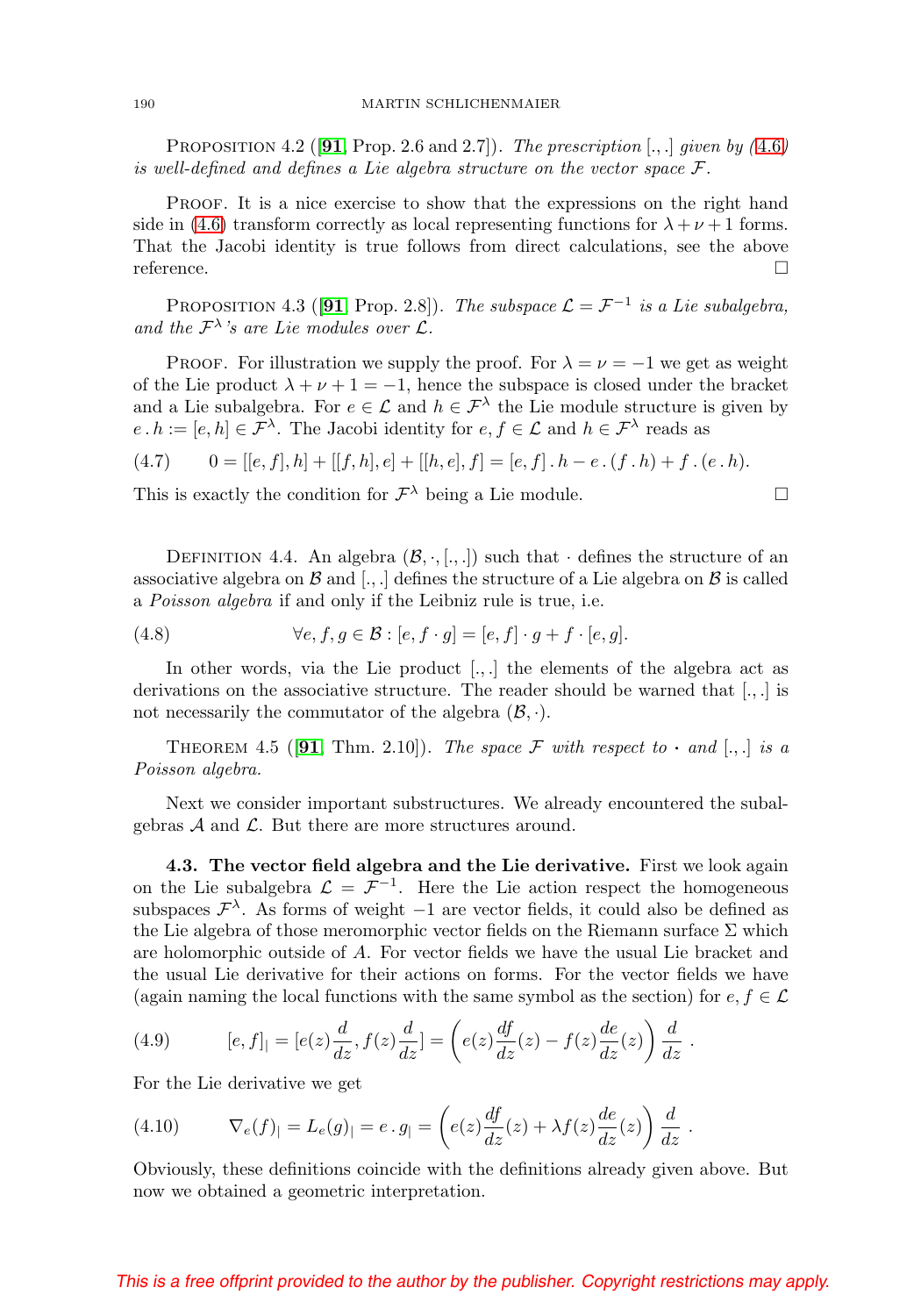**4.4. The algebra of differential operators.** If we look at  $\mathcal{F}$ , considered as Lie algebra, more closely, we see that  $\mathcal{F}^0$  is an abelian Lie subalgebra and the vector space sum  $\mathcal{F}^0 \oplus \mathcal{F}^{-1} = \mathcal{A} \oplus \mathcal{L}$  is also a Lie subalgebra. In an equivalent way this can also be constructed as semidirect sum of  $A$  considered as abelian Lie algebra and  $\mathcal L$  operating on  $\mathcal A$  by taking the derivative.

DEFINITION 4.6. The Lie algebra of differential operators of degree  $\leq 1$  is defined as the semidirect sum of A with  $\mathcal L$  and is denoted by  $\mathcal D^1$ .

In terms of elements the Lie product is

(4.11) 
$$
[(g,e),(h,f)] = (e \cdot h - f \cdot g, [e,f]).
$$

Using the fact, that  $\mathcal A$  is an abelian subalgebra in  $\mathcal F$  this is exactly the definition for the Lie product given for this algebra. Hence,  $\mathcal{D}^1$  is a Lie algebra.

The projection on the second factor  $(g, e) \mapsto e$  is a Lie homomorphism and we obtain a short exact sequences of Lie algebras

$$
(4.12) \t 0 \longrightarrow \mathcal{A} \longrightarrow \mathcal{D}^1 \longrightarrow \mathcal{L} \longrightarrow 0.
$$

Hence A is an (abelian) Lie ideal of  $\mathcal{D}^1$  and  $\mathcal L$  a quotient Lie algebra. Obviously  $\mathcal L$ is also a subalgebra of  $\mathcal{D}^1$ .

PROPOSITION 4.7. The vector space  $\mathcal{F}^{\lambda}$  becomes a Lie module over  $\mathcal{D}^1$  by the operation

(4.13) 
$$
(g,e).f := g \cdot f + e.f, \quad (g,e) \in \mathcal{D}^1(A), f \in \mathcal{F}^{\lambda}(A).
$$

**4.5. Differential operators of all degree.** We want to consider also differential operators of arbitrary degree acting on  $\mathcal{F}^{\lambda}$ . This is obtained via some universal constructions. First we consider the universal enveloping algebra  $U(\mathcal{D}^1)$ . We denote its multiplication by  $\odot$  and its unit by 1.

The universal enveloping algebra contains many elements which act in the same manner on  $\mathcal{F}^{\lambda}$ . For example, if  $h_1$  and  $h_2$  are functions different from constants then  $h_1 \cdot h_2$  and  $h_1 \odot h_2$  are different elements of  $U(\mathcal{D}^1)$ . Nevertheless, they act in the same way on  $\mathcal{F}^{\lambda}$ .

Hence we will divide out further relations

(4.14) 
$$
\mathcal{D} = U(\mathcal{D}^1)/J, \quad \text{respectively} \quad \mathcal{D}_{\lambda} = U(\mathcal{D}^1)/J_{\lambda}
$$

with the two-sided ideals

$$
J := (a \odot b - a \cdot b, \ 1 - 1 \mid a, b \in \mathcal{A} ),
$$
  

$$
J_{\lambda} := (a \odot b - a \cdot b, \ 1 - 1, \ a \odot e - a \cdot e + \lambda e \cdot a \mid a, b \in \mathcal{A}, e \in L ).
$$

By universality the  $\mathcal{F}^{\lambda}$  are modules over  $U(\mathcal{D}^1)$ . The relations in J are fulfilled as  $(a \odot b) \cdot f = a \cdot (b \cdot f) = (a \cdot b) \cdot f$ . Hence for all  $\lambda$  the  $\mathcal{F}^{\lambda}$  are modules over  $\mathcal{D}$ .

If  $\lambda$  is fixed then the additional relations in  $J_{\lambda}$  are also true. For this we calculate

(4.15) 
$$
(a \odot e) \cdot f = a \cdot (e \cdot f) = ae \frac{df}{dz} + \lambda af \frac{de}{dz},
$$

$$
(a \cdot e) \cdot f = (ae) \frac{df}{dz} + \lambda f \frac{d(ae)}{dz} = (ae) \frac{df}{dz} + \lambda fe \frac{da}{dz} + \lambda fa \frac{de}{dz},
$$

$$
\lambda(e \cdot a) \cdot f = \lambda ef \frac{da}{dz}.
$$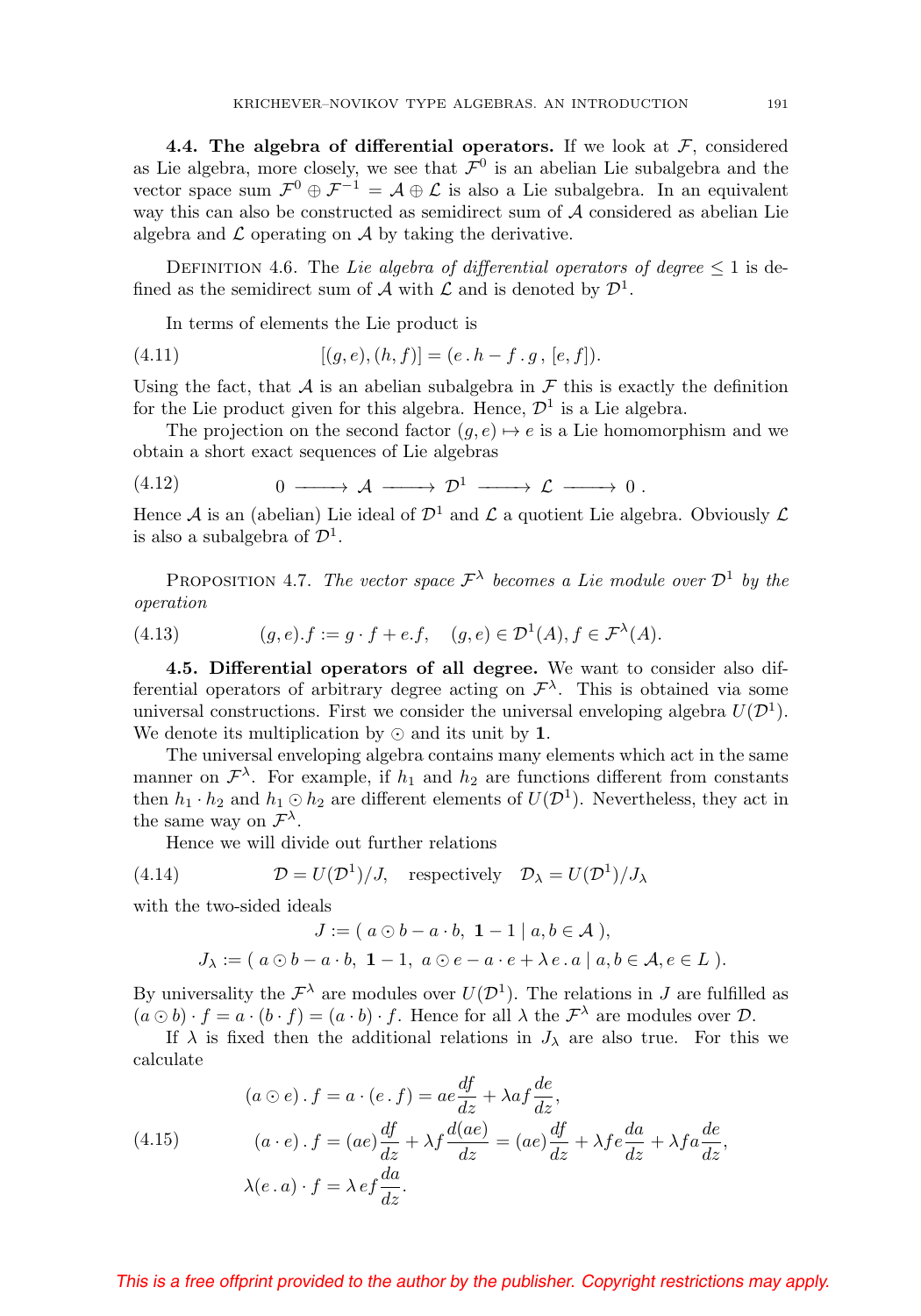Hence,

(4.16) 
$$
(a \odot e - a \cdot e + \lambda(e \cdot a)) \cdot f = 0.
$$

Consequently, for a fixed  $\lambda$  the space  $\mathcal{F}^{\lambda}$  is a module over  $\mathcal{D}_{\lambda}$ .

DEFINITION 4.8 ([**[36](#page-35-3)**, IV, 16.8, 16.11] and [[9](#page-34-2)]). A linear map  $D : \mathcal{F}^{\lambda} \to \mathcal{F}^{\lambda}$  is called an (algebraic) *differential operator* of degree  $\leq n$  with  $n \geq 0$  if and only if

- (1) If  $n = 0$  then  $D = b$ , the multiplication with a function  $b \in \mathcal{A}$ .
- (2) If  $n > 0$ , then for  $a \in \mathcal{A}$  (considered as multiplication operator)

$$
[D, a]
$$
 :  $\mathcal{F}^{\lambda} \to \mathcal{F}^{\lambda}$ 

is a differential operator of degree  $\leq (n-1)$ .

Let  $\text{Diff}^{(n)}(\mathcal{F}^{\lambda})$  be the subspace of all differential operators on  $\mathcal{F}^{\lambda}$  of degree  $\leq n$ . By composing the operators

$$
\operatorname{Diff}(\mathcal{F}^\lambda) := \bigcup_{n \in \mathbb{N}_0} \operatorname{Diff}^{(n)}(\mathcal{F}^\lambda)
$$

becomes an associative algebra which is a subalgebra of  $\text{End}(\mathcal{F}^{\lambda})$ .

Let  $D \in \mathcal{D}$  and assume that D is one of the generators

<span id="page-11-0"></span>
$$
(4.17) \tD = a_0 \odot e_1 \odot a_1 \odot e_2 \odot \cdots \odot a_{n-1} \odot e_n \odot a_n
$$

with  $e_i \in \mathcal{L}$  and  $a_i \in \mathcal{A}$  (written as element in  $U(\mathcal{D}^1)$ ).

PROPOSITION 4.9 ([**[91](#page-38-1)**, Prop. 2.14]). Every element  $D \in \mathcal{D}$  respectively of  $\mathcal{D}_{\lambda}$ of the form ([4.17](#page-11-0)) operates as (algebraic) differential operator of degree  $\leq n$  on  $\mathcal{F}^{\lambda}$ .

In fact, we get (associative) algebra homomorphisms

<span id="page-11-1"></span>(4.18) 
$$
\mathcal{D} \to \text{Diff}(\mathcal{F}^{\lambda}), \qquad \mathcal{D}_{\lambda} \to \text{Diff}(\mathcal{F}^{\lambda}).
$$

In case the set A of points where poles are allowed is finite and non-empty the complement  $\Sigma \setminus A$  is affine [[39](#page-35-4), p.297]. Hence, as shown in [[36](#page-35-3)] every differential operator can be obtained by successively applying first order operators, i.e. by applying elements from  $U(\mathcal{D}^1)$ . In other words the homomorphisms [\(4.18\)](#page-11-1) are surjective.

<span id="page-11-3"></span>**4.6. Lie superalgebras of half forms.** Recall from Remark [2.2](#page-3-0) the definition of a Lie superalgebra.

With the help of our associative product [\(4.2\)](#page-8-1) we will obtain examples of Lie superalgebras. First we consider

(4.19) 
$$
\qquad \qquad \cdot \mathcal{F}^{-1/2} \times \mathcal{F}^{-1/2} \to \mathcal{F}^{-1} = \mathcal{L} \ ,
$$

and introduce the vector space  $S$  with the product

<span id="page-11-2"></span>(4.20) 
$$
\mathcal{S} := \mathcal{L} \oplus \mathcal{F}^{-1/2}, \quad [(e, \varphi), (f, \psi)] := ([e, f] + \varphi \cdot \psi, e \cdot \varphi - f \cdot \psi).
$$

The elements of  $\mathcal L$  are denoted by  $e, f, \ldots$ , and the elements of  $\mathcal F^{-1/2}$  by  $\varphi, \psi, \ldots$ .

The definition [\(4.20\)](#page-11-2) can be reformulated as an extension of [...] on  $\mathcal L$  to a super-bracket (denoted by the same symbol) on  $S$  by setting

(4.21) 
$$
[e, \varphi] := -[\varphi, e] := e \cdot \varphi = (e \frac{d\varphi}{dz} - \frac{1}{2} \varphi \frac{de}{dz})(dz)^{-1/2}
$$

and

(4.22) 
$$
[\varphi, \psi] := \varphi \cdot \psi.
$$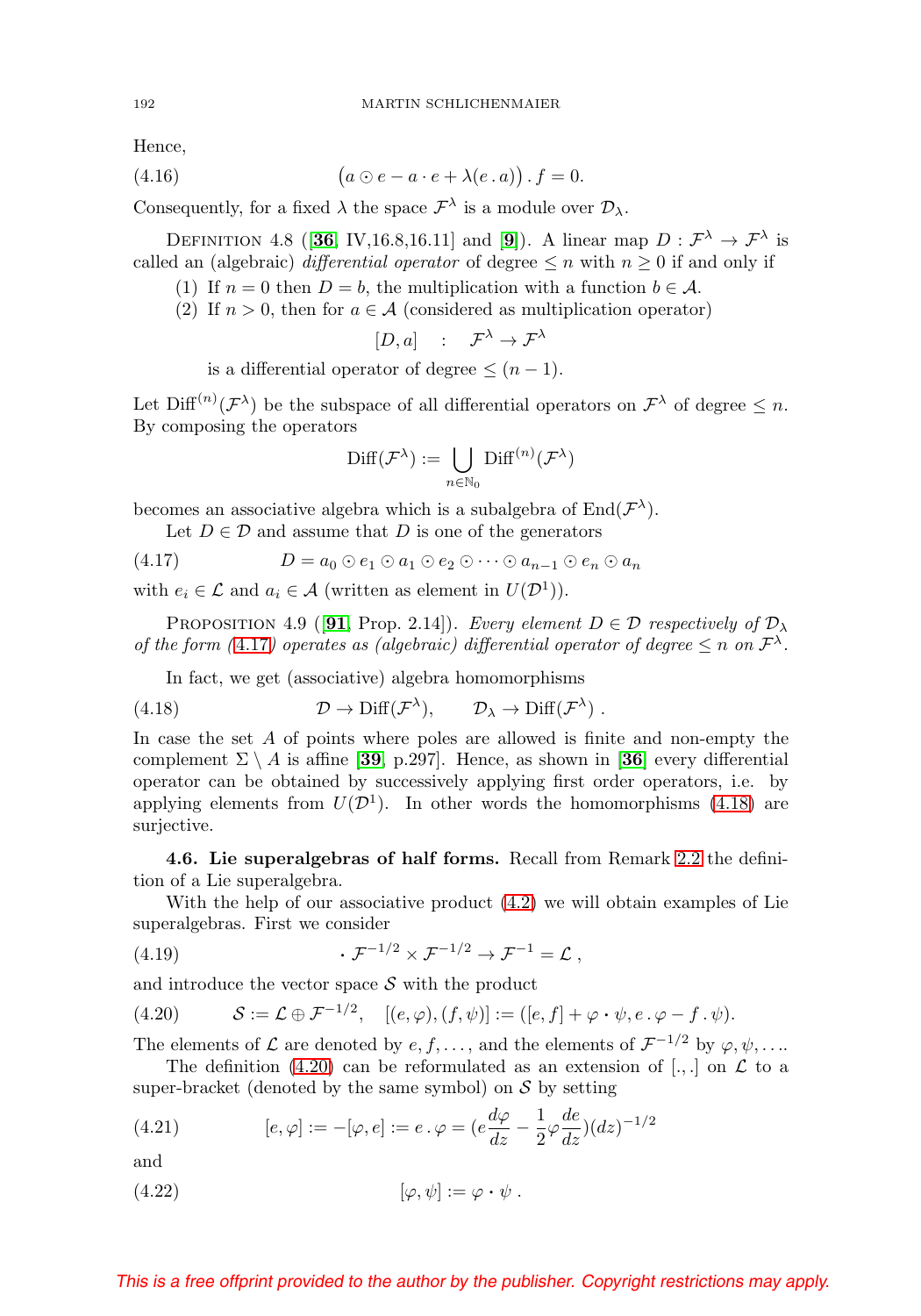We call the elements of  $\mathcal L$  elements of even parity, and the elements of  $\mathcal F^{-1/2}$ elements of odd parity. For such elements x we denote by  $\bar{x} \in {\bar{0}, \bar{1}}$  their parity.

The sum [\(4.20\)](#page-11-2) can also be described as  $S = S_0 \oplus S_1$ , where  $S_{\bar{i}}$  is the subspace of elements of parity  $\overline{i}$ .

PROPOSITION 4.10  $([91, Prop. 2.15])$  $([91, Prop. 2.15])$  $([91, Prop. 2.15])$ . The space S with the above introduced parity and product is a Lie superalgebra.

Remark 4.11. The choice of the theta characteristics corresponds to choosing a spin structure on  $\Sigma$ . For the relation of the Neveu-Schwarz superalgebra to the geometry of graded Riemann surfaces see Bryant [**[17](#page-34-3)**].

**4.7. Jordan superalgebra.** Leidwanger and Morier-Genoux introduced in [**[61](#page-36-5)**] a Jordan superalgebra in our geometric setting. They put

(4.23) 
$$
\mathcal{J} := \mathcal{F}^0 \oplus \mathcal{F}^{-1/2} = \mathcal{J}_{\bar{0}} \oplus \mathcal{J}_{\bar{1}}.
$$

Recall that  $A = \mathcal{F}^0$  is the associative algebra of meromorphic functions. They define the (Jordan) product  $\circ$  via the algebra structures for the spaces  $\mathcal{F}^{\lambda}$  by

(4.24) 
$$
f \circ g := f \cdot g \quad \in \mathcal{F}^0,
$$

$$
f \circ \varphi := f \cdot \varphi \quad \in \mathcal{F}^{-1/2},
$$

$$
\varphi \circ \psi := [\varphi, \psi] \quad \in \mathcal{F}^0.
$$

By rescaling the second definition with the factor  $1/2$  one obtains a Lie anti-algebra as introduced by Ovsienko [**[72](#page-37-11)**]. See [**[61](#page-36-5)**] for more details and additional results on representations.

**4.8. Higher genus current algebras.** We fix an arbitrary finite-dimensional complex Lie algebra g. Our goal is to generalize the classical current algebra to higher genus. For this let  $(\Sigma, A)$  be the geometrical data consisting of the Riemann surface  $\Sigma$  and the subset of points A used to define  $\mathcal{A}$ , the algebra of meromorphic functions which are holomorphic outside of the set  $A \subseteq \Sigma$ .

DEFINITION 4.12. The *higher genus current algebra* associated to the Lie algebra g and the geometric data  $(\Sigma, A)$  is the Lie algebra  $\overline{\mathfrak{g}} = \overline{\mathfrak{g}}(A) = \overline{\mathfrak{g}}(\Sigma, A)$  given as vector space by  $\overline{\mathfrak{g}} = \mathfrak{g} \otimes_{\mathbb{C}} A$  with the Lie product

(4.25) 
$$
[x \otimes f, y \otimes g] = [x, y] \otimes f \cdot g, \qquad x, y \in \mathfrak{g}, \quad f, g \in \mathcal{A}.
$$

PROPOSITION 4.13.  $\overline{g}$  is a Lie algebra.

PROOF. The antisymmetry is clear from the definition. Moreover

$$
[[x\otimes f,y\otimes g],z\otimes h]=[[x,y],z]\otimes ((f\cdot g)\cdot h).
$$

As A is associative and commutative summing up cyclically the Jacobi identity follows directly from the Jacobi identity for  $\mathfrak{g}$ .  $\Box$ 

As usual we will suppress the mentioning of  $(\Sigma, A)$  if not needed. The elements of  $\overline{g}$  can be interpreted as meromorphic functions  $\Sigma \to g$  from the Riemann surface  $\Sigma$  to the Lie algebra  $\mathfrak{g}$ , which are holomorphic outside of A.

Later we will introduce central extensions for these current algebras. They will generalize affine Lie algebras, respectively affine Kac-Moody algebras of untwisted type.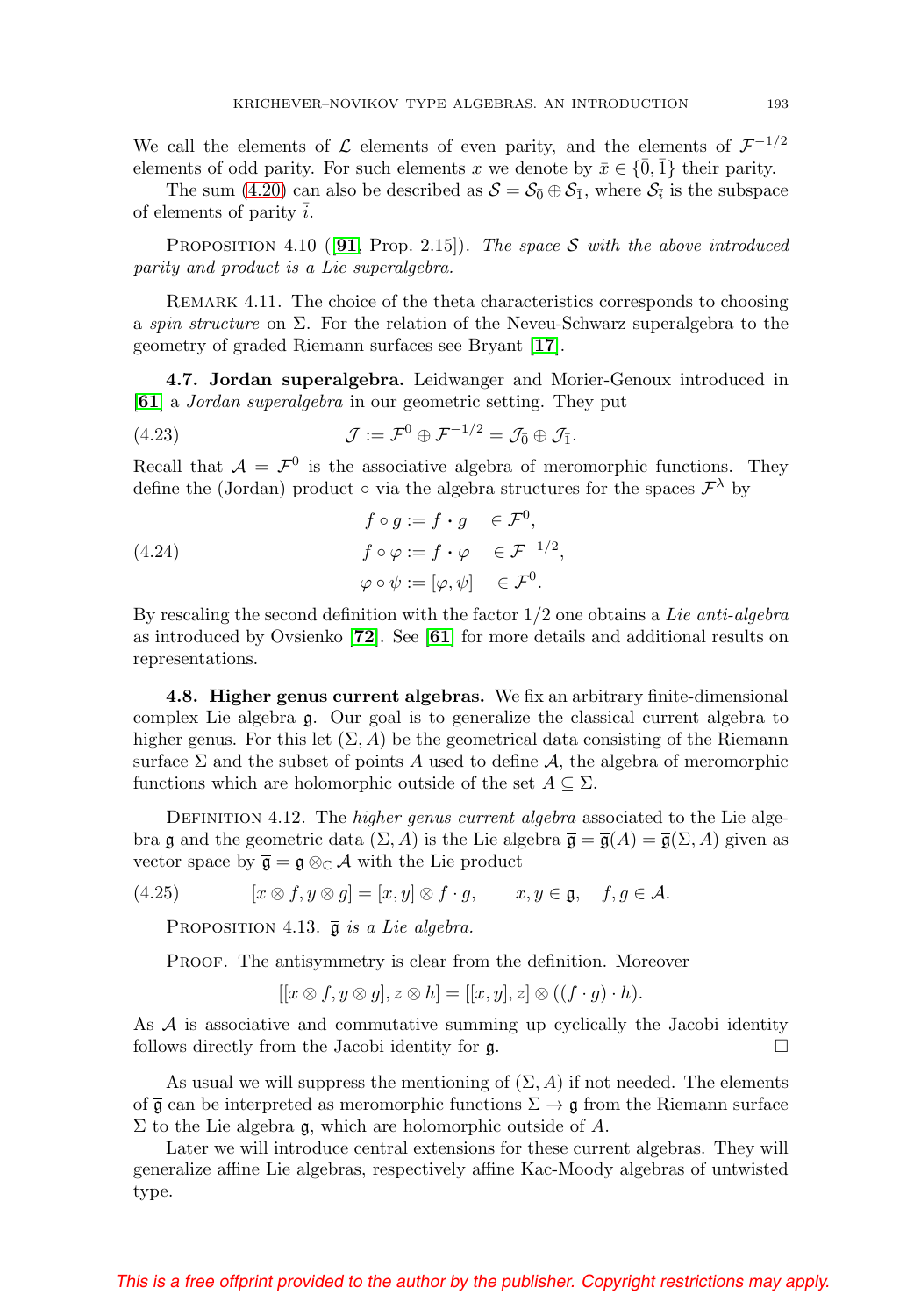For some applications it is useful to extend the definition by considering differential operators (of degree  $\leq 1$ ) associated to  $\bar{\mathfrak{g}}$ . We define  $\mathcal{D}_{\mathfrak{g}}^1 := \bar{\mathfrak{g}} \oplus \mathcal{L}$  and take in the summands the Lie product defined there and put additionally

$$
(4.26) \qquad [e, x \otimes g] := -[x \otimes g, e] := x \otimes (e.g).
$$

This operation can be described as semidirect sum of  $\overline{g}$  with  $\mathcal L$  and we get

PROPOSITION 4.14 ([[91](#page-38-1), Prop. 2.15]).  $\mathcal{D}^1_{\mathfrak{g}}$  is a Lie algebra.

**4.9. Krichever–Novikov type algebras.** Above the set A of points where poles are allowed was arbitrary. In case that A is finite and moreover  $#A > 2$  the constructed algebras are called Krichever–Novikov (KN) type algebras. In this way we get the KN vector field algebra, the function algebra, the current algebra, the differential operator algebra, the Lie superalgebra, etc. The reader might ask what is so special about this situation so that these algebras deserve special names. In fact in this case we can endow the algebra with a (strong) almost-graded structure. This will be discussed in the next section. The almost-grading is a crucial tool for extending the classical result to higher genus. Recall that in the classical case we have genus zero and  $#A = 2$ .

Strictly speaking, a KN type algebra should be considered to be one of the above algebras for  $2 \leq #A < \infty$  together with a fixed chosen almost-grading induced by the splitting  $A = I \cup O$  into two disjoint non-empty subset, see Definition [5.1.](#page-13-0)

## **5. Almost-Graded Structure**

**5.1. Definition of almost-gradedness.** In the classical situation discussed in Section [2](#page-1-0) the algebras introduced in the last section are graded algebras. In the higher genus case and even in the genus zero case with more than two points where poles are allowed there is no non-trivial grading anymore. As realized by Krichever and Novikov [**[56](#page-36-0)**] there is a weaker concept, an almost-grading, which to a large extend is a valuable replacement of a honest grading. Such an almost-grading is induced by a splitting of the set A into two non-empty and disjoint sets I and  $O$ . The (almost-)grading is fixed by exhibiting certain basis elements in the spaces  $\mathcal{F}^{\lambda}$ as homogeneous.

<span id="page-13-0"></span>DEFINITION 5.1. Let  $\mathcal L$  be a Lie or an associative algebra such that  $\mathcal L = \bigoplus_{n \in \mathbb Z} \mathcal L_n$ is a vector space direct sum, then  $\mathcal L$  is called an *almost-graded* (Lie-) algebra if

- (i) dim  $\mathcal{L}_n < \infty$ ,
- (ii) There exists constants  $L_1, L_2 \in \mathbb{Z}$  such that

$$
\mathcal{L}_n \cdot \mathcal{L}_m \subseteq \bigoplus_{h=n+m-L_1}^{n+m+L_2} \mathcal{L}_h, \qquad \forall n,m \in \mathbb{Z}.
$$

The elements in  $\mathcal{L}_n$  are called *homogeneous* elements of degree n, and  $\mathcal{L}_n$  is called homogeneous subspace of degree n.

If dim  $\mathcal{L}_n$  is bounded with a bound independent of n we call  $\mathcal L$  strongly almostgraded. If we drop the condition that dim  $\mathcal{L}_n$  is finite we call  $\mathcal L$  weakly almost-graded.

In a similar manner almost-graded modules over almost-graded algebras are defined. We can extend in an obvious way the definition to superalgebras, respectively even to more general algebraic structures. This definition makes complete sense also for more general index sets J. In fact we will consider the index set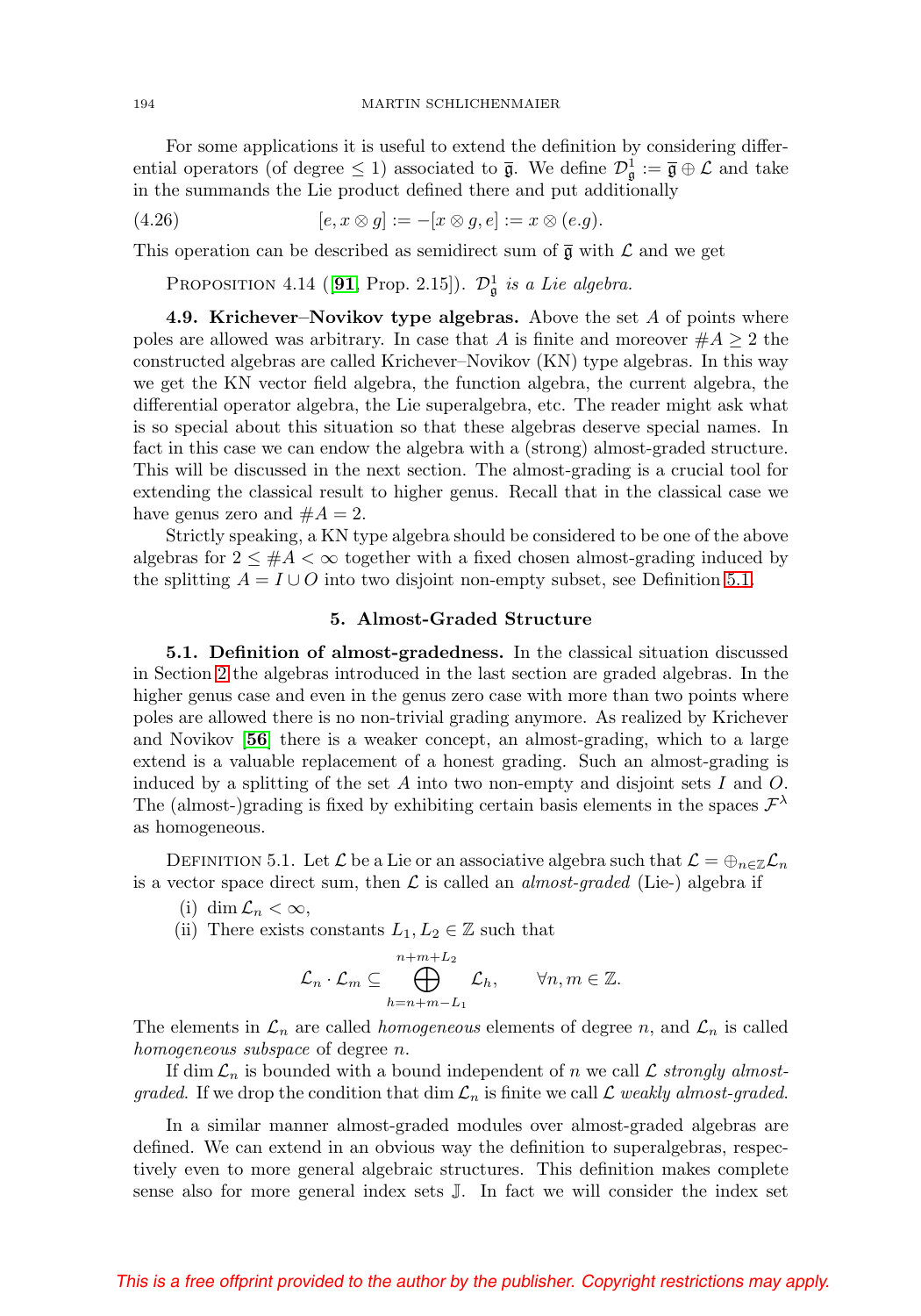$\mathbb{J} = (1/2)\mathbb{Z}$  in the case of superalgebras. The even elements (with respect to the super-grading) will have integer degree, the odd elements half-integer degree.

**5.2. Separating cycle and Krichever-Novikov pairing.** Before we give the almost-grading we introduce an important structure. Let  $C_i$  be positively oriented (deformed) circles around the points  $P_i$  in  $I, i = 1, ..., K$  and  $C_j^*$  positively oriented circles around the points  $Q_j$  in  $O, j = 1, \ldots, M$ .

A cycle  $C_S$  is called a separating cycle if it is smooth, positively oriented of multiplicity one and if it separates the in-points from the out-points. It might have more than one component. In the following we will integrate meromorphic differentials on  $\Sigma$  without poles in  $\Sigma \setminus A$  over closed curves C. Hence, we might consider C and C' as equivalent if  $[C] = [C']$  in  $H_1(\Sigma \setminus A, \mathbb{Z})$ . In this sense we write for every separating cycle

(5.1) 
$$
[C_S] = \sum_{i=1}^{K} [C_i] = -\sum_{j=1}^{M} [C_j^*].
$$

The minus sign appears due to the opposite orientation. Another way for giving such a  $C_S$  is via level lines of a "proper time evolution", for which I refer to [[91](#page-38-1), Section 3.9].

Given such a separating cycle  $C_S$  (respectively cycle class) we define a linear map

(5.2) 
$$
\mathcal{F}^1 \to \mathbb{C}, \qquad \omega \mapsto \frac{1}{2\pi i} \int_{C_S} \omega.
$$

The map will not depend on the separating line  $C<sub>S</sub>$  chosen, as two of such will be homologous and the poles of  $\omega$  are only located in I and O.

Consequently, the integration of  $\omega$  over  $C_S$  can also be described over the special cycles  $C_i$  or equivalently over  $C_j^*$ . This integration corresponds to calculating residues

(5.3) 
$$
\omega \mapsto \frac{1}{2\pi i} \int_{C_S} \omega = \sum_{i=1}^K \text{res}_{P_i}(\omega) = -\sum_{l=1}^M \text{res}_{Q_l}(\omega).
$$

DEFINITION 5.2. The pairing

<span id="page-14-0"></span>(5.4) 
$$
\mathcal{F}^{\lambda} \times \mathcal{F}^{1-\lambda} \to \mathbb{C}, \quad (f,g) \mapsto \langle f,g \rangle := \frac{1}{2\pi i} \int_{C_S} f \cdot g,
$$

between  $\lambda$  and  $1 - \lambda$  forms is called Krichever-Novikov (KN) pairing.

Note that the pairing depends not only on A (as the  $\mathcal{F}^{\lambda}$  depend on it) but also critically on the splitting of A into I and O as the integration path will depend on it. Once the splitting is fixed the pairing will be fixed too.

In fact there exit dual basis elements (see  $(5.9)$ ) hence the pairing is nondegenerate.

**5.3. The homogeneous subspaces.** Given the vector spaces  $\mathcal{F}^{\lambda}$  of forms of weight  $\mathcal L$  we will now single out subspaces  $\mathcal F_m^{\lambda}$  of degree m by giving a basis of these subspaces. This has been done in the 2-point case by Krichever and Novikov [**[56](#page-36-0)**] and in the multi-point case by the author [**[77](#page-37-0)**], [**[78](#page-37-1)**], [**[79](#page-37-2)**], [**[80](#page-37-3)**], see also Sadov [**[76](#page-37-9)**]. See in particular [**[91](#page-38-1)**, Chapters 3,4,5] for a complete treatment. All proofs of the statements to come can be found there.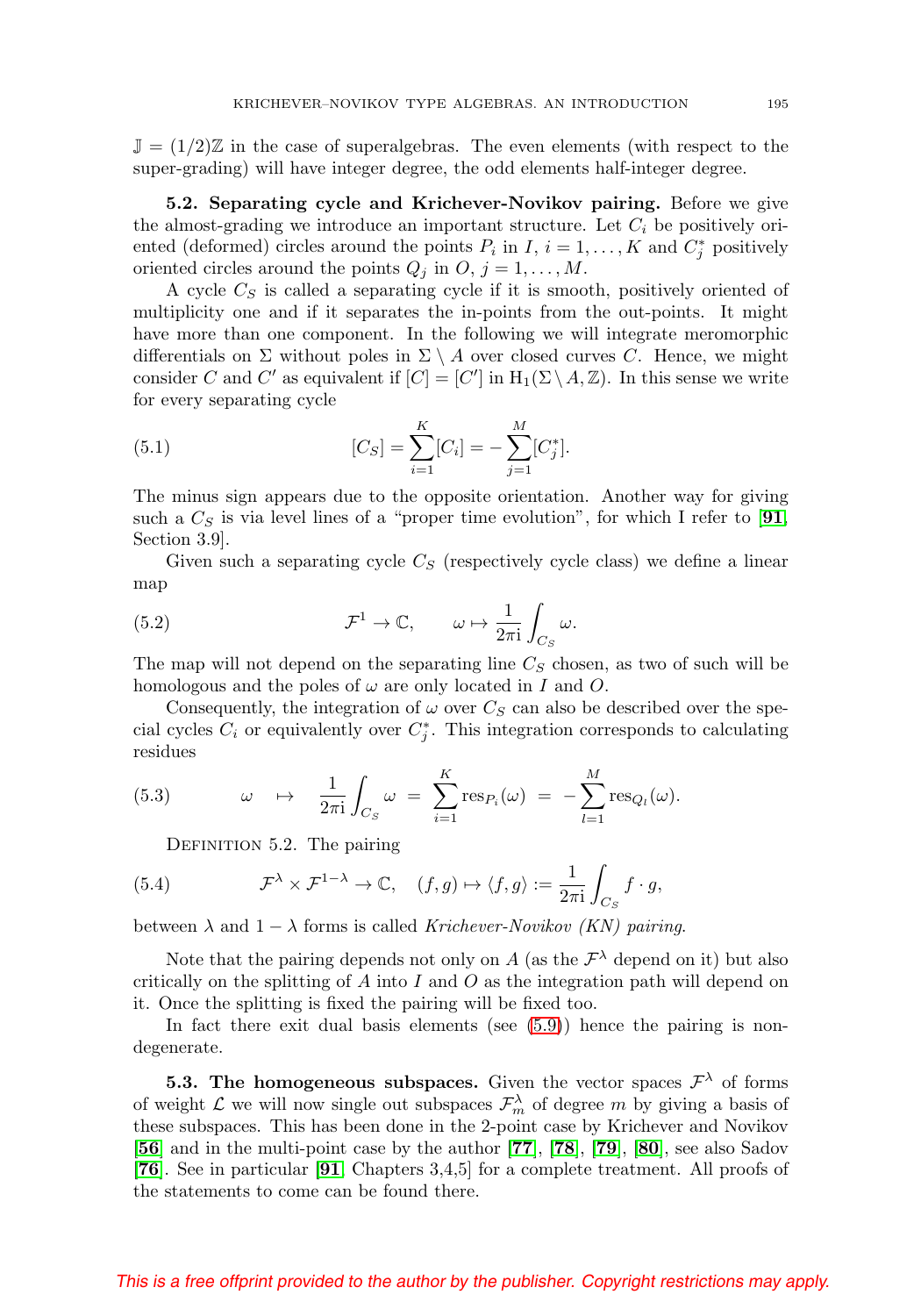Depending on whether the weight  $\lambda$  is integer or half-integer we set  $\mathbb{J}_{\lambda} = \mathbb{Z}$ or  $\mathbb{J}_{\lambda} = \mathbb{Z} + 1/2$ . For  $\mathcal{F}^{\lambda}$  we introduce for  $m \in \mathbb{J}_{\lambda}$  subspaces  $\mathcal{F}_{m}^{\lambda}$  of dimension K, where  $K = \#I$ , by exhibiting certain elements  $f_{m,p}^{\lambda} \in \mathcal{F}^{\lambda}$ ,  $p = 1, \ldots, K$  which constitute a basis of  $\mathcal{F}_m^{\lambda}$ . Recall that the spaces  $\mathcal{F}^{\lambda}$  for  $\lambda \in \mathbb{Z} + 1/2$  depend on the chosen square root  $L$  (the theta characteristic) of the bundle chosen. The elements are the elements of degree m. As explained in the following, the degree is in an essential way related to the zero orders of the elements at the points in I.

Let  $I = \{P_1, P_2, \ldots, P_K\}$  then we have for the zero-order at the point  $P_i \in I$ of the element  $f_{n,p}^{\lambda}$ 

(5.5) 
$$
\text{ord}_{P_i}(f_{n,p}^{\lambda}) = (n+1-\lambda) - \delta_i^p, \quad i = 1, ..., K.
$$

The prescription at the points in O is made in such a way that the element  $f_{m,p}^{\lambda}$ is essentially uniquely given. Essentially unique means up to multiplication with a constant<sup>[4](#page-15-1)</sup>. After fixing as additional geometric data a system of coordinates  $z<sub>l</sub>$ centered at  $P_l$  for  $l = 1, \ldots, K$  and requiring that

(5.6) 
$$
f_{n,p}^{\lambda}(z_p) = z_p^{n-\lambda}(1 + O(z_p))(dz_p)^{\lambda}
$$

the element  $f_{n,p}$  is uniquely fixed. In fact, the element  $f_{n,p}^{\lambda}$  only depends on the first jet of the coordinate  $z_p$ .

Example. Here we will not give the general recipe for the prescription at the points in O. Just to give an example which is also an important special case, assume  $O = \{Q\}$  is a one-element set. If either the genus  $g = 0$ , or  $g \geq 2$ ,  $\lambda \neq 0$ , 1/2, 1 and the points in A are in generic position then we require

(5.7) 
$$
\text{ord}_{Q}(f_{n,p}^{\lambda}) = -K \cdot (n+1-\lambda) + (2\lambda - 1)(g-1).
$$

In the other cases (e.g. for  $g = 1$ ) there are some modifications at the point in O necessary for finitely many m.

Theorem 5.3 ([**[91](#page-38-1)**, Thm. 3.6]). Set

(5.8) 
$$
\mathcal{B}^{\lambda} := \{ f_{n,p}^{\lambda} \mid n \in \mathbb{J}_{\lambda}, \ p = 1, \ldots, K \}.
$$

Then (a)  $\mathcal{B}^{\lambda}$  is a basis of the vector space  $\mathcal{F}^{\lambda}$ .

(b) The introduced basis  $\mathcal{B}^{\lambda}$  of  $\mathcal{F}^{\lambda}$  and  $\mathcal{B}^{1-\lambda}$  of  $\mathcal{F}^{1-\lambda}$  are dual to each other with respect to the Krichever-Novikov pairing  $(5.4)$  $(5.4)$  $(5.4)$ , i.e.

<span id="page-15-0"></span>(5.9) 
$$
\langle f_{n,p}^{\lambda}, f_{-m,r}^{1-\lambda} \rangle = \delta_p^r \, \delta_n^m, \quad \forall n,m \in \mathbb{J}_{\lambda}, \quad r,p = 1,\ldots,K.
$$

In particular, from part (b) of the theorem it follows that the Krichever-Novikov pairing is non-degenerate. Moreover, any element  $v \in \mathcal{F}^{1-\lambda}$  acts as linear form on  $\mathcal{F}^{\lambda}$  via

(5.10) 
$$
\Phi_v : \mathcal{F}^\lambda \mapsto \mathbb{C}, \quad w \mapsto \Phi_v(w) := \langle v, w \rangle.
$$

Via this pairing  $\mathcal{F}^{1-\lambda}$  can be considered as restricted dual of  $\mathcal{F}^{\lambda}$ . The identification depends on the splitting of  $A$  into  $I$  and  $O$  as the KN pairing depends on it. The full space  $(\mathcal{F}^{\lambda})^*$  can even be described with the help of the pairing in a "distributional" interpretation" via the distribution  $\Phi_{\hat{v}}$  associated to the formal series

<span id="page-15-2"></span>(5.11) 
$$
\hat{v} := \sum_{m \in \mathbb{J}_{\lambda}} \sum_{p=1}^{K} a_{m,p} f_{m,p}^{1-\lambda}, \quad a_{m,p} \in \mathbb{C}.
$$

<span id="page-15-1"></span><sup>4</sup>Strictly speaking, there are some special cases where some constants have to be added such that the Krichever-Novikov duality [\(5.9\)](#page-15-0) is valid.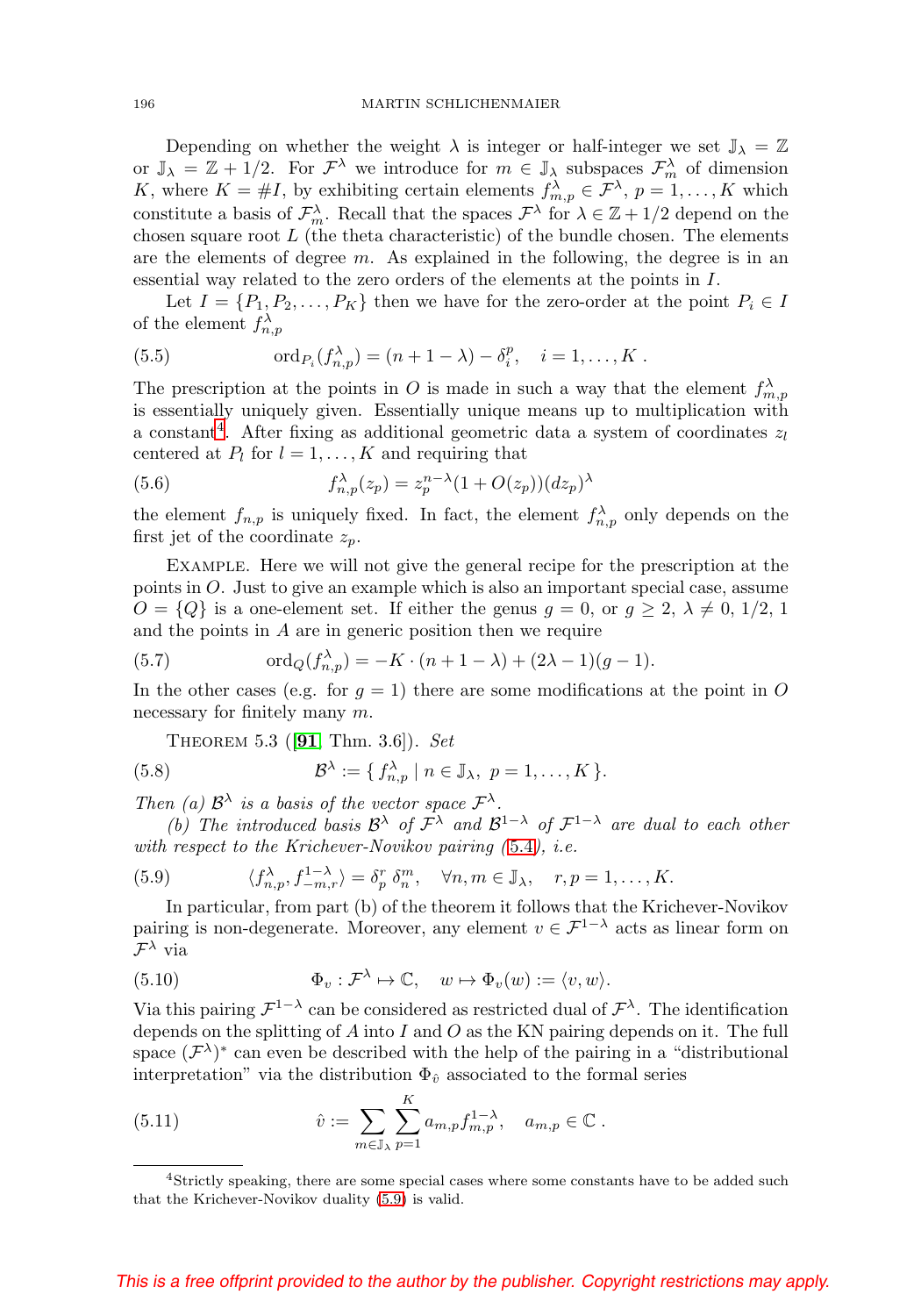The dual elements of  $\mathcal L$  will be given by the formal series [\(5.11\)](#page-15-2) with basis elements from  $\mathcal{F}^2$ , the quadratic differentials, the dual elements of A correspondingly from  $\mathcal{F}^1$ , the differentials, and the dual elements of  $\mathcal{F}^{-1/2}$  correspondingly from  $\mathcal{F}^{3/2}$ .

It is quite convenient to use special notations for elements of some important weights:

(5.12) 
$$
e_{n,p} := f_{n,p}^{-1}, \quad \varphi_{n,p} := f_{n,p}^{-1/2}, \quad A_{n,p} := f_{n,p}^{0}, \omega^{n,p} := f_{-n,p}^{1}, \quad \Omega^{n,p} := f_{-n,p}^{2}.
$$

In view of  $(5.9)$  for the forms of weights 1 and 2 we invert the index n and write it as a superscript.

Remark 5.4. It is also possible (and for certain applications necessary) to write explicitely down the basis elements  $f_{n,p}^{\lambda}$  in terms of "usual" objects defined on the Riemann surface  $\Sigma$ . For genus zero they can be given with the help of rational functions in the quasi-global variable z. For genus one (i.e. the torus case) representations with the help of Weierstraß σ and Weierstraß  $\wp$  functions exists. For  $g$ enus  $\geq 1$  there exists expressions in terms of theta functions (with characteristics) and prime forms. Here the Riemann surface has first to be embedded into its Jacobian via the Jacobi map. See [**[91](#page-38-1)**, Chapter 5], [**[78](#page-37-1)**], [**[81](#page-37-4)**] for more details.

#### **5.4. The algebras.**

THEOREM 5.5 ( $[91, Thm. 3.8]$  $[91, Thm. 3.8]$  $[91, Thm. 3.8]$ ). There exists constants  $R_1$  and  $R_2$  (depending on the number and splitting of the points in A and on the genus  $g$ ) independent of  $\lambda$  and  $\nu$  and independent of  $n, m \in \mathbb{J}$  such that for the basis elements

$$
f_{n,p}^{\lambda} \cdot f_{m,r}^{\nu} = f_{n+m,r}^{\lambda + \nu} \delta_p^r
$$
  
+ 
$$
\sum_{h=n+m+1}^{n+m+R_1} \sum_{s=1}^{K} a_{(n,p)(m,r)}^{(h,s)} f_{h,s}^{\lambda + \nu}, \qquad a_{(n,p)(m,r)}^{(h,s)} \in \mathbb{C},
$$

<span id="page-16-0"></span>(5.13)

$$
[f_{n,p}^{\lambda}, f_{m,r}^{\nu}] = (-\lambda m + \nu n) f_{n+m,r}^{\lambda + \nu + 1} \delta_p^r
$$
  
+ 
$$
\sum_{h=n+m+1}^{n+m+R_2} \sum_{s=1}^{K} b_{(n,p)(m,r)}^{(h,s)} f_{h,s}^{\lambda + \nu + 1}, b_{(n,p)(m,r)}^{(h,s)} \in \mathbb{C}.
$$

This says in particular that with respect to both the associative and Lie structure the algebra  $\mathcal F$  is weakly almost-graded. In generic situations and for  $N=2$ points one obtains  $R_1 = g$  and  $R_2 = 3g$ .

The reason why we only have weakly almost-gradedness is that

(5.14) 
$$
\mathcal{F}^{\lambda} = \bigoplus_{m \in \mathbb{J}_{\lambda}} \mathcal{F}^{\lambda}_{m}, \quad \text{with} \quad \dim \mathcal{F}^{\lambda}_{m} = K,
$$

and if we add up for a fixed m all  $\lambda$  we get that our homogeneous spaces are infinite dimensional.

In the definition of our KN type algebra only finitely many  $\lambda s$  are involved, hence the following is immediate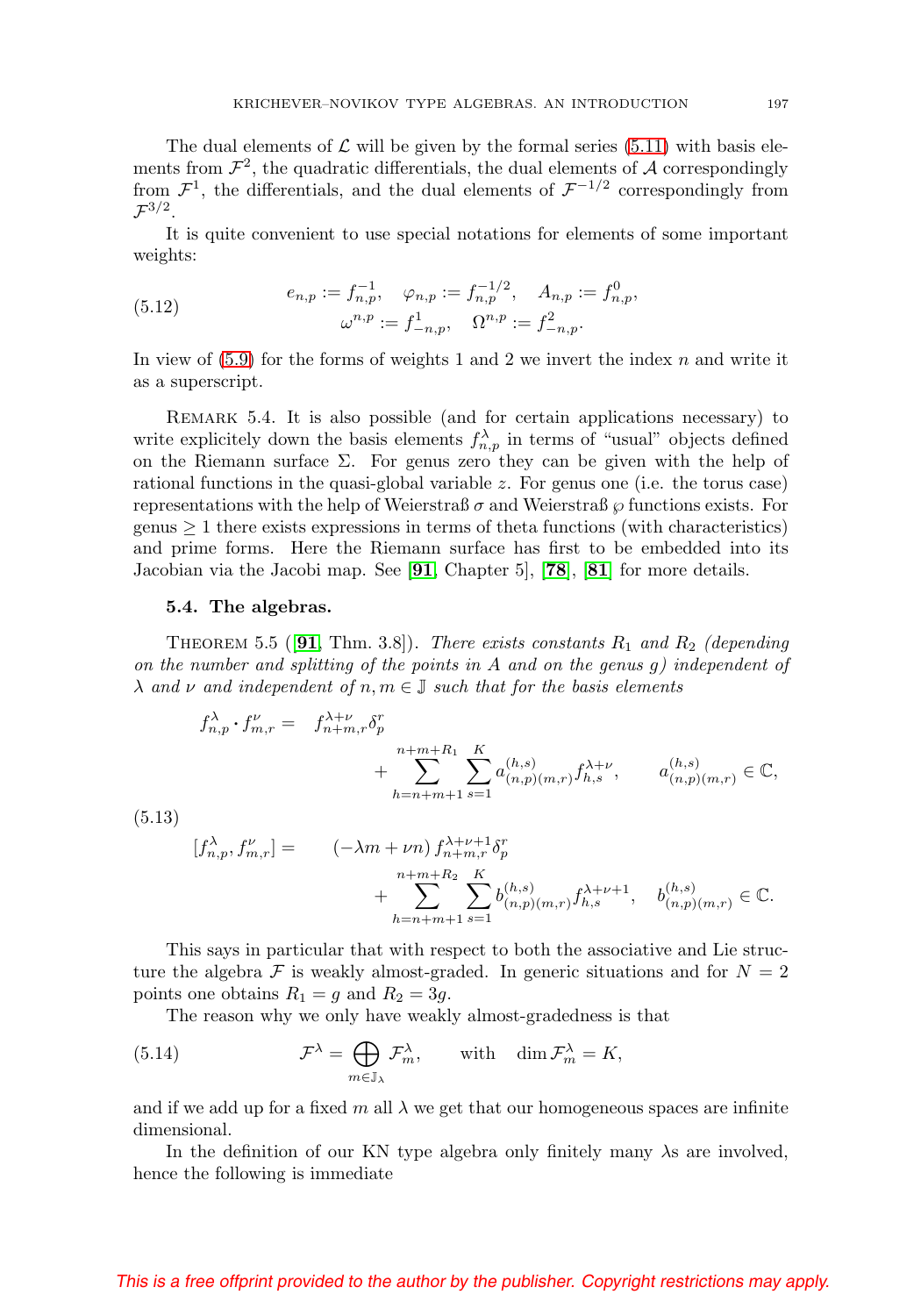THEOREM 5.6. The Krichever-Novikov type vector field algebras  $\mathcal{L}$ , function algebras A, differential operator algebras  $\mathcal{D}^1$ , Lie superalgebras S, and Jordan superalgebras  $J$  are all (strongly) almost-graded algebras and the corresponding modules  $\mathcal{F}^{\lambda}$  are almost-graded modules.

We obtain with  $n \in \mathbb{J}_{\lambda}$ 

(5.15) 
$$
\dim \mathcal{L}_n = \dim \mathcal{A}_n = \dim \mathcal{F}_n^{\lambda} = K,
$$

$$
\dim \mathcal{S}_n = \dim \mathcal{J}_n = 2K, \quad \dim \mathcal{D}_n^1 = 3K.
$$

If  $U$  is any of these algebras, with product denoted by  $\lceil$ ,  $\rceil$  then

(5.16) 
$$
[\mathcal{U}_n, \mathcal{U}_m] \subseteq \bigoplus_{h=n+m}^{n+m+R_i} \mathcal{U}_h,
$$

with  $R_i = R_1$  for  $\mathcal{U} = \mathcal{A}$  and  $R_i = R_2$  otherwise.

For further reference let us specialize the lowest degree term component in [\(5.13\)](#page-16-0) for certain special cases.

(5.17) 
$$
A_{n,p} \cdot A_{m,r} = A_{n+m,r} \delta_r^p + \text{h.d.t.},
$$

$$
A_{n,p} \cdot f_{m,r}^{\lambda} = f_{n+m,r}^{\lambda} \delta_r^p + \text{h.d.t.},
$$

$$
[e_{n,p}, e_{m,r}] = (m-n) \cdot e_{n+m,r} \delta_r^p + \text{h.d.t.},
$$

$$
e_{n,p} \cdot f_{m,r}^{\lambda} = (m+\lambda n) \cdot f_{n+m,r}^{\lambda} \delta_r^p + \text{h.d.t.}
$$

Here h.d.t. denote linear combinations of basis elements of degree between  $n+m+1$ and  $n + m + R_i$ ,

Finally, the almost-grading of A induces an almost-grading of the current algebra  $\bar{\mathfrak{g}}$  by setting  $\bar{\mathfrak{g}}_n = \mathfrak{g} \otimes A_n$ . We obtain

(5.18) 
$$
\overline{\mathfrak{g}} = \bigoplus_{n \in \mathbb{Z}} \overline{\mathfrak{g}}_n, \quad \dim \overline{\mathfrak{g}}_n = K \cdot \dim \mathfrak{g}.
$$

**5.5. Triangular decomposition and filtrations.** Let  $\mathcal{U}$  be one of the above introduced algebras (including the current algebra). On the basis of the almostgrading we obtain a triangular decomposition of the algebras

(5.19) U = U[+] ⊕ U[0] ⊕ U[−],

where

(5.20) <sup>U</sup>[+] := m>0 Um, U[0] = m -=0 m=−R<sup>i</sup> <sup>U</sup>m, <sup>U</sup>[−] := m<−R<sup>i</sup> Um.

By the almost-gradedness the [+] and [−] subspaces are (infinite dimensional) subalgebras. The  $[0]$  spaces, in general, are not. Sometimes we will use the *critical* strip for them.

With respect to the almost-grading of  $\mathcal{F}^{\lambda}$  we introduce a filtration

(5.21) 
$$
\mathcal{F}_{(n)}^{\lambda} := \bigoplus_{m \geq n} \mathcal{F}_{m}^{\lambda},
$$

$$
\cdots \quad \supseteq \quad \mathcal{F}_{(n-1)}^{\lambda} \quad \supseteq \quad \mathcal{F}_{(n)}^{\lambda} \quad \supseteq \quad \mathcal{F}_{(n+1)}^{\lambda} \quad \cdots
$$

Proposition 5.7 ([**[91](#page-38-1)**, Prop. 3.15]).

(5.22) 
$$
\mathcal{F}_{(n)}^{\lambda} = \{ f \in \mathcal{F}^{\lambda} \mid \text{ord}_{P_i}(f) \geq n - \lambda, \forall i = 1, ..., K \}.
$$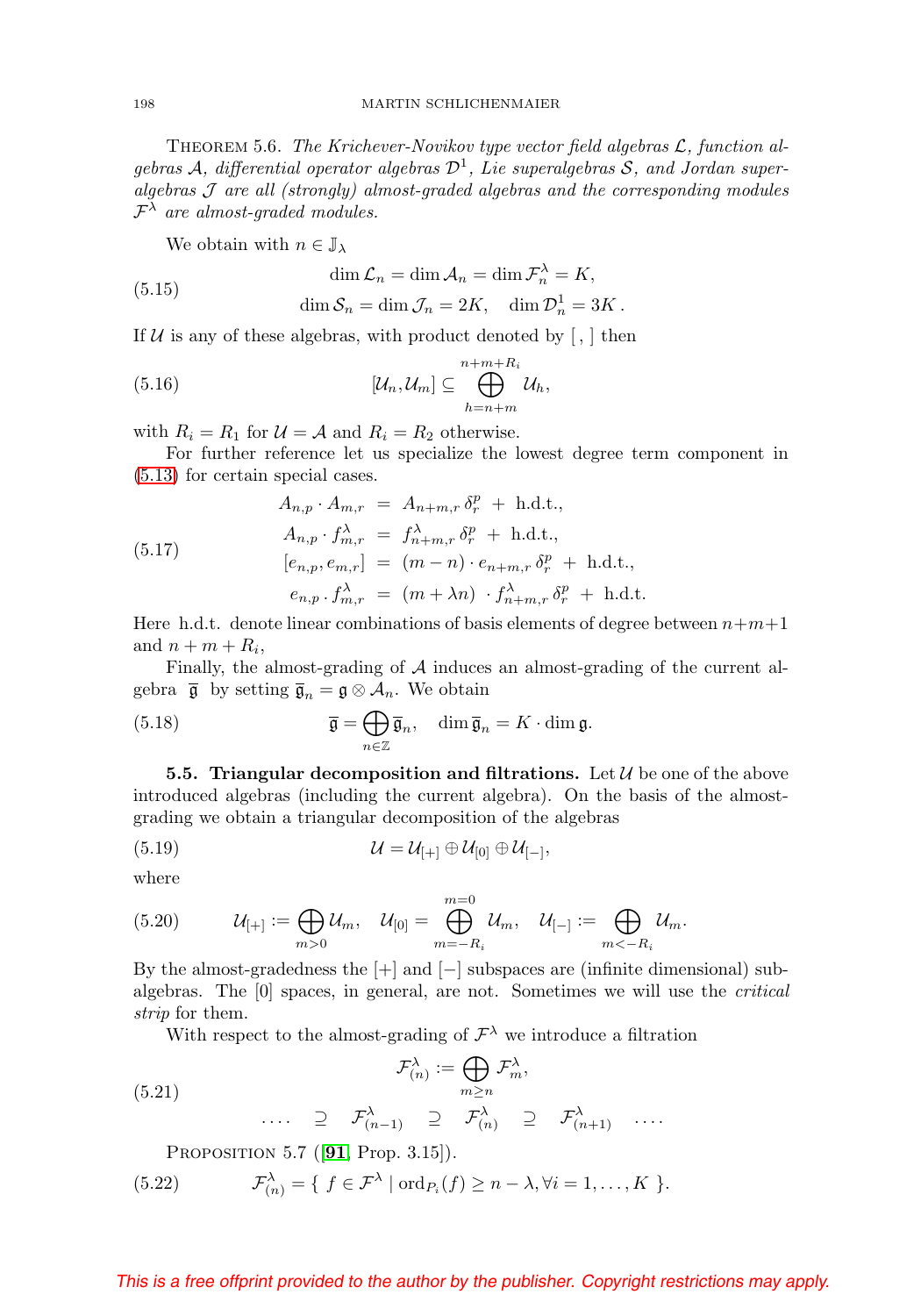This proposition is very important. In case that O has more than one point there are certain choices, e.g. numbering of the points in  $O$ , different rules, etc. involved in defining the almost-grading. Hence, if the choices are made differently the subspaces  $\mathcal{F}_n^{\lambda}$  might depend on them, and consequently also the almost-grading. But by this proposition the induced filtration is indeed canonically defined via the splitting of  $A$  into  $I$  and  $O$ .

Moreover, different choices will give equivalent almost-grading. We stress the fact, that under a KN algebra we will always understand one of the introduced algebras together with an almost-grading (respectively equivalence class of almostgrading, respectively filtration) introduced by the splitting  $A = I \cup O$ .

#### **6. Central Extensions**

Central extension of our algebras appear naturally in the context of quantization and regularization of actions. Of course they are also of independent mathematical interest.

**6.1. Central extensions and cocycles.** For the convenience of the reader let us repeat the relation between central extensions and the second Lie algebra cohomology with values in the trivial module. A central extension of a Lie algebra W is a special Lie algebra structure on the vector space direct sum  $\widehat{W} = \mathbb{C} \oplus W$ . If we denote  $\hat{x} := (0, x)$  and  $t := (1, 0)$  then the Lie structure is given by

(6.1) 
$$
[\hat{x}, \hat{y}] = \widehat{[x, y]} + \psi(x, y) \cdot t, \quad [t, \widehat{W}] = 0, \quad x, y \in W,
$$

with bilinear form  $\psi$ . The map  $x \mapsto \hat{x} = (0, x)$  is a linear splitting map. W will be a Lie algebra, e.g. will fulfill the Jacobi identity, if and only if  $\psi$  is an antisymmetric bilinear form and fulfills the Lie algebra 2-cocycle condition

(6.2) 
$$
0 = d_2 \psi(x, y, z) := \psi([x, y], z) + \psi([y, z], x) + \psi([z, x], y).
$$

Two central extensions are equivalent if they essentially correspond only to the choice of different splitting maps. A 2-cochain  $\psi$  is a coboundary if there exists a linear form  $\varphi : W \to \mathbb{C}$  such that

(6.3) 
$$
\psi(x,y) = \varphi([x,y]).
$$

Every coboundary is a cocycle. The second Lie algebra cohomology  $H^2(W, \mathbb{C})$  of W with values in the trivial module  $\mathbb C$  is defined as the quotient of the space of cocycles modulo coboundaries. Moreover, two central extensions are equivalent if and only if the difference of their defining 2-cocycles  $\psi$  and  $\psi'$  is a coboundary. In this way the second Lie algebra cohomology  $H^2(W, \mathbb{C})$  classifies equivalence classes of central extensions. The class [0] corresponds to the trivial central extension. In this case the splitting map is a Lie homomorphism. To construct central extensions of our algebras we have to find such Lie algebra 2-cocycles.

Clearly, equivalent central extensions are isomorphic. The opposite is not true. In our case we can always rescale the central element by multiplying it with a nonzero scalar. This is an isomorphism but not an equivalence of central extensions. Nevertheless it is an irrelevant modification. Hence we will be mainly interested in central extensions modulo equivalence and rescaling. They are classified by [0] and the elements of the projectivized cohomology space  $\mathbb{P}(H^2(W,\mathbb{C}))$ .

In the classical case we have dim  $H^2(\mathcal{W}, \mathbb{C}) = 1$ , hence there are only two essentially different central extensions, the splitting one given by the direct sum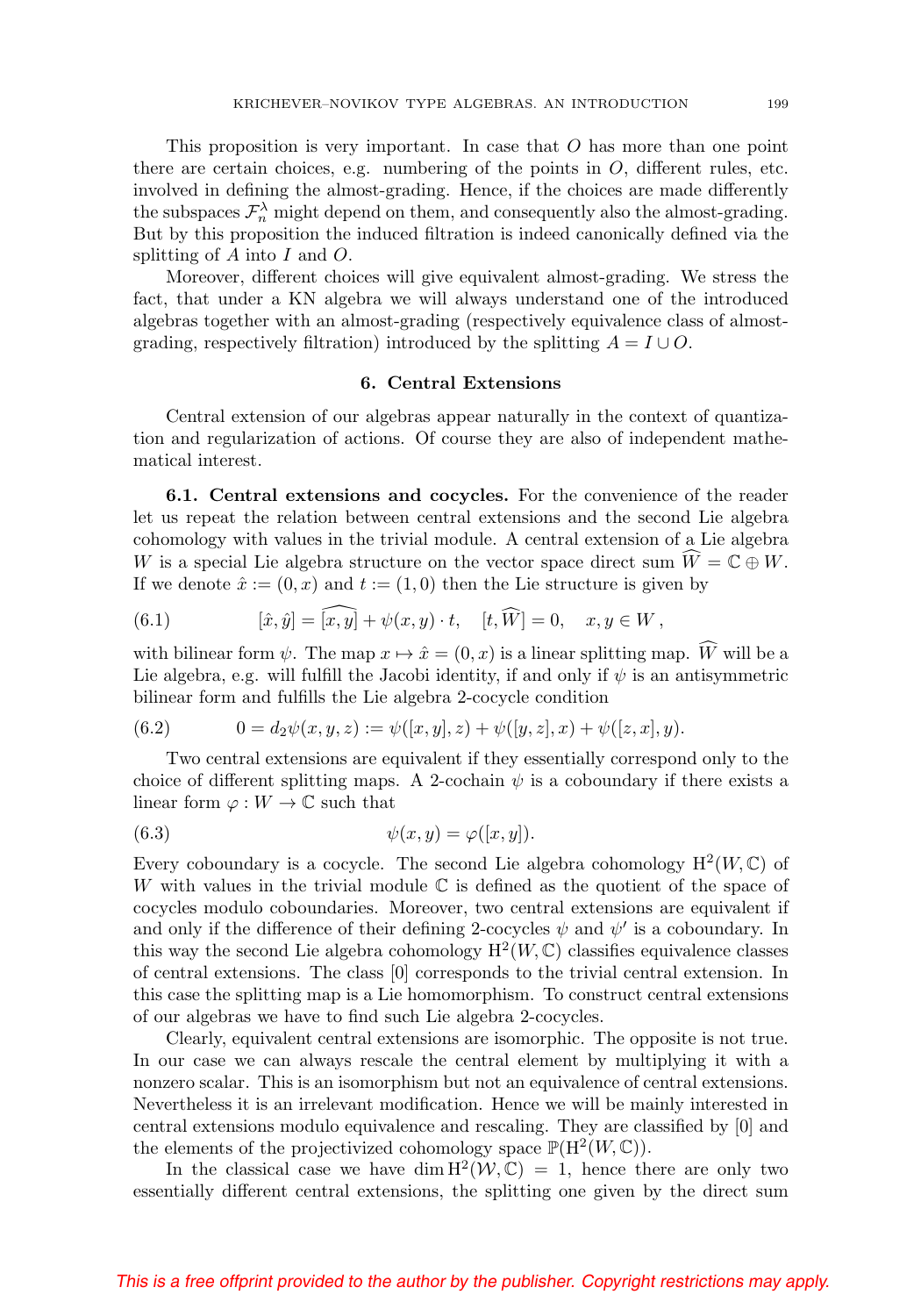$\mathbb{C} \oplus \mathcal{W}$  of Lie algebras and the up to equivalence and rescaling unique non-trivial one, the Virasoro algebra V.

**6.2. Geometric cocycles.** The defining cocycle

(6.4) 
$$
\frac{1}{12}(n^3 - n)\delta_n^{-m}
$$

for the Virasoro algebra is very special. Obviously it does not make any sense in the higher genus and/or multi-point case. We need to find a geometric description. For this we have first to introduce connections.

6.2.1. Projective and affine connections. Let  $(U_\alpha, z_\alpha)_{\alpha \in J}$  be a covering of the Riemann surface by holomorphic coordinates with transition functions  $z_{\beta}$  =  $f_{\beta\alpha}(z_\alpha)$ .

Definition 6.1. (a) A system of local (holomorphic, meromorphic) functions  $R = (R_{\alpha}(z_{\alpha}))$  is called a (holomorphic, meromorphic) projective connection if it transforms as

(6.5) 
$$
R_{\beta}(z_{\beta}) \cdot (f'_{\beta,\alpha})^2 = R_{\alpha}(z_{\alpha}) + S(f_{\beta,\alpha}), \quad \text{with} \quad S(h) = \frac{h'''}{h'} - \frac{3}{2} \left(\frac{h''}{h'}\right)^2,
$$

the Schwartzian derivative. Here  $'$  denotes differentiation with respect to the coordinate  $z_{\alpha}$ .

(b) A system of local (holomorphic, meromorphic) functions  $T = (T_{\alpha}(z_{\alpha}))$  is called a (holomorphic, meromorphic) affine connection if it transforms as

(6.6) 
$$
T_{\beta}(z_{\beta}) \cdot (f'_{\beta,\alpha}) = T_{\alpha}(z_{\alpha}) + \frac{f''_{\beta,\alpha}}{f'_{\beta,\alpha}}.
$$

Every Riemann surface admits a holomorphic projective connection [**[40](#page-35-5)**],[**[38](#page-35-6)**]. Given a point  $P$  then there exists always a meromorphic affine connection holomorphic outside of P and having maximally a pole of order one there [**[80](#page-37-3)**].

From their very definition it follows that the difference of two affine (projective) connections will be a (quadratic) differential. Hence, after fixing one affine (projective) connection all others are obtained by adding (quadratic) differentials.

6.2.2. The function algebra  $\mathcal A$ . We consider it as abelian Lie algebra. Let C be an arbitrary smooth but not necessarily connected curve. We set

<span id="page-19-0"></span>(6.7) 
$$
\psi_C^1(g, h) := \frac{1}{2\pi i} \int_C g dh, \quad g, h \in \mathcal{A}.
$$

6.2.3. The current algebra  $\overline{g}$ . For  $\overline{g} = g \otimes A$  we fix a symmetric, invariant, bilinear form  $\beta$  on  $\mathfrak g$  (not necessarily non-degenerate). Recall, that invariance means that we have  $\beta([x, y], z) = \beta(x, [y, z])$  for all  $x, y, z \in \mathfrak{g}$ . Then a cocycle is given as

<span id="page-19-2"></span>(6.8) 
$$
\psi_{C,\beta}^2(x \otimes g, y \otimes h) := \beta(x,y) \cdot \frac{1}{2\pi i} \int_C g dh, \quad x, y \in \mathfrak{g}, \ g, h \in \mathcal{A}.
$$

6.2.4. The vector field algebra  $\mathcal{L}$ . Here it is a little bit more delicate. First we have to choose a (holomorphic) projective connection  $R$ . We define

<span id="page-19-1"></span>(6.9) 
$$
\psi_{C,R}^3(e,f) := \frac{1}{24\pi i} \int_C \left( \frac{1}{2} (e'''f - ef''') - R \cdot (e'f - ef') \right) dz.
$$

Only by the term coming with the projective connection it will be a well-defined differential, i.e. independent of the coordinate chosen. It is shown in [**[80](#page-37-3)**] (and [**[91](#page-38-1)**]) that it is a cocycle. Another choice of a projective connection will result in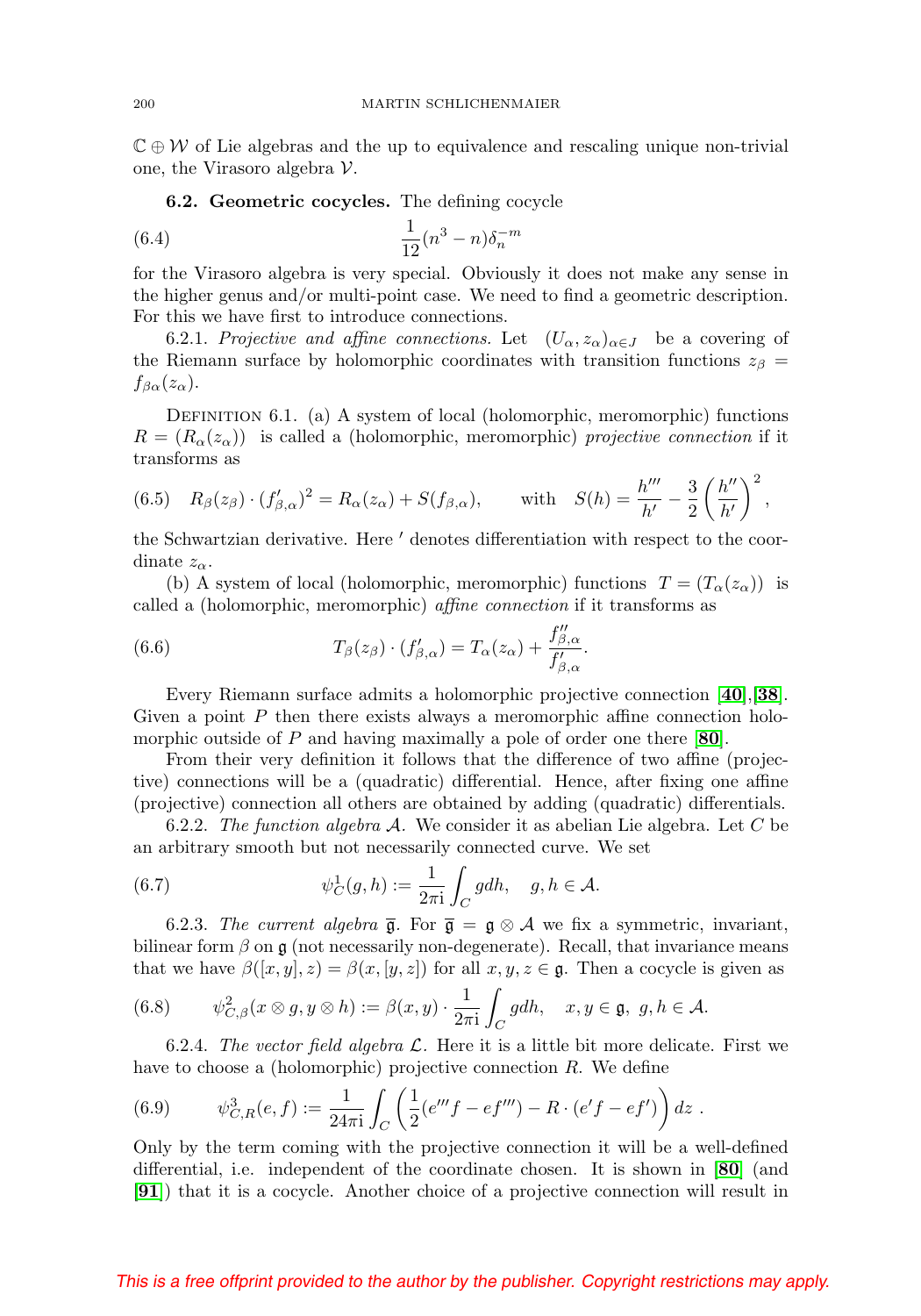a cohomologous one. Hence, the equivalence class of the central extension will be the same.

6.2.5. The differential operator algebra  $\mathcal{D}^1$ . For the differential operator algebra the cocycles of type [\(6.7\)](#page-19-0) for A can be extended by zero on the subspace  $\mathcal{L}$ . The cocycles for  $\mathcal L$  can be pulled back. In addition there is a third type of cocycles mixing  $A$  and  $\mathcal{L}$ :

<span id="page-20-2"></span>(6.10) 
$$
\psi_{C,T}^4(e,g) := \frac{1}{24\pi i} \int_C (eg'' + Teg')dz, \qquad e \in \mathcal{L}, g \in \mathcal{A},
$$

with an affine connection T, with at most a pole of order one at a fixed point in O. Again, a different choice of the connection will not change the cohomology class. For more details on the cocycles see [**[83](#page-37-7)**], [**[91](#page-38-1)**].

6.2.6. The Lie superalgebra S. Here we have to take into account that it is not a Lie algebra. Hence, the Jacobi identity has to be replaced by the super-Jacobi identity. The conditions for being a cocycle for the superalgebra cohomology will change too. Recall the definition of the algebra from Section [4.6,](#page-11-3) in particular that the even elements (parity 0) are the vector fields and the odd elements (parity 1) are the half-forms. A bilinear form  $c$  is a cocycle if the following is true. The bilinear map  $c$  will be symmetric if both  $x$  and  $y$  are odd, otherwise it will be antisymmetric:

(6.11) 
$$
c(x,y) = -(-1)^{\bar{x}\bar{y}}c(x,y).
$$

The super-cocycle condition reads as

(6.12) 
$$
(-1)^{\bar{x}\bar{z}}c(x,[y,z]) + (-1)^{\bar{y}\bar{x}}c(y,[z,x]) + (-1)^{\bar{z}\bar{y}}c(z,[x,y]) = 0.
$$

With the help of  $c$  we can define central extensions in the Lie superalgebra sense. If we put the condition that the central element is even then the cocycle  $c$  has to be an even map and c vanishes for pairs of elements of different parity.

By convention we denote vector fields by  $e, f, g, \ldots$  and  $-1/2$ -forms by  $\varphi, \psi, \chi, \ldots$ and get

(6.13) 
$$
c(e, \varphi) = 0, \quad e \in \mathcal{L}, \ \varphi \in \mathcal{F}^{-1/2}.
$$

The super-cocycle conditions for the even elements is just the cocycle condition for the Lie subalgebra  $\mathcal{L}$ . The only other nonvanishing super-cocycle condition is for the (even,odd,odd) elements and reads as

<span id="page-20-0"></span>(6.14) 
$$
c(e, [\varphi, \psi]) - c(\varphi, e \cdot \psi) - c(\psi, e \cdot \varphi) = 0.
$$

Here the definition of the product  $[e, \psi] := e \cdot \psi$  was used.

If we have a cocycle c for the algebra  $S$  we obtain by restriction a cocycle for the algebra  $\mathcal{L}$ . For the mixing term we know that  $c(e, \psi) = 0$ . A naive try to put just anything for  $c(\varphi, \psi)$  (for example 0) will not work as [\(6.14\)](#page-20-0) relates the restriction of the cocycle on  $\mathcal L$  with its values on  $\mathcal F^{-1/2}$ .

PROPOSITION 6.2 ([[88](#page-37-12)]). Let C be any closed (differentiable) curve on  $\Sigma$  not meeting the points in A, and let R be any (holomorphic) projective connection then the bilinear extension of

<span id="page-20-1"></span>(6.15) 
$$
\Phi_{C,R}(e,f) := \frac{1}{24\pi i} \int_C \left( \frac{1}{2} (e'''f - ef''') - R \cdot (e'f - ef') \right) dz,
$$

$$
\Phi_{C,R}(\varphi, \psi) := -\frac{1}{24\pi i} \int_C (\varphi'' \cdot \psi + \varphi \cdot \psi'' - R \cdot \varphi \cdot \psi) dz,
$$

$$
\Phi_{C,R}(e, \varphi) := 0,
$$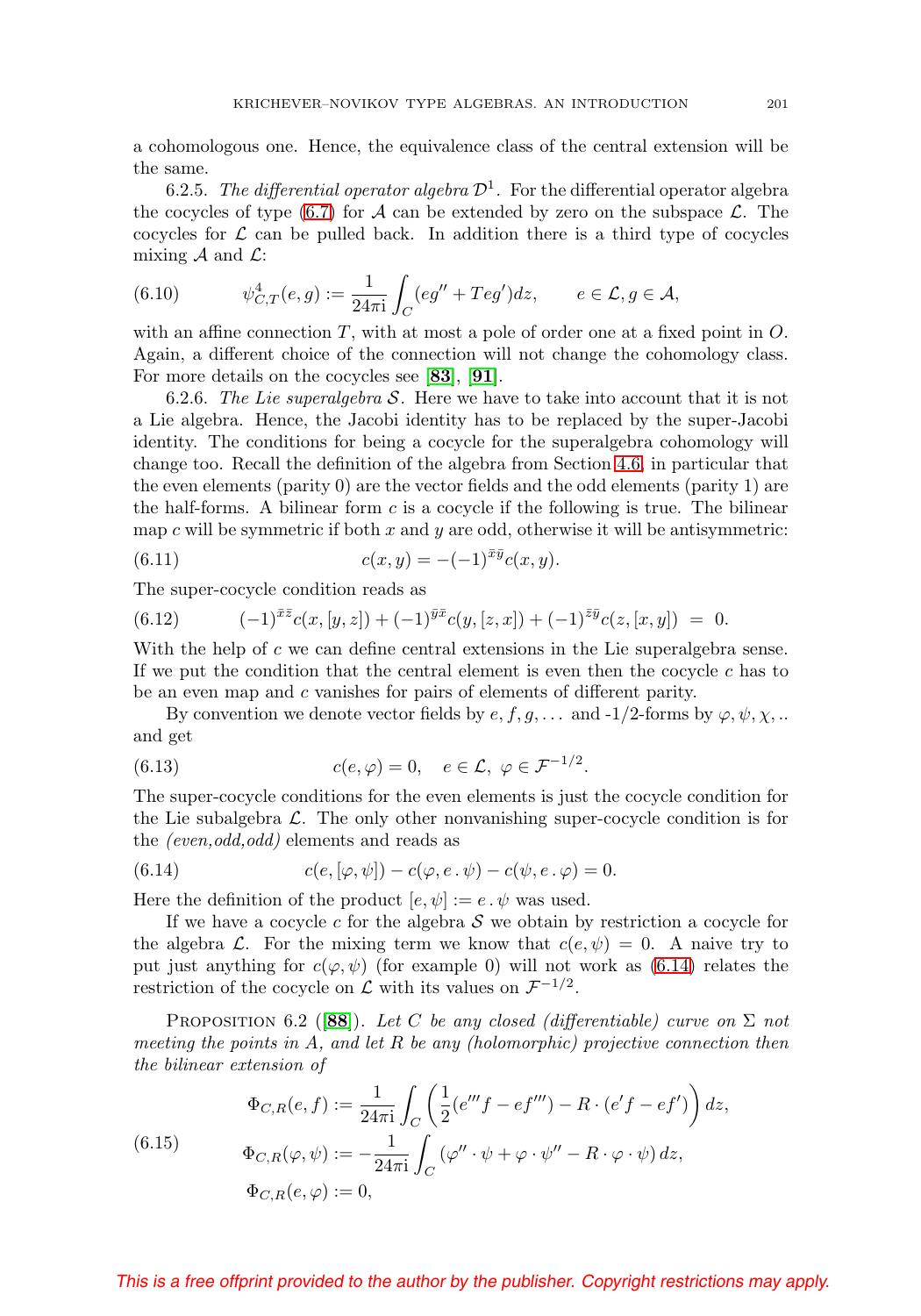gives a Lie superalgebra cocycle for S, hence defines a central extension of S. A different projective connection will yield a cohomologous cocycle.

A similar formula was given by Bryant in [**[17](#page-34-3)**]. By adding the projective connection in the second part of [\(6.15\)](#page-20-1) he corrected some formula appearing in [**[12](#page-34-4)**]. He only considered the two-point case and only the integration over a separating cycle. See also [**[54](#page-36-6)**] for the multi-point case, where still only the integration over a separating cycle is considered.

In contrast to the differential operator algebra case the two parts cannot be prescribed independently. Only with the same integration path (more precisely, homology class) and the given factors in front of the integral it will work. The reason for this is that [\(6.14\)](#page-20-0) relates both.

<span id="page-21-0"></span>**6.3. Uniqueness and classification of central extensions.** The above introduced cocycles depend on the choice of the connections  $R$  and  $T$ . Different choices will not change the cohomology class. Hence, this ambiguity does not disturb us. What really matters is that they depend on the integration curve C chosen.

In contrast to the classical situation, for the higher genus and/or multi-point situation there are many essentially different closed curves and hence many nonequivalent central extensions defined by the integration.

But we should take into account that we want to extend the almost-grading from our algebras to the centrally extended ones. This means we take deg  $\hat{x} := \deg x$ and assign a degree  $deg(t)$  to the central element t, and still we want to obtain almost-gradedness.

This is possible if and only if our defining cocycle  $\psi$  is "local" in the following sense (the name was introduced in the two point case by Krichever and Novikov in [**[56](#page-36-0)**]). There exists  $M_1, M_2 \in \mathbb{Z}$  such that

(6.16) ∀n, m : ψ(Wn, Wm) =0 =⇒ M<sup>1</sup> ≤ n + m ≤ M2.

Here W stands for any of our algebras (including the supercase). Very important, "local" is defined in terms of the almost-grading, and the almost-grading itself depends on the splitting  $A = I \cup O$ . Hence what is "local" depends on the splitting too.

We will call a cocycle *bounded* (from above) if there exists  $M \in \mathbb{Z}$  such that

(6.17) 
$$
\forall n,m: \quad \psi(W_n,W_m) \neq 0 \implies n+m \leq M.
$$

Similarly bounded from below can be defined. Locality means bounded from above and from below.

Given a cocycle class we call it bounded (respectively local) if and only if it contains a representing cocycle which is bounded (respectively local). Not all cocycles in a bounded class have to be bounded. If we choose as integration path a separating cocycle  $C_S$ , or one of the  $C_i$  then the above introduced geometric cocycles are local, respectively bounded. Recall that in this case integration can be done by calculating residues at the in-points or at the out-points. All these cocycles are cohomologically nontrivial. The theorems in the following concern the opposite direction. They were treated in my works [**[83](#page-37-7)**], [**[84](#page-37-8)**], [**[88](#page-37-12)**]. See also [**[91](#page-38-1)**] for a complete and common treatment.

The following result for the vector field algebra  $\mathcal L$  gives the principal structure of the classification results.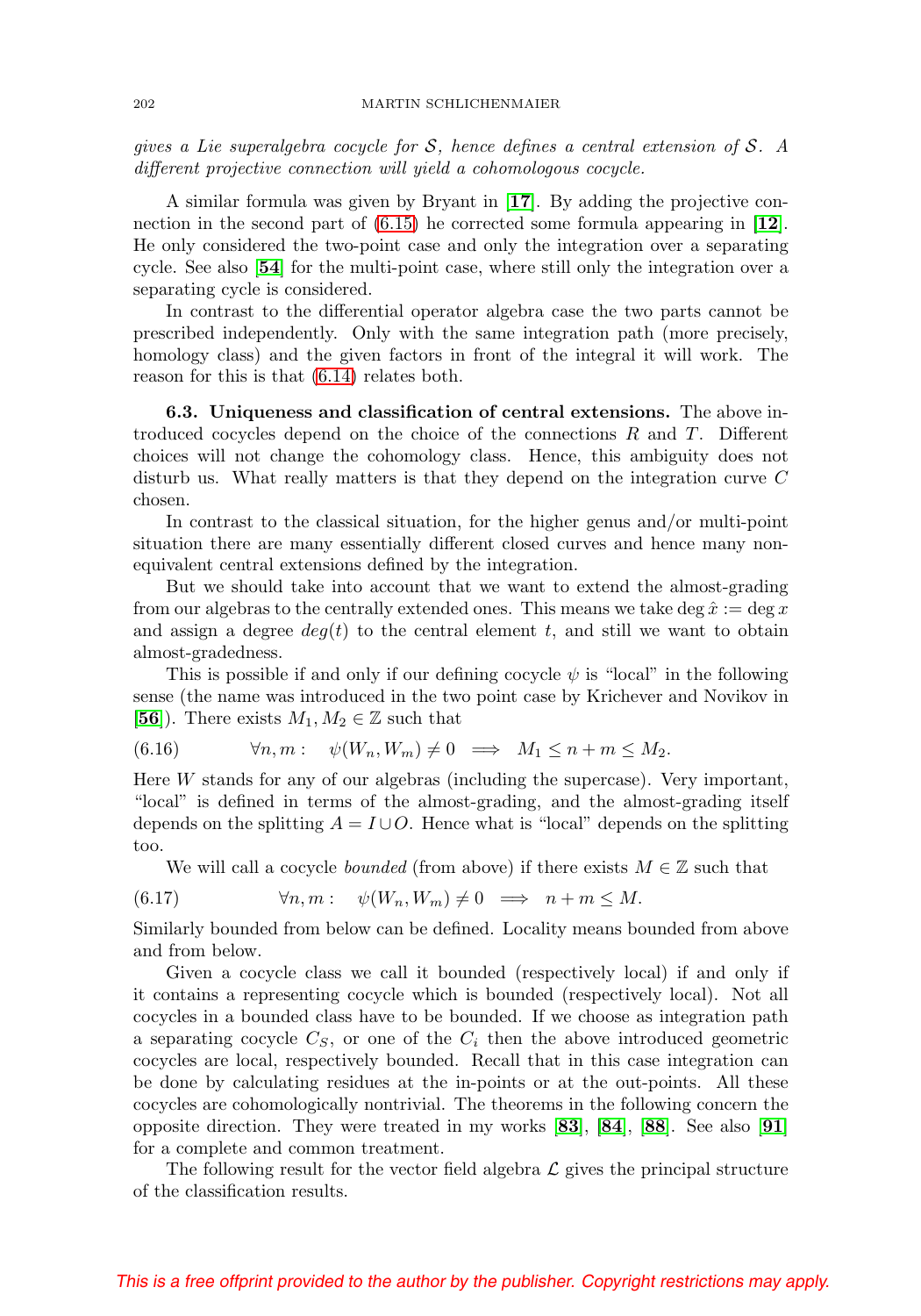THEOREM 6.3 ( $[83]$  $[83]$  $[83]$ ,  $[91, Thm. 6.41]$  $[91, Thm. 6.41]$  $[91, Thm. 6.41]$ ). Let  $\mathcal L$  be the Krichever–Novikov vector field algebra with a given almost-grading induced by the splitting  $A = I \cup O$ . (a) The space of bounded cohomology classes is K-dimensional  $(K = #I)$ . A basis is given by setting the integration path in ([6.9](#page-19-1)) to  $C_i$ ,  $i = 1, \ldots, K$  the little (deformed) circles around the points  $P_i \in I$ .

(b) The space of local cohomology classes is one-dimensional. A generator is given by integrating  $(6.9)$  $(6.9)$  $(6.9)$  over a separating cocycle  $C_S$ , i.e.

<span id="page-22-0"></span>(6.18) 
$$
\psi_{C_S,R}^3(e,f) = \frac{1}{24\pi \mathrm{i}} \int_{C_S} \left( \frac{1}{2} (e'''f - ef''') - R \cdot (e'f - ef') \right) dz.
$$

(c) Up to equivalence and rescaling there is only one non-trivial one-dimensional central extension  $\hat{\mathcal{L}}$  of the vector field algebra  $\mathcal{L}$  which allows an extension of the almost-grading.

Remark 6.4. In the classical situation, Part (c) shows also that the Virasoro algebra is the unique non-trivial central extension of the Witt algebra (up to equivalence and rescaling). This result extends to the more general situation under the condition that one fixes the almost-grading, hence the splitting  $A = I \cup O$ . Here I like to repeat the fact that for  $\mathcal L$  depending on the set A and its possible splittings into two disjoint subsets there are different almost-gradings. Hence, the "unique" central extension finally obtained will also depend on the splitting. Only in the two point case there is only one splitting possible. In the case that the genus  $q \geq 1$ there are even integration paths possible in the definition of [\(6.9\)](#page-19-1) which are not homologous to a separating cycle of any splitting. Hence, there are other central extensions possible not corresponding to any almost-grading.

The above theorem is a model for all other classification results. We will always obtain a statement about the bounded (from above) cocycles and then for the local cocycles.

If we consider the function algebra  $A$  as an abelian Lie algebra then every skew-symmetric bilinear form will be a non-trivial cocycle. Hence, there is no hope of uniqueness. But if we add the condition of  $\mathcal{L}$ -invariance, which is given as

(6.19) 
$$
\psi(e.g,h) + \psi(g,e.h) = 0, \quad \forall e \in \mathcal{L}, g,h \in \mathcal{A}
$$

things will change.

Let us denote the subspace of local cohomology classes by  $H_{loc}^2$ , and the subspace of local and  $\mathcal{L}$ -invariant cohomology classes by  $H_{\mathcal{L},loc}^2$ . Note that the condition is only required for at least one representative in the cohomology class. We collect a part of the results for the cocycle classes of the other algebras in the following theorem.

Theorem 6.5 ([**[91](#page-38-1)**, Cor. 6.48]).

- (a)  $\dim \mathrm{H}_{\mathcal{L},loc}^2(\mathcal{A}, \mathbb{C})=1,$
- (*b*)  $\dim \mathrm{H}^2_{loc}(\mathcal{L}, \mathbb{C})=1$ ,
- (c)  $\dim \mathrm{H}^2_{loc}(\mathcal{D}^1,\mathbb{C})=3,$
- (d) dim  $\mathrm{H}^2_{loc}(\overline{\mathfrak{g}},\mathbb{C})=1$  for  $\mathfrak g$  a simple finite-dimensional Lie algebra,
- (e) dim  $\mathrm{H}^2_{loc}(\mathcal{S}, \mathbb{C})=1$ .

A basis of the cohomology spaces are given by taking the cohomology classes of the cocycles  $(6.7), (6.9), (6.10), (6.8), (6.15)$  $(6.7), (6.9), (6.10), (6.8), (6.15)$  $(6.7), (6.9), (6.10), (6.8), (6.15)$  $(6.7), (6.9), (6.10), (6.8), (6.15)$  $(6.7), (6.9), (6.10), (6.8), (6.15)$  $(6.7), (6.9), (6.10), (6.8), (6.15)$  $(6.7), (6.9), (6.10), (6.8), (6.15)$  $(6.7), (6.9), (6.10), (6.8), (6.15)$  $(6.7), (6.9), (6.10), (6.8), (6.15)$  $(6.7), (6.9), (6.10), (6.8), (6.15)$  $(6.7), (6.9), (6.10), (6.8), (6.15)$  obtained by integration over a separating cycle  $C_S$ .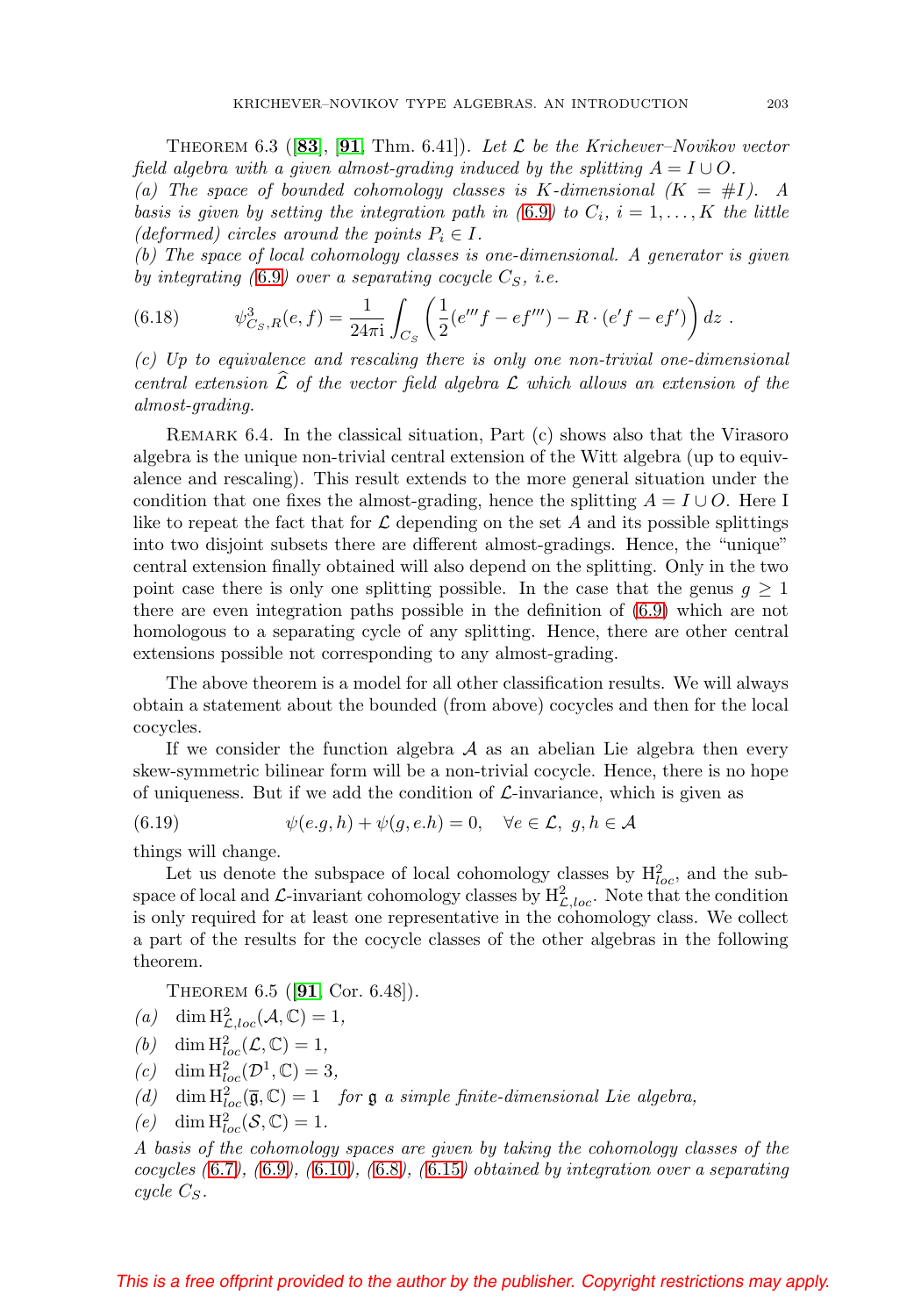Consequently, we obtain also for these algebras the corresponding result about uniqueness of almost-graded central extensions. For the differential operator algebra we get three independent cocycles. This generalizes results of [**[2](#page-33-0)**] for the classical case.

For result on the bounded cocycle classes we have to multiply the dimensions above by  $K = #I$ . For the supercase with odd central element the bounded cohomology vanishes.

For  $\mathfrak g$  a reductive Lie algebra and if the cocycle is  $\mathcal L$ -invariant if restricted to the abelian part, a complete classification of local cocycle classes for both  $\overline{g}$  and  $\mathcal{D}_{\mathfrak{g}}^1$  can be found in [[84](#page-37-8)], [[91](#page-38-1), Chapter 9]. See also the examples below. Note that in the case of a simple Lie algebra every symmetric, invariant bilinear form  $\beta$  is a multiple of the Cartan-Killing form.

I would like to mention that in all the applications I know of, the cocycles coming from representations, regularizations, etc., are local. Hence, the uniqueness or classification result above can be used.

#### **7. Examples and Generalizations**

**7.1. Examples:**  $\mathfrak{sl}(n)$  and  $\mathfrak{gl}(n)$ . For illustration we give the cocycles for the important special cases  $\mathfrak{sl}(n)$  (which is a simple algebra) and the case of  $\mathfrak{gl}(n)$ (which is reductive but not semisimple). We will study the current and the affine algebras, the differential operator algebras, and their central extensions.

7.1.1.  $\mathfrak{sl}(n)$ . This is the Lie algebra of trace-less complex  $n \times n$  matrices. Up to multiplication with a scalar the Cartan-Killing form  $\beta(x, y) = \text{tr}(xy)$  is the unique symmetric invariant bilinear form. It is non-degenerate.

PROPOSITION 7.1 (**[91](#page-38-1)**, Prop. 9.47). (a) Every local cocycle for the current algebra  $\overline{\mathfrak{sl}}(n)$  is cohomologous to

<span id="page-23-0"></span>(7.1) 
$$
\gamma(x \otimes g, y \otimes h) = r \frac{\text{tr}(xy)}{2\pi i} \int_{C_S} g dh, \quad r \in \mathbb{C}.
$$

(b) Every  $\mathcal{L}$ -invariant local cocycle equals the cocycle ([7.1](#page-23-0)) with a suitable r.

(c) Every local cocycle for the differential operator algebra  $\mathcal{D}^1_{\mathfrak{sl}(n)}$  is cohomologous to a linear combination of  $(7.1)$  $(7.1)$  $(7.1)$  and the standard local cocycle  $(6.18)$  $(6.18)$  $(6.18)$  for the vector field algebra. In particular, no cocycles of pure mixing type exists.

7.1.2.  $\mathfrak{gl}(n)$ . This is the Lie algebra of all complex  $n \times n$ -matrices. Recall that  $\mathfrak{gl}(n)$  can be written as Lie algebra direct sum

(7.2) 
$$
\mathfrak{gl}(n) = \mathfrak{s}(n) \oplus \mathfrak{s}\mathfrak{l}(n) \cong \mathbb{C} \oplus \mathfrak{s}\mathfrak{l}(n).
$$

Here  $\mathfrak{s}(n)$  denotes the  $n \times n$  scalar matrices. This decomposition is the decomposition as reductive Lie algebra into its abelian and semisimple summands.

After tensoring with  $A$  we obtain

(7.3) 
$$
\overline{\mathfrak{gl}}(n) = \overline{\mathfrak{s}}(n) \oplus \overline{\mathfrak{sl}}(n) \cong \mathcal{A} \oplus \overline{\mathfrak{sl}}(n).
$$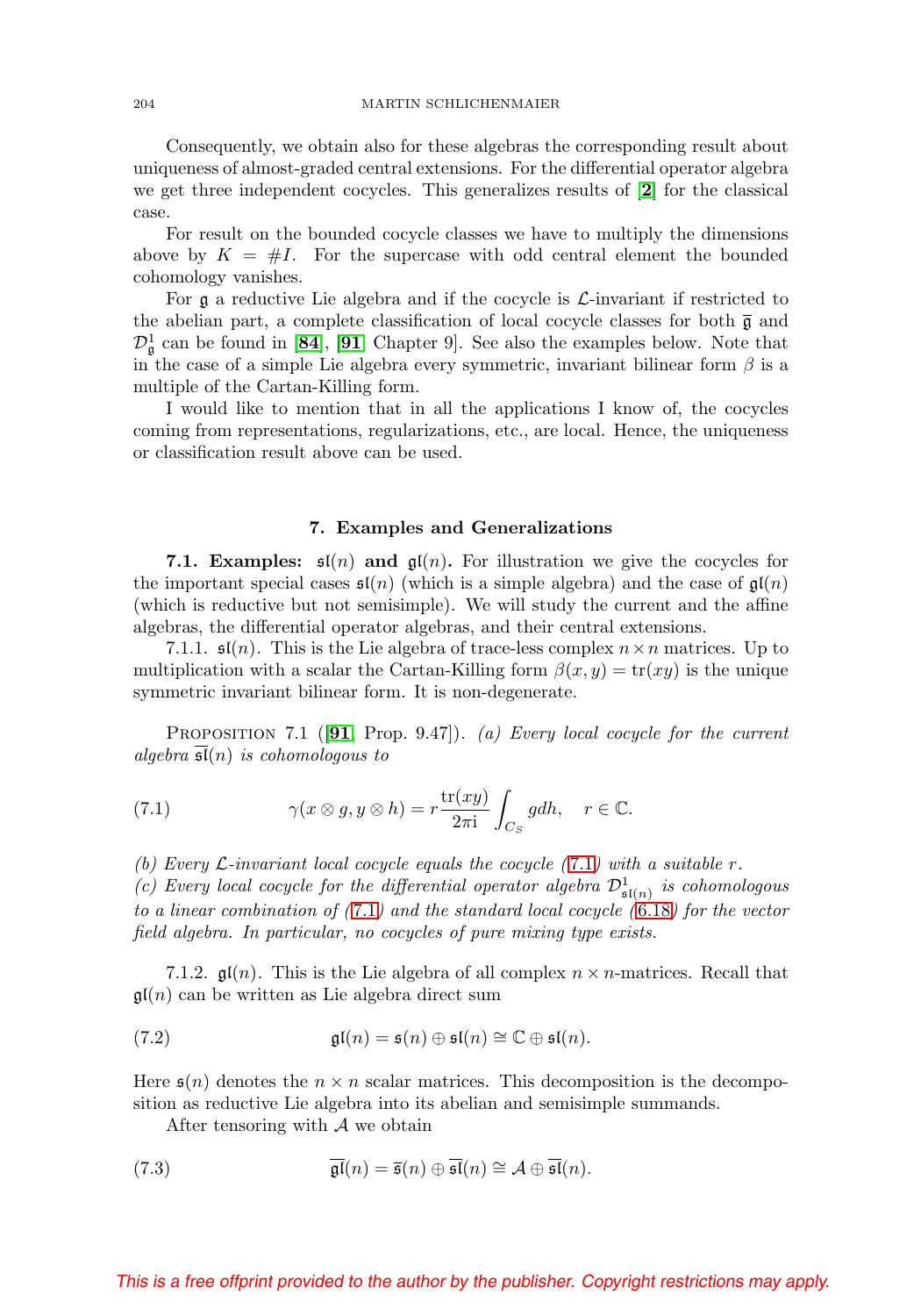PROPOSITION 7.2 ([**[91](#page-38-1)**, Prop. 9.48]). (a) A cocycle  $\gamma$  for  $\overline{\mathfrak{gl}}(n)$  is local and restricted to  $\bar{\mathfrak{s}}(n)$  is  $\mathcal{L}\text{-invariant if and only if it is cohomologous to a linear combi$ nation  $\gamma'$  of the following two cocycles

<span id="page-24-0"></span>(7.4)  
\n
$$
\gamma_1(x \otimes g, y \otimes h) = \frac{\text{tr}(xy)}{2\pi i} \int_{C_S} g dh,
$$
\n
$$
\gamma_2(x \otimes g, y \otimes h) = \frac{\text{tr}(x)\text{tr}(y)}{2\pi i} \int_{C_S} g dh.
$$

(b) If the cocycle  $\gamma$  of (a) is *L*-invariant then  $\gamma$  is equal to a linear combination  $r_1\gamma_1 + r_2\gamma_2$  of the cocycles ([7.4](#page-24-0)) (c) dim  $\mathrm{H}^2_{loc}(\mathfrak{gl}(n),\mathbb{C})=2.$ 

PROPOSITION 7.3.  $[91,$  $[91,$  $[91,$  Prop. 9.49] (a) Every local cocycle  $\gamma$  for  $\mathcal{D}^1_{\mathfrak{gl}(n)}$  is cohomologous to a linear combination of the cocycles  $\gamma_1$  and  $\gamma_2$  of ([7.4](#page-24-0)), of the mixing cocycle

(7.5) 
$$
\gamma_{S,tr,T}^{(m)}(e,x(g)) = \frac{\text{tr}(x)}{2\pi i} \int_{C_S} (\tilde{e}g'' + T\tilde{e}g') dz,
$$

and of the standard local cocycle  $\psi_{C_S,R}^3$  for the vector field algebra, i.e.

(7.6) 
$$
\gamma = r_1 \gamma_1 + r_2 \gamma_2 + r_3 \gamma_{S, tr, T}^{(m)} + r_4 \psi_{C_S, R}^3 + coboundary,
$$

with suitable  $r_1, r_2, r_3, r_4 \in \mathbb{C}$ .

(b) If the cocycle  $\gamma$  is local and restricted to  $\overline{\mathfrak{gl}}(n)$  is *L*-invariant, and  $r_3, r_4 \neq 0$ then there exist an affine connection  $T'$  and a projective connection  $R'$  holomorphic *outside A such that*  $\gamma = r_1 \gamma_1 + r_2 \gamma_2 + r_3 \gamma_{S,tr,T'} + r_4 \gamma_{S,R'}^{\mathcal{L}}$ . (c) dim  $\mathrm{H}^2_{loc}(\mathcal{D}^1_{\mathfrak{gl}(n)}, \mathbb{C})=4.$ 

<span id="page-24-1"></span>**7.2. The genus zero and three-point situation.** For illustration let us consider the three-point KN type algebras of genus zero. We consider the Riemann sphere  $S^2 = \mathbb{P}^1$  and a set A consisting of 3 points. Given any triple of 3 points there exists always an analytic automorphism of  $\mathbb{P}^1$  mapping this triple to  $\{a, -a, \infty\}$ , with  $a \neq 0$ . In fact  $a = 1$  would suffice. Without restriction we can take

$$
I := \{\infty\}, \quad O := \{a, -a\} \ .
$$

Due to the symmetry of the situation it is more convenient to take a symmetrized basis of  $\mathcal A$  (with  $k \in \mathbb Z$ )

(7.7) 
$$
A_{2k} := (z-a)^k (z+a)^k, \qquad A_{2k+1} := z(z-a)^k (z+a)^k,
$$

for  $\mathcal L$  (with  $k \in \mathbb Z$ )

(7.8) 
$$
V_{2k} := z(z-a)^k (z+a)^k \frac{d}{dz}, \qquad V_{2k+1} := (z-a)^{k+1} (z+a)^{k+1} \frac{d}{dz},
$$

and for the  $-1/2$ -forms

$$
(7.9) \ \varphi_{2k-1/2} := (z-a)^k (z+a)^k \left(\frac{d}{dz}\right)^{-1/2}, \quad \varphi_{2k+1/2} := z(z-a)^k (z+a)^k \left(\frac{d}{dz}\right)^{-1/2}.
$$

Also we inverted the grading. By straight-forward calculations we obtain for the algebras the following structures.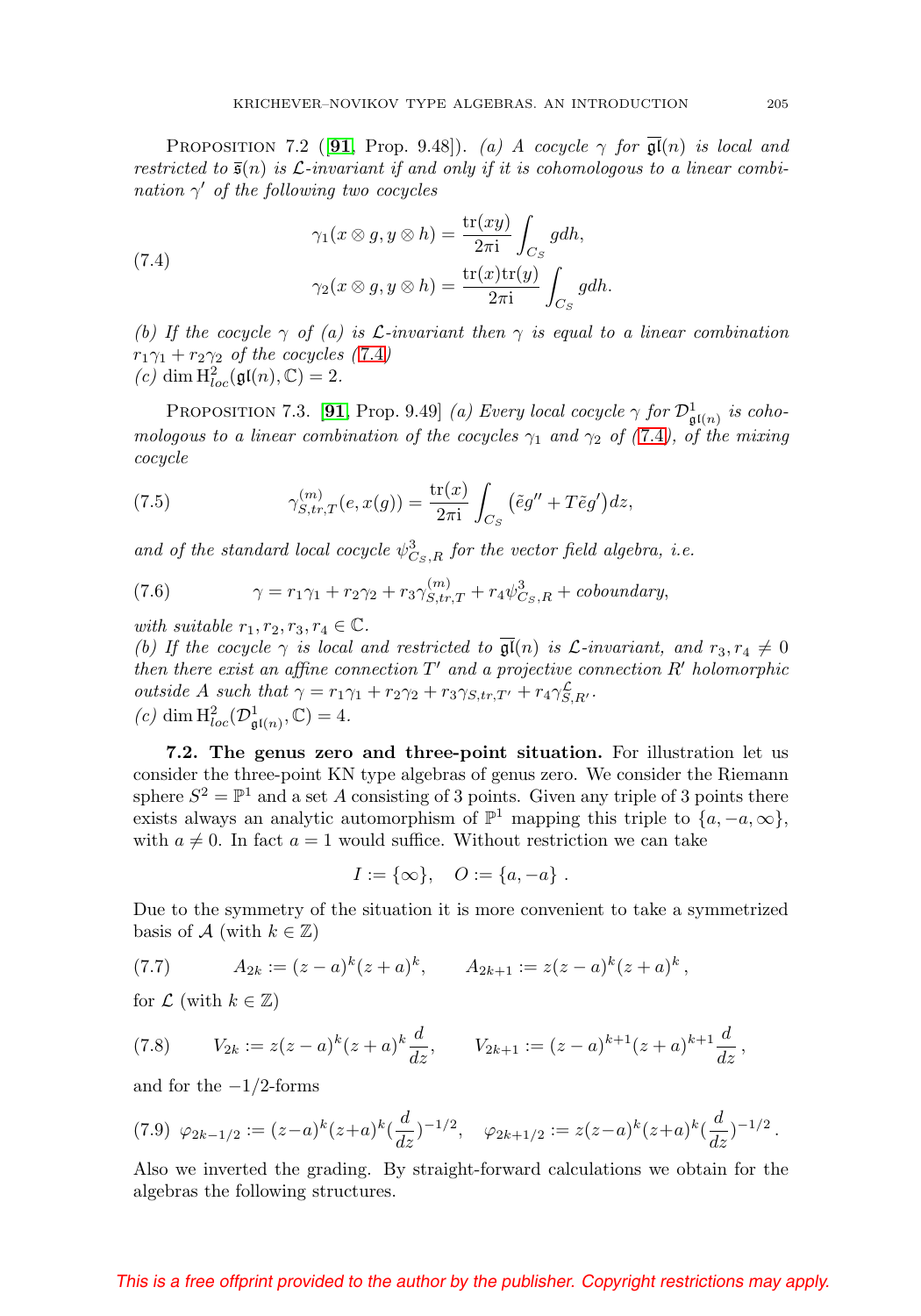**The function algebra.**

(7.10) 
$$
A_n \cdot A_m = \begin{cases} A_{n+m}, & n \text{ or } m \text{ even,} \\ A_{n+m} + a^2 \otimes A_{n+m-2}, & n \text{ and } m \text{ odd.} \end{cases}
$$

**The vector field algebra.**

(7.11) 
$$
[V_n, V_m] = \begin{cases} (m-n)V_{n+m}, & n, m \text{ odd}, \\ (m-n)(V_{n+m} + a^2 V_{n+m-2}), & n, m \text{ even}, \\ (m-n)V_{n+m} + (m-n-1)a^2 V_{n+m-2}, & n \text{ odd}, m \text{ even}. \end{cases}
$$

**The current algebra.**

(7.12) 
$$
[x \otimes A_n, y \otimes A_m] = \begin{cases} [x, y] \otimes A_{n+m}, & n \text{ or } m \text{ even,} \\ [x, y] \otimes A_{n+m} + a^2 [x, y] \otimes A_{n+m-2}, & n \text{ and } m \text{ odd.} \end{cases}
$$

The structure equations for the superalgebra look similar and can be easily calculated.

The central extensions can be given by determining the cocycle values by calculating the residues of the integrand at  $\infty$ . For example the local cocycle  $\psi^1_{C_S}$  for the function algebra calculates as (see [**[30](#page-35-2)**, A.13 and A.14])

(7.13) 
$$
\frac{1}{2\pi i} \int_{C_S} A_n dA_m = \begin{cases} -n\delta_m^{-n}, & n, m \text{ even,} \\ 0, & n, m \text{ different parity,} \\ -n\delta_m^{-n} + a^2(-n+1)\delta_m^{-n+2}, & n, m \text{ odd.} \end{cases}
$$

The **affine algebra** is now given as the almost-graded central extension  $\hat{\mathfrak{g}}_{\beta,S}$  of the current algebra given by the cocycle

$$
(7.14) \ \psi_{C_S,\beta}^2(x \otimes A_n, y \otimes A_m) = \beta(x,y) \cdot \frac{1}{2\pi i} \int_{C_S} A_n dA_m = \beta(x,y) \cdot \psi_{C_S}^1(A_n, A_m).
$$

### **Three-point** sl(2, C)**-current algebra for genus 0.**

Given a simple Lie algebra g with generators and structure equations the relations above can be written in these terms. An important example is  $\mathfrak{sl}(2,\mathbb{C})$  with the standard generators

$$
h := \begin{pmatrix} 1 & 0 \\ 0 & -1 \end{pmatrix}, \quad e := \begin{pmatrix} 0 & 1 \\ 0 & 0 \end{pmatrix}, \quad f := \begin{pmatrix} 0 & 0 \\ 1 & 0 \end{pmatrix}.
$$

We set  $e_n := e \otimes A_n$ ,  $n \in \mathbb{Z}$  and in the same way  $f_n$  and  $h_n$ . Recall that the invariant bilinear form  $\beta(x, y) = \text{tr}(x \cdot y)$ . We calculate

(7.15) 
$$
[e_n, f_m] = \begin{cases} h_{n+m}, & n \text{ or } m \text{ even,} \\ h_{n+m} + a^2 h_{n+m-2}, & n \text{ and } m \text{ odd,} \end{cases}
$$

(7.16) 
$$
[h_n, e_m] = \begin{cases} 2e_{n+m}, & n \text{ or } m \text{ even,} \\ 2e_{n+m} + 2a^2 e_{n+m-2}, & n \text{ and } m \text{ odd,} \end{cases}
$$

(7.17) 
$$
[h_n, f_m] = \begin{cases} -2f_{n+m}, & n \text{ or } m \text{ even}, \\ -2f_{n+m} - 2a^2 f_{n+m-2}, & n \text{ and } m \text{ odd}. \end{cases}
$$

For the central extension we obtain

(7.18) 
$$
[e_n, f_m] = \begin{cases} h_{n+m} - n\delta_m^{-n}, & n \text{ or } m \text{ even,} \\ h_{n+m} + a^2 h_{n+m-2} - n\delta_m^{-n} - a^2(n-1)\delta_m^{-n+2}, & n \text{ and } m \text{ odd,} \end{cases}
$$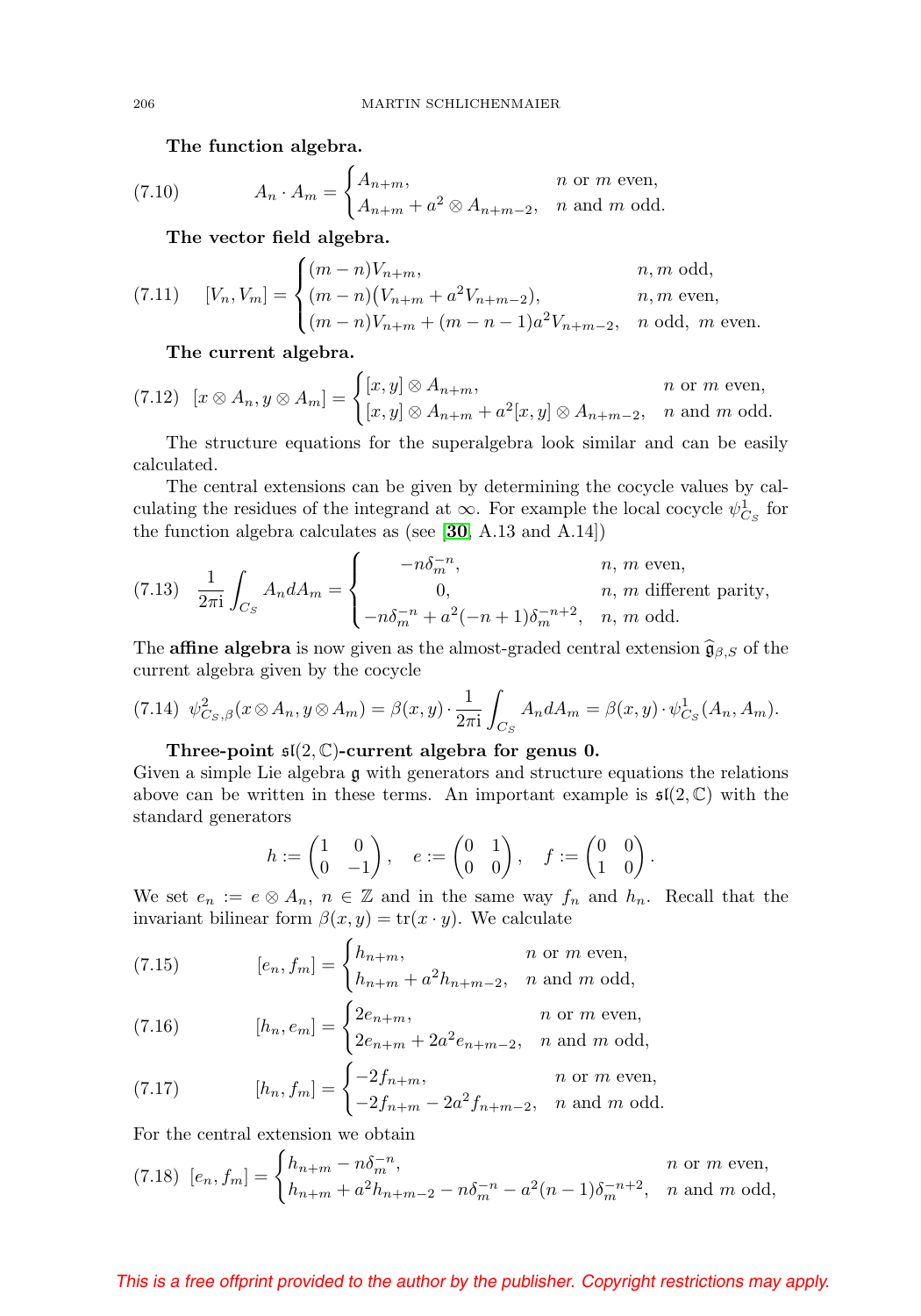and

(7.19) 
$$
[h_n, h_m] = \begin{cases} -2n\delta_m^{-n}, & n, m \text{ even}, \\ 0, & n, m \text{ different parity}, \\ -2n\delta_m^{-n} + 2a^2(-n+1)\delta_m^{-n+2}, & n, m \text{ odd}. \end{cases}
$$

For the other commutators we do not have contributions to the center. See also [**[92](#page-38-8)**] for more information.

**7.3. Deformations.** As the second Lie algebra cohomology of the Witt and Virasoro algebra in their adjoint module vanishes [**[87](#page-37-13)**], [**[27](#page-35-7)**], [**[28](#page-35-8)**] both are formally and infinitesimally rigid. This means that all formal (and infinitesimal) families with special fiber these algebras are equivalent to the trivial one. If we consider the examples of Section [7.2](#page-24-1) parameterized by a variable  $a$ , then they are nontrivial (even locally non-trivial) families which have themselves as special elements for  $a = 0$  the classical algebras. The geometric context is clear: the two points a and −a move together. By Fialowski and Schlichenmaier [**[29](#page-35-1)**], [**[30](#page-35-2)**], [**[31](#page-35-9)**] the above algebras and similar families of algebras on tori, were used to exhibit the fact, that e.g. the Witt and Virasoro algebra despite their formal rigidity allow non-trivial algebraic-geometric deformations. This is an effect that cannot appear in the finite-dimensional algebra setting. For families on tori see the above quoted results, respectively [**[91](#page-38-1)**, Chapter 12]. See also [**[78](#page-37-1)**], [**[13](#page-34-5)**], [**[15](#page-34-6)**], [**[19](#page-34-7)**] [**[24](#page-34-8)**], [**[74](#page-37-14)**].

**7.4. Genus zero multi-point algebras – integrable systems.** Already the Witt and Virasoro algebra in genus zero with two points where poles are allowed are mathematically highly interesting objects which have e.g. a non-trivial representation theory. If we remain on the Riemann sphere but now allow more than two poles we obtain an even more demanding mathematical theory. For the multipoint case the related systems are important. For example the classical Knizhnik-Zamolodchikov models of Conformal Field Theory (CFT) are of this type, see e.g. [**[53](#page-36-7)**]. Integrable systems show up.

Due to the connection between CFT and statistical mechanics it is not a surprise that the genus zero multi-point Krichever–Novikov algebras turn out to be related to algebras appearing in statistical mechanics. For example the Onsager algebra appears as subalgebra of the three-point,  $g = 0$ ,  $\mathfrak{sl}(2,\mathbb{C})$ -Krichever–Novikov algebra. In this context see e.g. the work of Terwilliger and collaborators [**[41](#page-35-10)**], [**[5](#page-34-9)**], [**[46](#page-36-8)**].

For the genus zero multi-point situation quite a number of publications appeared. Some references are [**[78](#page-37-1)**], [**[29](#page-35-1)**], [**[30](#page-35-2)**], [**[31](#page-35-9)**], [**[14](#page-34-10)**], [**[16](#page-34-11)**], [**[86](#page-37-15)**], [**[1](#page-33-1)**], [**[21](#page-34-12)**]. Recently, the author [**[92](#page-38-8)**] gave a thorough and unified treatment of universal central extensions of the genus zero algebras.

From the point of view of symmetries of integrable systems the concept of *auto*morphic Lie algebras shows up. It was e.g. developed by Lombardo, Mikailov, and Sanders in  $\mathbf{64}$  $\mathbf{64}$  $\mathbf{64}$ ,  $\mathbf{65}$  $\mathbf{65}$  $\mathbf{65}$ ,  $\mathbf{66}$  $\mathbf{66}$  $\mathbf{66}$ . Invariant objects under finite subgroups of  $PGL(2,\mathbb{C})$ , the symmetry group of the Riemann sphere, are studied. Of course, there are relations to the  $g = 0$ , multi-point Krichever–Novikov type algebras. Chopp [[20](#page-34-13)] obtained some results for the genus one multi-point setting.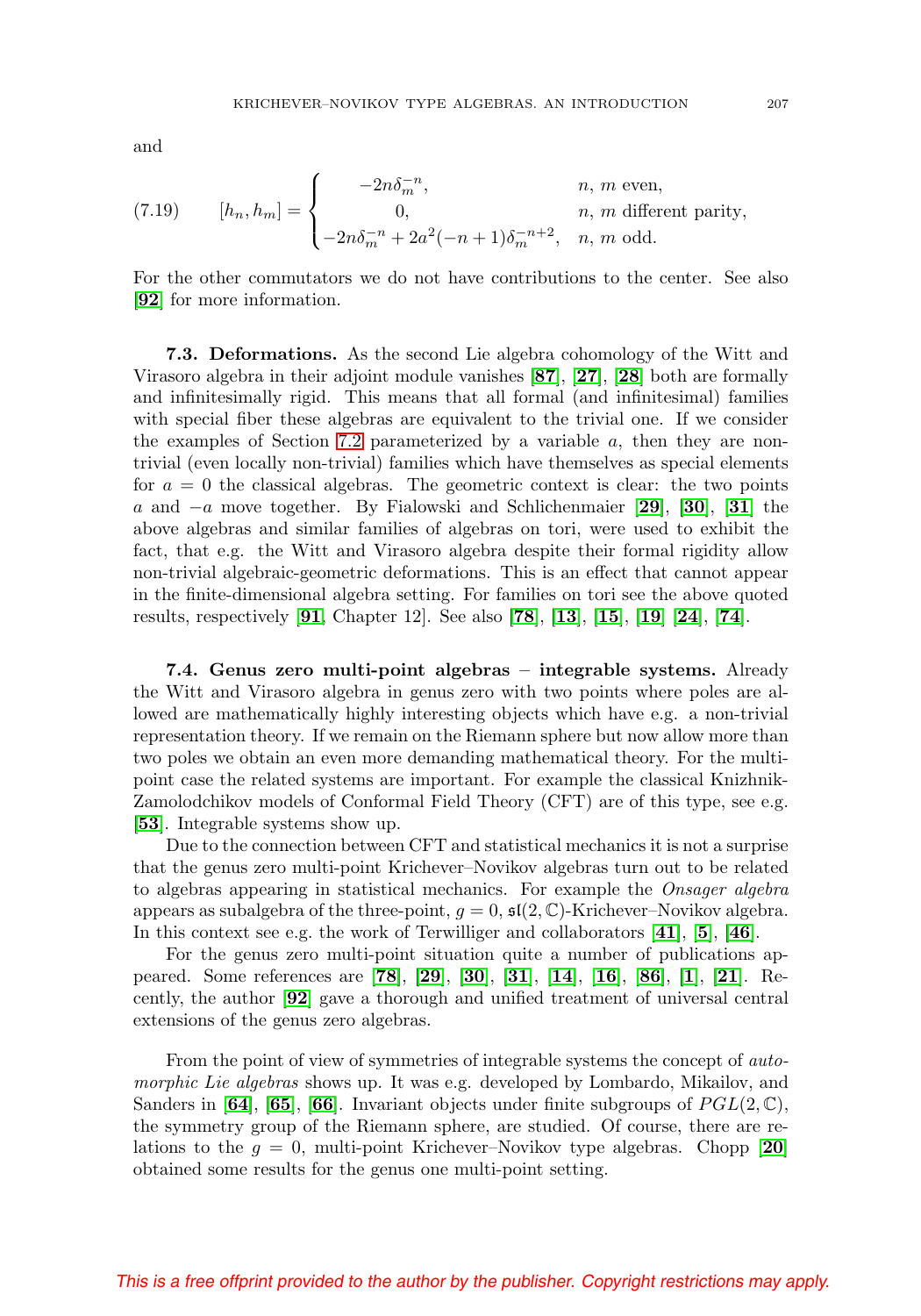**7.5. Toroidal Lie algebras.** The path of generalization starting from the classical picture as taken by Krichever–Novikov goes from genus zero to higher genus. There is another path by considering instead of the classical algebra of Laurent polynomial  $\mathbb{C}[z^{-1}, z]$ , the algebra generated by several "Laurent variables". This generalization is in the context of current algebras quite natural, as there the finite-dimensional Lie algebra can be tensorized by an arbitrary commutative algebra. The algebras obtained in this way are called toroidal algebras. They correspond to increasing the dimension instead of the genus. A short collection of references and names is given by Bermann, Billig, Buelk, Cox, Futorny, Hu, Jurisich, Kashuba, Penkov, Szmigielski, Xia, Yokunuma, [**[8](#page-34-14)**], [**[18](#page-34-15)**], [**[35](#page-35-11)**], [**[6](#page-34-16)**], [**[7](#page-34-17)**], [**[22](#page-34-18)**], [**[10](#page-34-19)**], [**[25](#page-35-12)**], [**[69](#page-37-16)**], [**[70](#page-37-17)**], [**[108](#page-39-0)**].

**7.6. Other generalizations of KN type algebras.** We considered geometric vector fields, respectively differential operators. Donin and Khesin [**[26](#page-35-13)**] showed that also pseudo-differential symbols could be treated via some Krichever–Novikov like objects.

Furthermore there are discretized and q-deformed Krichever–Novikov type algebras. In the definition of the KN vector field algebra the differential can be replaced by a difference operator assuming that we have a geometric situation appropriate to this discretization. See e.g. Meiler and Ruffing [**[73](#page-37-18)**], [**[67](#page-37-19)**].

Such discretizations are related to q-deformed versions of the Krichever–Novikov vector field algebra - again for special geometric cases. In some sense the structure equations are deformed by expressions depending on a formal parameter q. One does not obtain Lie algebras anymore, but  $q$ -Lie algebras. The  $q$ -Witt and q-Virasoro algebras are of certain importance in the context of integrable systems. One might guess that the same will be the case for the  $q$ -deformed Krichever– Novikov vector field algebra. See e.g. the references Kuang [**[60](#page-36-12)**], Oh and Singh [**[71](#page-37-20)**].

### **8. Lax Operator Algebras**

Recently, a new class of current type algebras appeared, the Lax operator algebras. As the naming indicates, they are related to integrable systems [**[102](#page-38-9)**]. The algebras were introduced by Krichever [**[55](#page-36-13)**], and Krichever and Sheinman [**[59](#page-36-14)**]. Here I will report on their definition. See the book [**[103](#page-38-2)**] of Sheinman for more details.

Compared to the KN current type algebra we will allow additional singularities which will play a special role. The points where these singularities are allowed are called weak singular points. The set of such points is denoted by

$$
(8.1) \t W = \{ \gamma_s \in \Sigma \setminus A \mid s = 1, \ldots, R \}.
$$

Here let g be one of the classical matrix algebras  $\mathfrak{gl}(n)$ ,  $\mathfrak{sl}(n)$ ,  $\mathfrak{so}(n)$ ,  $\mathfrak{sp}(2n)$ . We assign to every point  $\gamma_s$  a vector  $\alpha_s \in \mathbb{C}^n$  (respectively  $\in \mathbb{C}^{2n}$  for  $\mathfrak{sp}(2n)$ ). The system

(8.2) 
$$
\mathcal{T} := \{ (\gamma_s, \alpha_s) \in \Sigma \times \mathbb{C}^n \mid s = 1, ..., R \}
$$

is called Tyurin data.

REMARK 8.1. In case that  $R = n \cdot g$  and for generic values of  $(\gamma_s, \alpha_s)$  with  $\alpha_s \neq 0$  the tuples of pairs  $(\gamma_s, [\alpha_s])$  with  $[\alpha_s] \in \mathbb{P}^{n-1}(\mathbb{C})$  parameterize semi-stable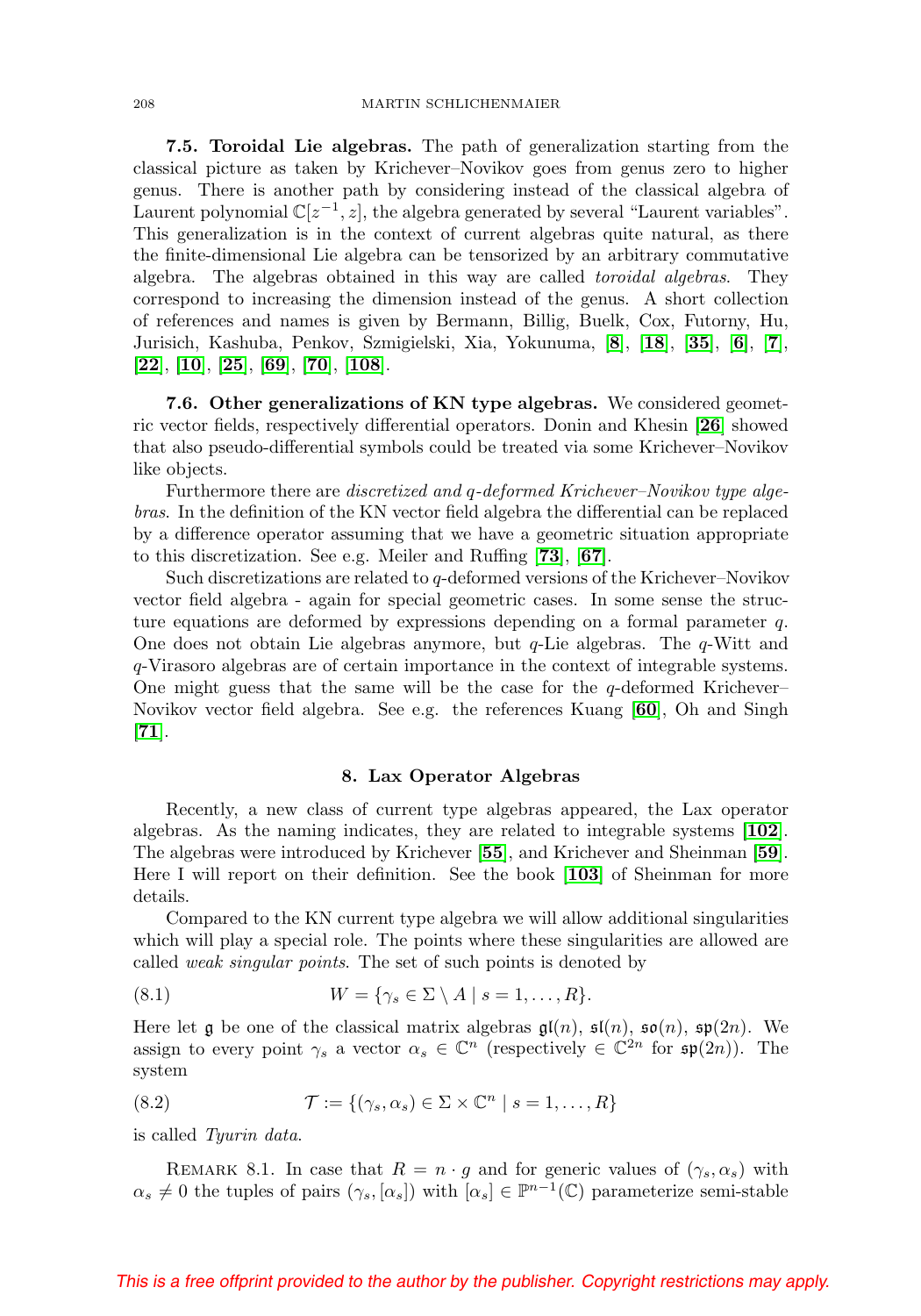rank n and degree  $ng$  framed holomorphic vector bundles as shown by Tyurin [**[107](#page-39-1)**]. Hence, the name Tyurin data.

We consider g-valued meromorphic functions  $5$ 

$$
(8.3) \t\t\t L: \Sigma \to \mathfrak{g},
$$

which are holomorphic outside  $W \cup A$ , have at most poles of order one (respectively of order two for  $\mathfrak{sp}(2n)$  at the points in W, and fulfill certain conditions at W depending on T. To describe them let us fix local coordinates  $w_s$  centered at  $\gamma_s$ ,  $s = 1, \ldots, R$ . For  $\mathfrak{gl}(n)$  the conditions are as follows. For  $s = 1, \ldots, R$  we require that there exist  $\beta_s \in \mathbb{C}^n$  and  $\kappa_s \in \mathbb{C}$  such that the function L has the following expansion at  $\gamma_s \in W$ 

<span id="page-28-2"></span>(8.4) 
$$
L(w_s) = \frac{L_{s,-1}}{w_s} + L_{s,0} + \sum_{k>0} L_{s,k} w_s^k,
$$

with

<span id="page-28-1"></span>(8.5) 
$$
L_{s,-1} = \alpha_s \beta_s^t, \quad \text{tr}(L_{s,-1}) = \beta_s^t \alpha_s = 0, \quad L_{s,0} \alpha_s = \kappa_s \alpha_s.
$$

In particular, if  $L_{s,-1}$  is non-vanishing then it is a rank 1 matrix, and if  $\alpha_s \neq 0$ then it is an eigenvector of  $L_{s,0}$ . The requirements [\(8.5\)](#page-28-1) are independent of the chosen coordinates  $w_s$ .

It is not at all clear that the commutator of two such matrix functions fulfills again these conditions. But it is shown in [**[59](#page-36-14)**] that they indeed close to a Lie algebra (in fact in the case of  $\mathfrak{gl}(n)$  they constitute an associative algebra under the matrix product). If one of the  $\alpha_s = 0$  then the conditions at the point  $\gamma_s$ correspond to the fact, that L has to be holomorphic there. If all  $\alpha_s$ 's are zero or  $W = \emptyset$  we obtain back the current algebra of KN type. For the algebra under consideration here, in some sense the Lax operator algebras generalize them. In the bundle interpretation of the Tyurin data the KN case corresponds to the trivial rank n bundle.

For  $\mathfrak{sl}(n)$  the only additional condition is that in [\(8.4\)](#page-28-2) all matrices  $L_{s,k}$  are trace-less. The conditions [\(8.5\)](#page-28-1) remain unchanged.

In the case of  $\mathfrak{so}(n)$  one requires that all  $L_{s,k}$  in [\(8.4\)](#page-28-2) are skew-symmetric. In particular, they are trace-less. Following [**[59](#page-36-14)**] the set-up has to be slightly modified. First only those Tyurin parameters  $\alpha_s$  are allowed which satisfy  $\alpha_s^t \alpha_s = 0$ . Then, [\(8.5\)](#page-28-1) is changed in the following way:

(8.6) 
$$
L_{s,-1} = \alpha_s \beta_s^t - \beta_s \alpha_s^t, \quad \text{tr}(L_{s,-1}) = \beta_s^t \alpha_s = 0, \quad L_{s,0} \alpha_s = \kappa_s \alpha_s.
$$

For  $\mathfrak{sp}(2n)$  we consider a symplectic form  $\hat{\sigma}$  for  $\mathbb{C}^{2n}$  given by a non-degenerate skew-symmetric matrix  $\sigma$ . The Lie algebra  $\mathfrak{sp}(2n)$  is the Lie algebra of matrices X such that  $X^t \sigma + \sigma X = 0$ . The condition  $\text{tr}(X) = 0$  will be automatic. At the weak singularities we have the expansion

(8.7) 
$$
L(w_s) = \frac{L_{s,-2}}{w_s^2} + \frac{L_{s,-1}}{w_s} + L_{s,0} + L_{s,1}w_s + \sum_{k>1} L_{s,k}w_s^k.
$$

<span id="page-28-0"></span><sup>5</sup>Strictly speaking, the interpretation as function is a little bit misleading, as they behave under differentiation like operators on trivialized sections of vector bundles.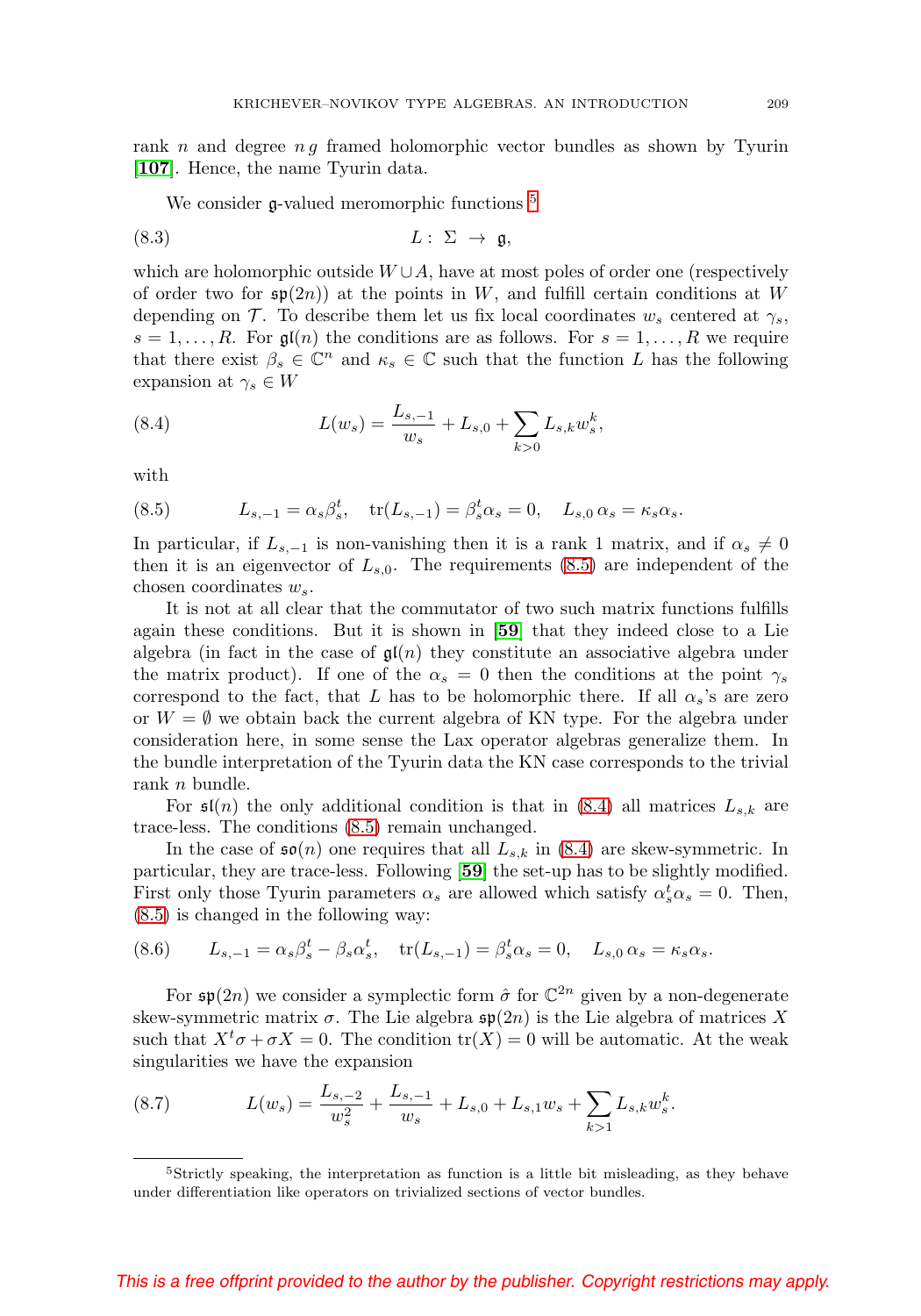The condition [\(8.5\)](#page-28-1) is modified as follows (see [[59](#page-36-14)]): there exist  $\beta_s \in \mathbb{C}^{2n}$ ,  $\nu_s$ ,  $\kappa_s \in \mathbb{C}$ such that

(8.8)

 $L_{s,-2} = \nu_s \alpha_s \alpha_s^t \sigma$ ,  $L_{s,-1} = (\alpha_s \beta_s^t + \beta_s \alpha_s^t) \sigma$ ,  $\beta_s^t \sigma \alpha_s = 0$ ,  $L_{s,0} \alpha_s = \kappa_s \alpha_s$ .

Moreover, we require  $\alpha_s^t \sigma L_{s,1} \alpha_s = 0$ . Again under the point-wise matrix commutator the set of such maps constitute a Lie algebra.

It is possible to introduce an almost-graded structure for these Lax operator algebras induced by a splitting of the set  $A = I \cup O$ . This is done for the two-point case in [**[59](#page-36-14)**] and for the multi-point case in [**[90](#page-38-10)**]. From the applications there is again a need to classify almost-graded central extensions.

The author obtained this jointly with O. Sheinman in [**[96](#page-38-11)**] for the two-point case. For the multi-point case see [**[90](#page-38-10)**]. For the Lax operator algebras associated to the simple algebras  $\mathfrak{sl}(n)$ ,  $\mathfrak{so}(n)$ ,  $\mathfrak{sp}(n)$  it will be unique (meaning: given a splitting of A there is an almost-grading and with respect to this there is up to equivalence and rescaling only one non-trivial almost-graded central extension). For  $\mathfrak{gl}(n)$  we obtain two independent local cocycle classes if we assume  $\mathcal{L}$ -invariance on the reductive part. Both in the definition of the cocycle and in the definition of  $\mathcal{L}$ -invariance a connection shows up.

REMARK 8.2. Recently, Sheinman extended the set-up to  $G_2$  [[104](#page-38-12)] and moreover gave a recipe for all semi-simple Lie algebras [**[105](#page-38-13)**].

#### **9. Fermionic Fock Space**

**9.1. Semi-infinite forms and fermionic Fock space representations.** Our Krichever-Novikov vector field algebras  $\mathcal L$  have as Lie modules the spaces  $\mathcal F^{\lambda}$ . These representations are not of the type physicists are usually interested in. There are neither annihilation nor creation operators which can be used to construct the full representation out of a vacuum state.

To obtain representation with the required properties the almost-grading again comes into play. First, using the grading of  $\mathcal{F}^{\lambda}$  it is possible to construct starting from  $\mathcal{F}^{\lambda}$ , the forms of weight  $\lambda \in 1/2\mathbb{Z}$ , the semi-infinite wedge forms  $\mathcal{H}^{\lambda}$ s.

The vector space  $\mathcal{H}^{\lambda}$  is generated by basis elements which are formal expressions of the type

<span id="page-29-0"></span>(9.1) 
$$
\Phi = f_{(i_1)}^{\lambda} \wedge f_{(i_2)}^{\lambda} \wedge f_{(i_3)}^{\lambda} \wedge \cdots,
$$

where  $(i_1)=(m_1, p_1)$  is a double index indexing our basis elements. The indices are in strictly increasing lexicographical order. They are stabilizing in the sense that they will increase exactly by one starting from a certain index which depends on Φ. The action of  $\mathcal L$  should be extended by Leibniz rule from  $\mathcal F^\lambda$  to  $\mathcal H^\lambda$ . But a problem arises. For elements of the critical strip  $\mathcal{L}_{[0]}$  of the algebra  $\mathcal L$  it might happen that they produce infinitely many contributions. The action has to be regularized (as physicists like to call it), which is a well-defined mathematical procedure.

Here the almost-grading has another appearance. By the (strong) almostgraded module structure of  $\mathcal{F}^{\lambda}$  the algebra  $\mathcal L$  can be embedded into the Lie algebra of both-sided infinite matrices

$$
(9.2) \quad \overline{gl}(\infty) := \{ A = (a_{ij})_{i,j \in \mathbb{Z}} \mid \exists r = r(A), \text{ such that } a_{ij} = 0 \text{ if } |i - j| > r \},
$$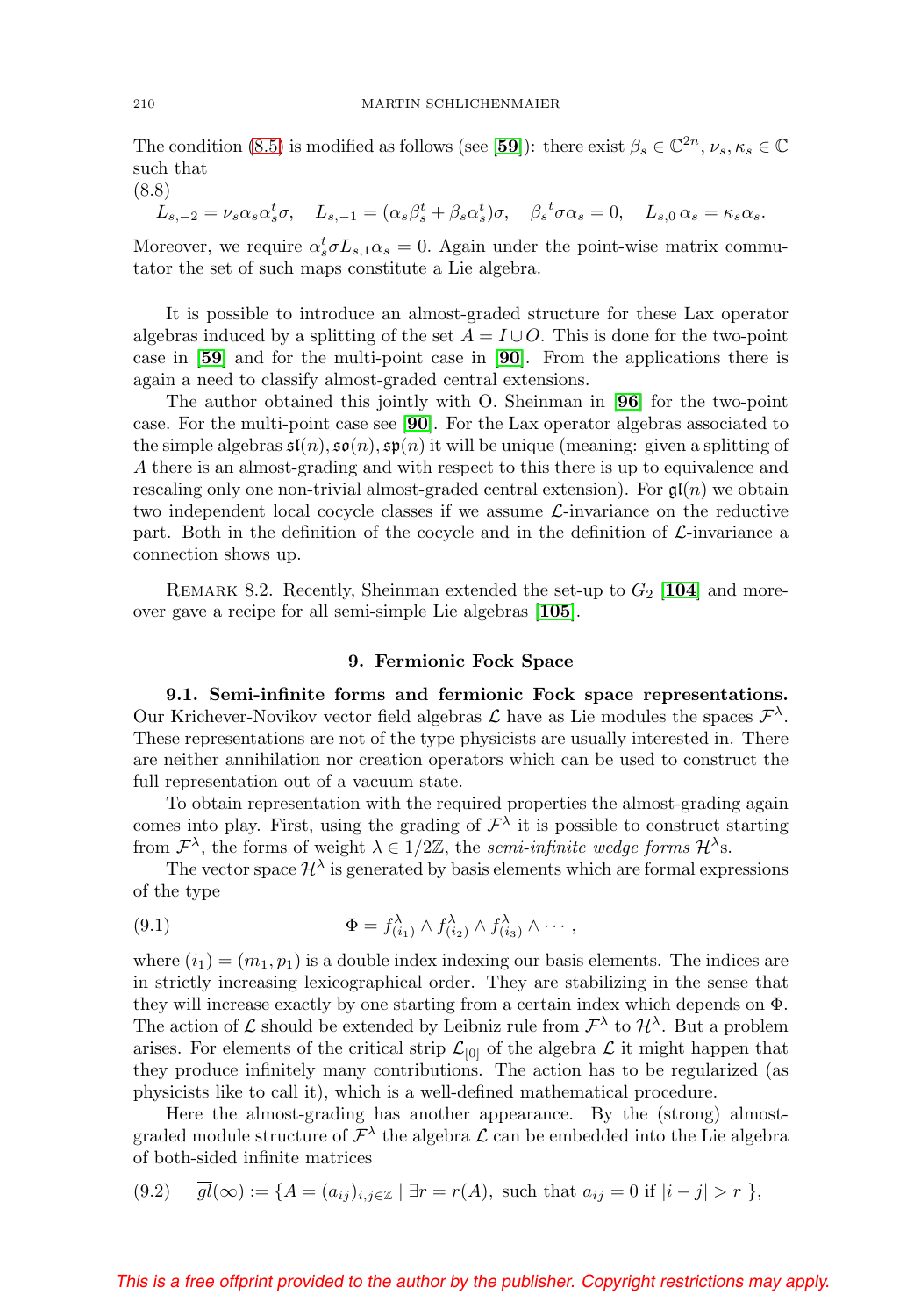with "finitely many diagonals". The embedding will depend on the weight  $\lambda$ . For  $\overline{gl}(\infty)$  there exists a procedure for the regularization of the action on the semiinfinite wedge product [**[23](#page-34-20)**], [**[50](#page-36-15)**], see also [**[51](#page-36-16)**]. In particular, there is a unique non-trivial central extension  $gl(\infty)$ . If we pull-back the defining cocycle for the extension we obtain a central extension  $\hat{\mathcal{L}}_{\lambda}$  of  $\mathcal{L}$  and the required regularization of the action of  $\mathcal{L}_{\lambda}$  on  $\mathcal{H}^{\lambda}$ . As the embedding of  $\mathcal{L}$  depends on the weight  $\lambda$ the cocycle will depend too. The pull-back cocycle will be local. Hence, by the classification results of Section [6.3](#page-21-0) it is the unique central extension class defined by  $(6.9)$  integrated over  $C<sub>S</sub>$  (up to a rescaling).

In  $\mathcal{H}^{\lambda}$  there are invariant subspaces, which are generated by a certain "vacuum" vectors". The subalgebra  $\mathcal{L}_{[+]}$  annihilates the vacuum, the central element and the other elements of degree zero act by multiplication with a constant and the whole representation space is generated by  $\mathcal{L}_{[-]} \oplus \mathcal{L}_{[0]}$  from the vacuum.

As the function algebra A operates as multiplication operators on  $\mathcal{F}^{\lambda}$  the above representation can be extended to the algebra  $\mathcal{D}^1$  (see details in [[80](#page-37-3)], [[91](#page-38-1)]) after one passes to central extensions. The cocycle again is local and hence, up to coboundary, it will be a certain linear combination of the 3 generating cocycles for the differential operator algebra. In fact its class will be

<span id="page-30-0"></span>(9.3) 
$$
c_{\lambda} \cdot [\psi_{C_S}^3] + \frac{2\lambda - 1}{2} [\psi_{C_S}^4] - [\psi_{C_S}^1], \qquad c_{\lambda} := -2(6\lambda^2 - 6\lambda + 1).
$$

Recall that  $\psi^3$  is the cocycle for the vector field algebra,  $\psi^1$  the cocycle for the function algebra, and  $\psi^4$  the mixing cocycle. Note that the expression for  $c_{\lambda}$  appears also in Mumford's formula [**[85](#page-37-10)**] relating divisors on the moduli space of curves.

For  $\mathcal L$  we could rescale the central element. Hence essentially, the central extension  $\hat{\mathcal{L}}$  did not depend on the weight. Here this is different. The central extension  $\mathcal{D}^1$ <sub>λ</sub> depends on it. Furthermore, the representation on  $\mathcal{H}^{\lambda}$  gives a projective representation of the algebra of  $\mathcal{D}_{\lambda}$  of differential operators of all orders. It is exactly the combination [\(9.3\)](#page-30-0) which lifts to a cocycle for  $\mathcal{D}_{\lambda}$  and gives a central extension  $\mathcal{D}_{\lambda}$ .

For the centrally extended algebras  $\hat{\mathfrak{g}}$  in a similar way fermionic Fock space representations can be constructed, see [**[101](#page-38-14)**], [**[94](#page-38-15)**].

**9.2.**  $b - c$  **systems.** Related to the above there are other quantum algebra systems which can be realized on  $\mathcal{H}^{\lambda}$ . On the space  $\mathcal{H}^{\lambda}$  the forms  $\mathcal{F}^{\lambda}$  act by wedging elements  $f^{\lambda} \in \mathcal{F}^{\lambda}$  in front of the semi-infinite wedge form, i.e.

$$
\Phi \mapsto f^{\lambda} \wedge \Phi.
$$

Using the Krichever-Novikov duality pairing [\(5.4\)](#page-14-0) and by contracting the elements in the semi-infinite wedge forms, the forms  $f^{1-\lambda} \in \mathcal{F}^{1-\lambda}$  will act on them too. For  $\Phi$  a basis element [\(9.1\)](#page-29-0) of  $\mathcal{H}^{\lambda}$  the contraction is defined via

$$
(9.5) \t\t i(f^{1-\lambda})\Phi = \sum_{l=1}^{\infty} (-1)^{l-1} \langle f^{1-\lambda}, f_{i_l}^{\lambda} \rangle \cdot f_{(i_1)}^{\lambda} \wedge f_{(i_2)}^{\lambda} \wedge \cdots \check{f}_{(i_l)}^{\lambda}.
$$

Here  $\check{f}^{\lambda}_{(i_l)}$  indicates as usual that this element will not be there anymore.

Both operations create a Clifford algebra like structure, which is sometimes called a  $b - c$  system, see [**[91](#page-38-1)**, Chapters 7 and 8].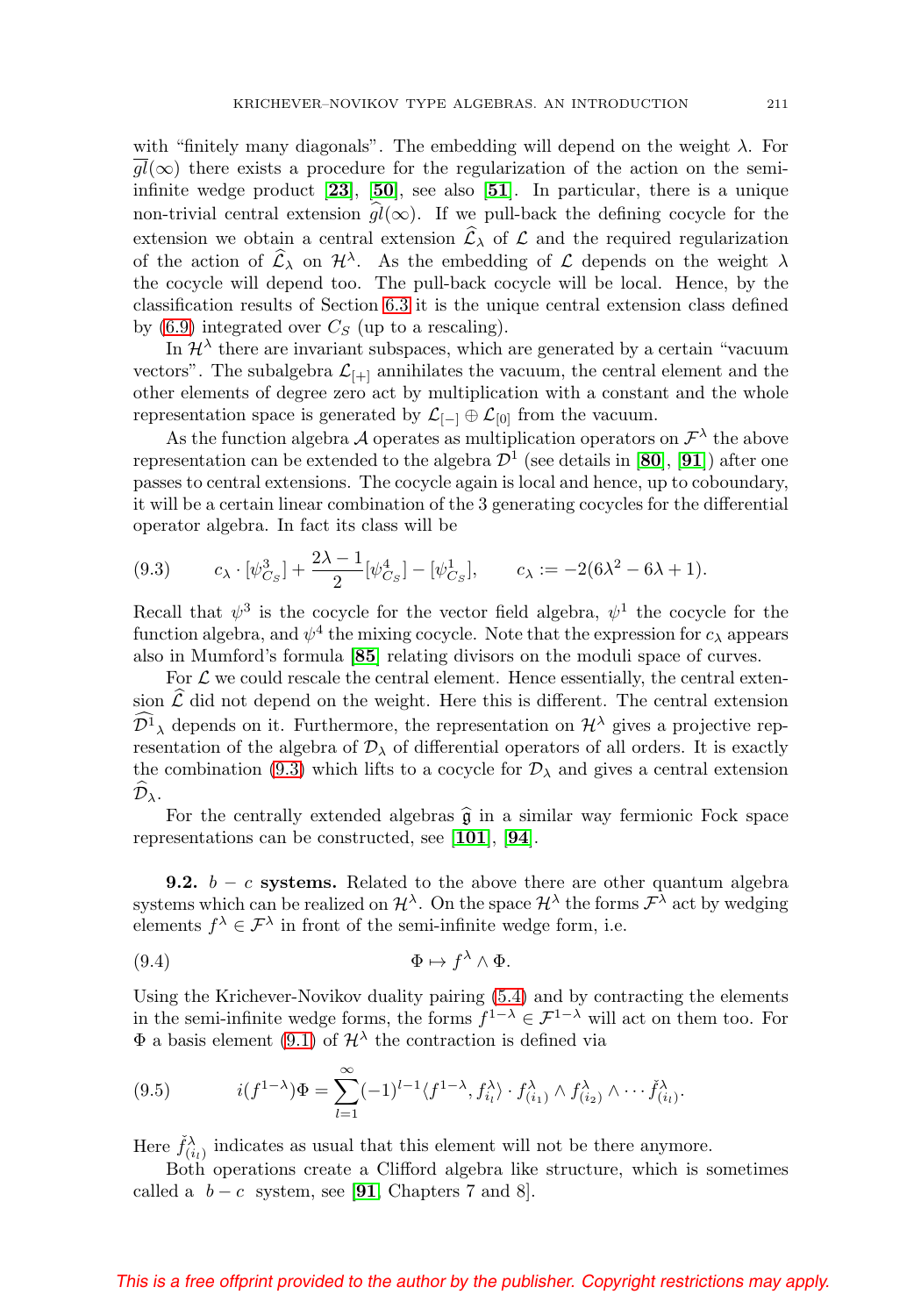**9.3. Vertex algebras.** From  $b - c$  systems it is not far to describe the mathematical notion of a global operator field. Furthermore, it is possible to describe operator product expansions also in the Krichever–Novikov setting. Above we discussed fermionic representations. In physics also bosonic representations are needed. From the physicists' point of view vertex operators give a "boson-fermion correspondence".

For the mathematical background of vertex algebras in the classical genus zero setting see [**[48](#page-36-4)**], [**[52](#page-36-17)**], [**[34](#page-35-14)**], [**[49](#page-36-18)**]. We will not recall their definition here. Let me only say, that there is a state-field correspondence fulfilling certain axioms.

It has to be pointed out that vertex algebras do not only play a role in field theory. They were also crucial in understanding the Monster and Moonshine phenomena which refers to the fact that dimensions of irreducible representations of the largest sporadic finite group, the monster group, show up in the coefficients of the q-expansion of the elliptic modular function  $j$ . This was first seen experimentally and later explained with the help of representations of a certain vertex algebra which was related to the monster. The  $j$ -function appears as graded dimension of a representation of this vertex algebra. The details can be found in [**[34](#page-35-14)**]. Also with the help of vertex algebras representations of Kac-Moody algebras can be constructed.

To construct vertex algebras in higher genus there are different strategies. One is by some kind of semi-local approach very much in the spirit of Tsuchiya, Ueno and Yamada [**[106](#page-38-0)**]. An example is given by Zhu [**[109](#page-39-2)**]. Another direction is based on an operadic approach. See for example Huang and Lepowsky [**[42](#page-35-15)**], [**[43](#page-35-16)**], [**[44](#page-35-17)**], [**[45](#page-35-18)**]. Also there is a sheaf theoretic approach due to Frenkel and Ben-Zvi [**[32](#page-35-19)**], [**[33](#page-35-20)**].

A mathematical treatment via the Krichever–Novikov objects which stays very close to the axiomatic treatment in genus zero is given by Linde [**[62](#page-36-19)**], [**[63](#page-36-20)**]. Strictly speaking, he does it only for the two-point case. His objects, as they are formulated in terms of the KN basis, should extend to the multi-point situation too. The details are not yet done.

A physicist's approach via Krichever–Novikov objects in the context of explicit types of field theories and their special properties is given by Bonora and collaborators [**[11](#page-34-21)**], [**[75](#page-37-21)**]. For a general use of KN type algebras in Quantum Field Theory by physicists see [**[91](#page-38-1)**, Section 14.5]. There an extensive list of names and references can be found.

#### **10. Sugawara Representation**

In the classical set-up the Sugawara construction relates to a representation of the classical affine Lie algebra  $\hat{\mathfrak{g}}$  a representation of the Virasoro algebra, see e.g. [**[48](#page-36-4)**], [**[51](#page-36-16)**]. In joint work with O. Sheinman the author succeeded in extending it to arbitrary genus and the multi-point setting [**[93](#page-38-16)**]. For an updated treatment, incorporating also the uniqueness results of central extensions, see [**[91](#page-38-1)**, Chapter 10]. Here we will give a very rough sketch.

We start with an admissible representation  $V$  of a centrally extended current algebra  $\hat{\mathfrak{g}}$ . Admissible means, that the central element operates as constant  $\times$ identity, and that every element  $v$  in the representation space will be annihilated by the elements in  $\hat{\mathfrak{g}}$  of sufficiently high degree (the degree depends on the element v).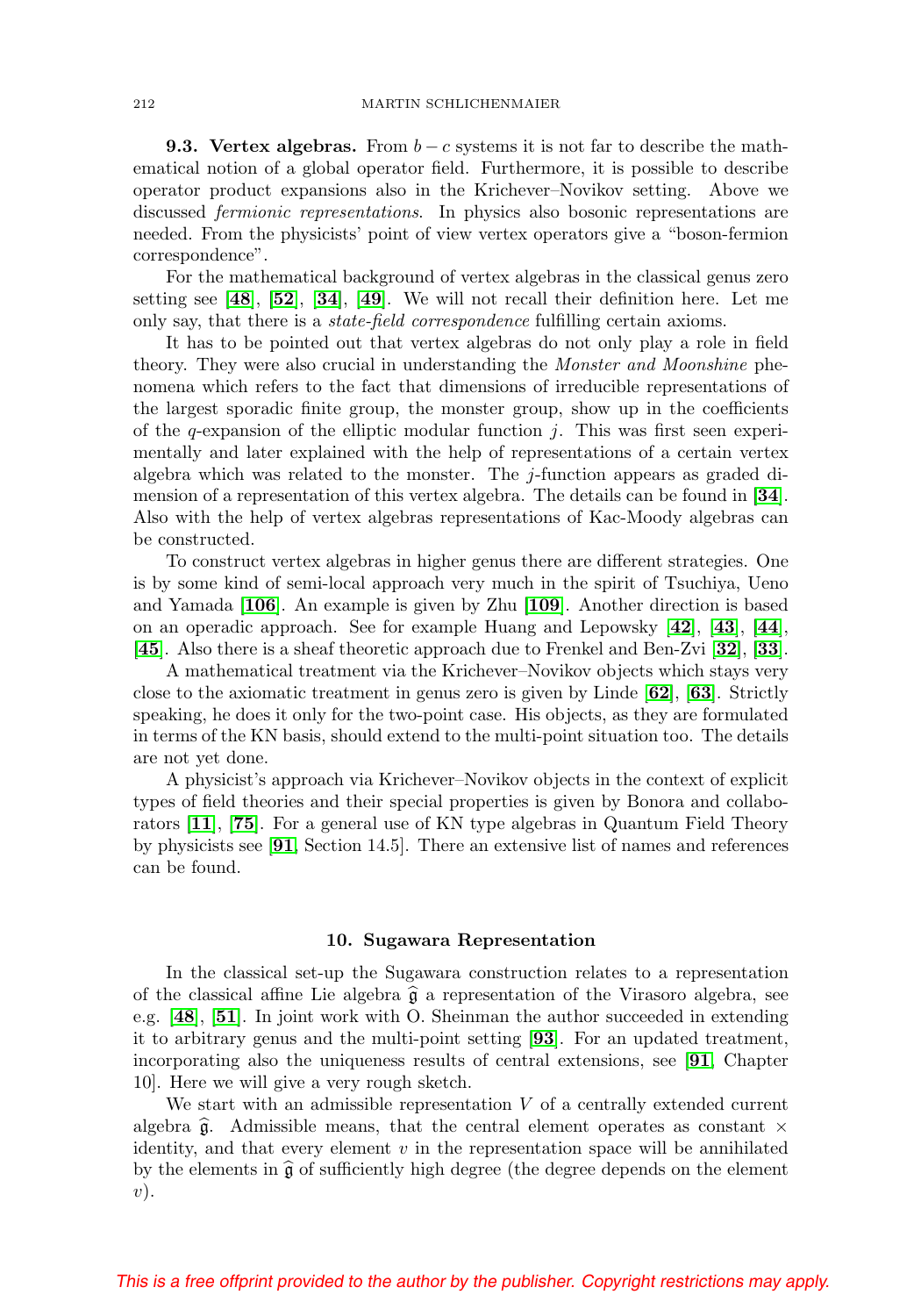For simplicity let  $\mathfrak g$  be either abelian or simple and  $\beta$  the non-degenerate symmetric invariant bilinear form used to construct  $\hat{g}$  (now we need that it is nondegenerate). Let  $\{u_i\}$ ,  $\{u^j\}$  be a system of dual basis elements for g with respect to  $\beta$ , i.e.  $\beta(u_i, u^j) = \delta_i^j$ . Note that the Casimir element of  $\mathfrak g$  can be given by  $\sum_i u^i$ . For  $x \in \mathfrak{g}$  we consider the family of operators  $x(n, p)$  given by the operation of  $x \otimes A_{n,p}$  on V. We group them together in a formal sum

(10.1) 
$$
\widehat{x}(Q) := \sum_{n \in \mathbb{Z}} \sum_{p=1}^{K} x(n, p) \omega^{n, p}(Q), \quad Q \in \Sigma.
$$

Such a formal sum is called a field if applied to a vector  $v \in V$  it gives again a formal sum (now of elements from  $V$ ) which is bounded from above. By the condition of admissibility  $\hat{x}(Q)$  is a field. It is of conformal weight one, as the one-differentials  $\omega^{n,p}$  show up.

The current operator fields are defined as  $6$ 

(10.2) 
$$
J_i(Q) := \widehat{u_i}(Q) = \sum_{n,p} u_i(n,p) \omega^{n,p}(Q).
$$

The Sugawara operator field  $T(Q)$  is defined by

(10.3) 
$$
T(Q) := \frac{1}{2} \sum_{i} :J_i(Q)J^i(Q): .
$$

Here :...: denotes some normal ordering, which is needed to make the product of two fields again a field. The standard normal ordering is defined as

(10.4) 
$$
\qquad \qquad :x(n,p)y(m,r): \quad := \begin{cases} x(n,p)y(m,r), & (n,p) \leq (m,r) \\ y(m,r)x(n,p), & (n,p) > (m,r) \end{cases}
$$

where the indices  $(n, p)$  are lexicographically ordered. By this prescription the annihilation operator, i.e. the operators of positive degree, are brought as much as possible to the right so that they act first.

As the current operators are fields of conformal weights one the Sugawara operator field is a field of weight two. Hence we write it as

(10.5) 
$$
T(Q) = \sum_{k \in \mathbb{Z}} \sum_{p=1}^{K} L_{k,p} \cdot \Omega^{k,p}(Q)
$$

with certain operators  $L_{k,p}$ . The  $L_{k,p}$  are called modes of the Sugawara field T or just Sugawara operators.

Let  $2\kappa$  be the eigenvalue of the Casimir operator in the adjoint representation. For g abelian  $\kappa = 0$ . For g simple and  $\beta$  normalized such that the longest roots have square length 2 then  $\kappa$  is the dual Coxeter number. Recall that the central element t acts on the representation space V as  $c \cdot id$  with a scalar c. This scalar is called the *level* of the representation. The key result is (where  $x(q)$  denotes the operator corresponding to the element  $x \otimes q$ 

PROPOSITION 10.1 (**[91](#page-38-1)**, Prop. 10.8). Let **g** be either an abelian or a simple Lie algebra. Then

(10.6) 
$$
[L_{k,p}, x(g)] = -(c + \kappa) \cdot x(e_{k,p}, g),
$$

<span id="page-32-0"></span> $6$ For simplicity we drop mentioning the range of summation here and in the following when it is clear.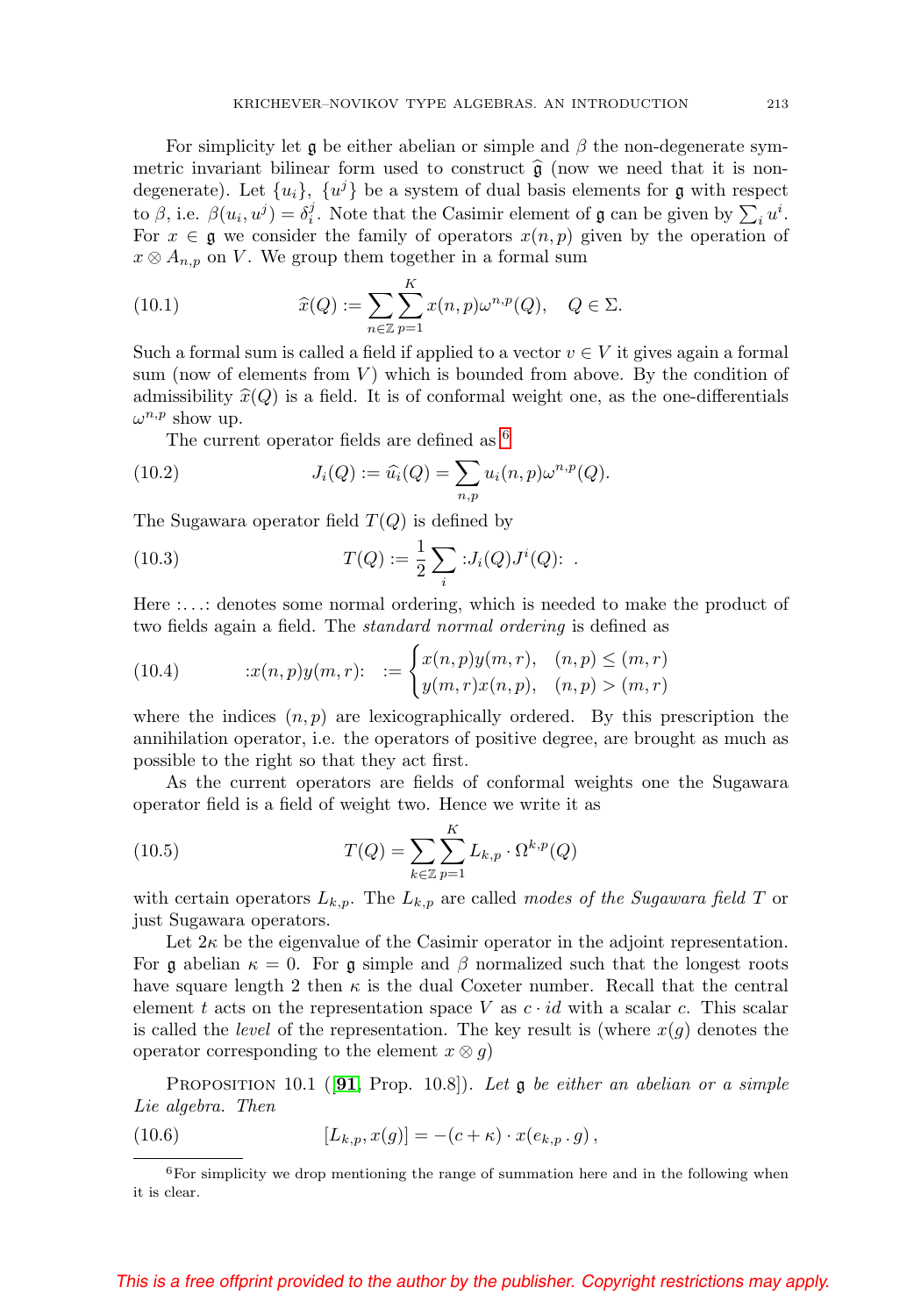#### 214 MARTIN SCHLICHENMAIER

(10.7) 
$$
[L_{k,p}, \widehat{x}(Q)] = (c + \kappa) \cdot (e_{k,p} \cdot \widehat{x}(Q)).
$$

Recall that  $e_{k,p}$  are the KN basis elements for the vector field algebra  $\mathcal{L}$ .

In the next step the commutators of the operators  $L_{k,p}$  can be calculated. In the case the  $c+\kappa = 0$ , called the *critical level*, these operators generate a subalgebra of the center of  $\mathfrak{gl}(V)$ . If  $c + \kappa \neq 0$  (i.e. at a non-critical level) the  $L_{k,p}$  can be replaced by rescaled elements  $L_{k,p}^* = \frac{-1}{c+k} L_{k,p}$  and we we denote by  $T[...]$  the linear representation of  $\mathcal L$  induced by

$$
(10.8) \t\t T[e_{k,p}] = \mathcal{L}_{k,p}^*.
$$

The result is that T defines a projective representation of  $\mathcal L$  with a local cocycle. This cocycle is up to rescaling our geometric cocycle  $\psi_{C_S,R}^3$  with a projective connection  $\bar{f}$  R. In detail,

(10.9) 
$$
T[[e, f]] = [T[e], T[f]] + \frac{c \dim \mathfrak{g}}{c + \kappa} \psi_{C_S, R}^3(e, f) id.
$$

Consequently, by setting

(10.10) 
$$
T[\hat{e}] := T[e], \quad T[t] := \frac{c \dim \mathfrak{g}}{c + \kappa} id
$$

we obtain a honest Lie representation of the centrally extended vector field algebra  $\mathcal{L}$  given by this local cocycle. For the general reductive case, see [[91](#page-38-1), Section 10.2.1].

## **11. Application to Moduli Space**

This application deals with Wess-Zumino-Novikov-Witten models and Knizhnik-Zamolodchikov Connection. Despite the fact, that it is a very important application, the following description is very condensed. More can be found in [**[94](#page-38-15)**], [**[95](#page-38-17)**]. See also [**[91](#page-38-1)**], [**[103](#page-38-2)**]. Wess-Zumino-Novikov-Witten (WZNW) models are defined on the basis of a fixed finite-dimensional simple (or semi-simple) Lie algebra g. One considers families of representations of the affine algebras  $\hat{g}$  (which is an almostgraded central extension of  $\overline{g}$ ) defined over the moduli space of Riemann surfaces of genus g with  $K+1$  marked points and splitting of type  $(K, 1)$ . The single point in O will be a reference point. The data of the moduli of the Riemann surface and the marked points enter the definition of the algebra  $\hat{\mathfrak{g}}$  and the representation. The construction of certain co-invariants yields a special vector bundle of finite rank over moduli space, called the vector bundle of conformal blocks, or Verlinde bundle. With the help of the Krichever Novikov vector field algebra, and using the Sugawara construction, the Knizhnik-Zamolodchikov  $(KZ)$  connection is given. It is projectively flat. An essential fact is that certain elements in the critical strip  $\mathcal{L}_{[0]}$ correspond to infinitesimal deformations of the moduli and to moving the marked points. This gives a global operator approach in contrast to the semi-local approach of Tsuchia, Ueno, and Yamada [**[106](#page-38-0)**].

### **References**

- <span id="page-33-1"></span>[1] A. Anzaldo-Meneses, Krichever-Novikov algebras on Riemann surfaces of genus zero and one with N punctures, J. Math. Phys. **33** (1992), no. 12, 4155–4163, DOI 10.1063/1.529814. M[R1191775 \(93j:81025\)](http://www.ams.org/mathscinet-getitem?mr=1191775)
- <span id="page-33-0"></span>[2] E. Arbarello, C. De Concini, V. G. Kac, and C. Procesi, Moduli spaces of curves and representation theory, Comm. Math. Phys. **117** (1988), no. 1, 1–36. M[R946992 \(89i:14019\)](http://www.ams.org/mathscinet-getitem?mr=946992)

<span id="page-33-2"></span><sup>7</sup>The projective connection takes care of the "up to coboundary".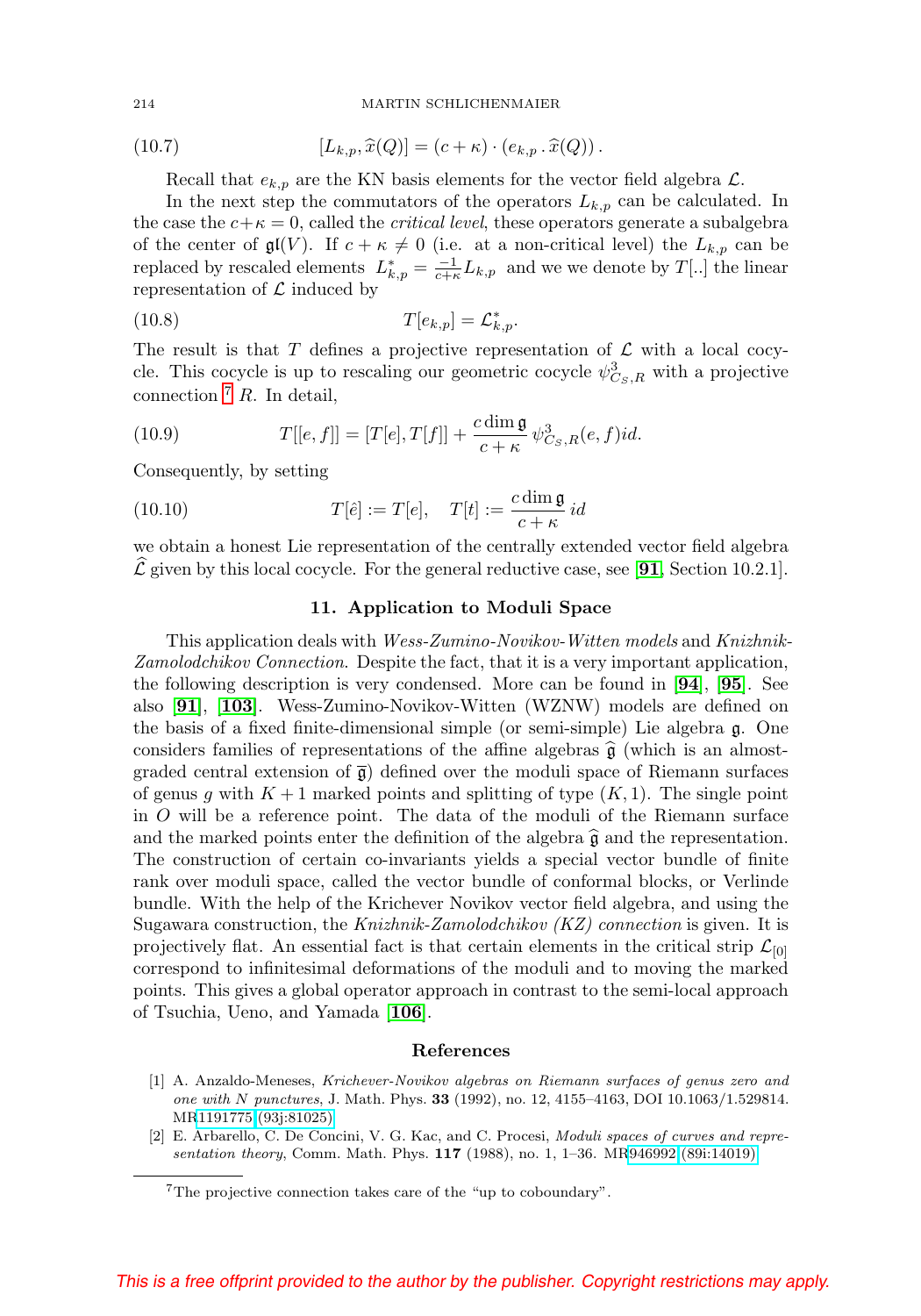- <span id="page-34-1"></span>[3] Michael F. Atiyah, *Riemann surfaces and spin structures*, Ann. Sci. École Norm. Sup. (4) **4** (1971), 47–62. M[R0286136 \(44 #3350\)](http://www.ams.org/mathscinet-getitem?mr=0286136)
- <span id="page-34-0"></span>[4] A. A. Belavin, A. M. Polyakov, and A. B. Zamolodchikov, Infinite conformal symmetry in two-dimensional quantum field theory, Nuclear Phys. B **241** (1984), no. 2, 333–380, DOI 10.1016/0550-3213(84)90052-X. M[R757857 \(86m:81097\)](http://www.ams.org/mathscinet-getitem?mr=757857)
- <span id="page-34-9"></span>[5] Georgia Benkart and Paul Terwilliger, The universal central extension of the three-point sl<sup>2</sup> loop algebra, Proc. Amer. Math. Soc. **135** (2007), no. 6, 1659–1668, DOI 10.1090/S0002- 9939-07-08765-5. M[R2286073 \(2007m:17031\)](http://www.ams.org/mathscinet-getitem?mr=2286073)
- <span id="page-34-16"></span>[6] Stephen Berman and Yuly Billig, Irreducible representations for toroidal Lie algebras, J. Algebra **221** (1999), no. 1, 188–231, DOI 10.1006/jabr.1999.7961. M[R1722910 \(2000k:17004\)](http://www.ams.org/mathscinet-getitem?mr=1722910)
- <span id="page-34-17"></span>[7] Stephen Berman, Yuly Billig, and Jacek Szmigielski, Vertex operator algebras and the representation theory of toroidal algebras, Recent developments in infinite-dimensional Lie algebras and conformal field theory (Charlottesville, VA, 2000), Contemp. Math., vol. 297, Amer. Math. Soc., Providence, RI, 2002, pp. 1–26, DOI 10.1090/conm/297/05090. M[R1919810](http://www.ams.org/mathscinet-getitem?mr=1919810) [\(2003j:17037\)](http://www.ams.org/mathscinet-getitem?mr=1919810)
- <span id="page-34-14"></span>[8] Stephen Berman and Ben Cox, Enveloping algebras and representations of toroidal Lie algebras, Pacific J. Math. **165** (1994), no. 2, 239–267. M[R1300833 \(95i:17007\)](http://www.ams.org/mathscinet-getitem?mr=1300833)
- <span id="page-34-2"></span>[9] I. N. Bernšteĭn, I. M. Gel'fand, and S. I. Gel'fand, *Differential operators on the base affine* space and a study of  $g$ -modules, Lie groups and their representations (Proc. Summer School, Bolyai János Math. Soc., Budapest, 1971), Halsted, New York, 1975, pp. 21–64. M[R0578996](http://www.ams.org/mathscinet-getitem?mr=0578996) [\(58 #28285\)](http://www.ams.org/mathscinet-getitem?mr=0578996)
- <span id="page-34-19"></span>[10] Yuly Billig, Representations of toroidal Lie algebras and Lie algebras of vector fields, Resenhas **6** (2004), no. 2-3, 111–119. M[R2215973 \(2007h:17025\)](http://www.ams.org/mathscinet-getitem?mr=2215973)
- <span id="page-34-21"></span>[11] Loriano Bonora, Adrian Lugo, Marco Matone, and Jorge Russo, A global operator formalism on higher genus Riemann surfaces: b-c systems, Comm. Math. Phys. **123** (1989), no. 2, 329– 352. M[R1002042 \(91a:81184\)](http://www.ams.org/mathscinet-getitem?mr=1002042)
- <span id="page-34-4"></span>[12] L. Bonora, M. Martellini, M. Rinaldi, and J. Russo, Neveu-Schwarz- and Ramond-type superalgebras on genus-g Riemann surfaces, Phys. Lett. B **206** (1988), no. 3, 444–450, DOI 10.1016/0370-2693(88)91607-3. M[R944268 \(90d:81106\)](http://www.ams.org/mathscinet-getitem?mr=944268)
- <span id="page-34-5"></span>[13] Murray R. Bremner, On a Lie algebra of vector fields on a complex torus, J. Math. Phys. **31** (1990), no. 8, 2033–2034, DOI 10.1063/1.528652. M[R1067650 \(91j:17040\)](http://www.ams.org/mathscinet-getitem?mr=1067650)
- <span id="page-34-10"></span>[14] Murray R. Bremner, Structure of the Lie algebra of polynomial vector fields on the Riemann sphere with three punctures, J. Math. Phys. **32** (1991), no. 6, 1607–1608, DOI 10.1063/1.529499. M[R1109216 \(92i:17030\)](http://www.ams.org/mathscinet-getitem?mr=1109216)
- <span id="page-34-6"></span>[15] Murray Bremner, Universal central extensions of elliptic affine Lie algebras, J. Math. Phys. **35** (1994), no. 12, 6685–6692, DOI 10.1063/1.530700. M[R1303073 \(95i:17024\)](http://www.ams.org/mathscinet-getitem?mr=1303073)
- <span id="page-34-11"></span>[16] Murray Bremner, Four-point affine Lie algebras, Proc. Amer. Math. Soc. **123** (1995), no. 7, 1981–1989, DOI 10.2307/2160931. M[R1249871 \(95i:17025\)](http://www.ams.org/mathscinet-getitem?mr=1249871)
- <span id="page-34-3"></span>[17] Peter Bryant, Graded Riemann surfaces and Krichever-Novikov algebras, Lett. Math. Phys. **19** (1990), no. 2, 97–108, DOI 10.1007/BF01045879. M[R1039517 \(91f:17027\)](http://www.ams.org/mathscinet-getitem?mr=1039517)
- <span id="page-34-15"></span>[18] Samuel Buelk, Ben Cox, and Elizabeth Jurisich, A Wakimoto type realization of toroidal  $\mathfrak{sl}_{n+1}$ , Algebra Colloq. **19** (2012), no. Special Issue No.1, 841–866, DOI 10.1142/S1005386712000727. M[R2999239](http://www.ams.org/mathscinet-getitem?mr=2999239)
- <span id="page-34-7"></span>[19] André Bueno, Ben Cox, and Vyacheslav Futorny, Free field realizations of the elliptic affine Lie algebra  $\mathfrak{sl}(2,\mathbf{R}) \oplus (\Omega_R/d\mathbf{R})$ , J. Geom. Phys. **59** (2009), no. 9, 1258–1270, DOI 10.1016/j.geomphys.2009.06.007. M[R2541818 \(2010k:17035\)](http://www.ams.org/mathscinet-getitem?mr=2541818)
- <span id="page-34-13"></span>[20] Chopp, M., Lie-admissible structures on Witt type algebras and automorphic algebras, Phd thesis 2011, University of Luxembourg and University of Metz.
- <span id="page-34-12"></span>[21] Ben Cox, Realizations of the four point affine Lie algebra  $\mathfrak{sl}(2,R)\oplus(\Omega_R/dR)$ , Pacific J. Math. **234** (2008), no. 2, 261–289, DOI 10.2140/pjm.2008.234.261. M[R2373448 \(2008k:17030\)](http://www.ams.org/mathscinet-getitem?mr=2373448)
- <span id="page-34-18"></span>[22] B. Cox and V. Futorny, Borel subalgebras and categories of highest weight modules for toroidal Lie algebras, J. Algebra **236** (2001), no. 1, 1–28, DOI 10.1006/jabr.2000.8509. M[R1808344 \(2001k:17011\)](http://www.ams.org/mathscinet-getitem?mr=1808344)
- <span id="page-34-20"></span>[23] Etsurō Date, Masaki Kashiwara, Michio Jimbo, and Tetsuji Miwa, Transformation groups for soliton equations, Nonlinear integrable systems—classical theory and quantum theory (Kyoto, 1981), World Sci. Publishing, Singapore, 1983, pp. 39–119. M[R725700 \(86a:58093\)](http://www.ams.org/mathscinet-getitem?mr=725700)
- <span id="page-34-8"></span>[24] Thomas Deck, Deformations from Virasoro to Krichever-Novikov algebras, Phys. Lett. B **251** (1990), no. 4, 535–540, DOI 10.1016/0370-2693(90)90793-6. M[R1084542 \(92d:17027\)](http://www.ams.org/mathscinet-getitem?mr=1084542)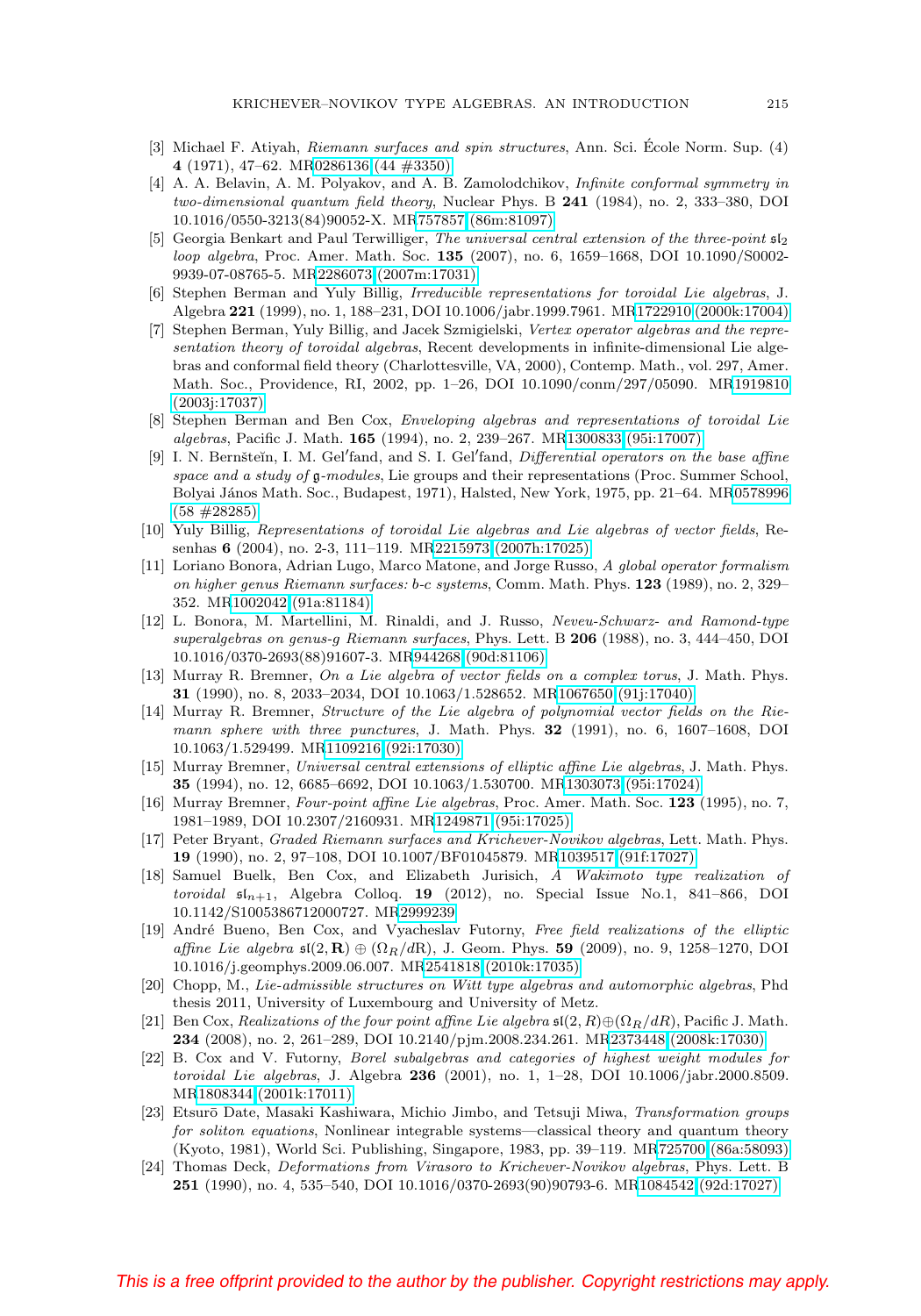- <span id="page-35-12"></span>[25] Ivan Dimitrov, Vyacheslav Futorny, and Ivan Penkov, A reduction theorem for highest weight modules over toroidal Lie algebras, Comm. Math. Phys. **250** (2004), no. 1, 47–63, DOI 10.1007/s00220-004-1142-3. M[R2092028 \(2006g:17010\)](http://www.ams.org/mathscinet-getitem?mr=2092028)
- <span id="page-35-13"></span>[26] Dmitry Donin and Boris Khesin, Pseudodifferential symbols on Riemann surfaces and Krichever-Novikov algebras, Comm. Math. Phys. **272** (2007), no. 2, 507–527, DOI 10.1007/s00220-007-0234-2. M[R2300251 \(2008g:17027\)](http://www.ams.org/mathscinet-getitem?mr=2300251)
- <span id="page-35-7"></span>[27] Alice Fialowski, Formal rigidity of the Witt and Virasoro algebra, J. Math. Phys. **53** (2012), no. 7, 073501, 5, DOI 10.1063/1.4731220. M[R2985241](http://www.ams.org/mathscinet-getitem?mr=2985241)
- <span id="page-35-8"></span>[28] Alice Fialowski, Deformations of some infinite-dimensional Lie algebras, J. Math. Phys. **31** (1990), no. 6, 1340–1343, DOI 10.1063/1.528720. M[R1054321 \(91i:17028\)](http://www.ams.org/mathscinet-getitem?mr=1054321)
- <span id="page-35-1"></span>[29] Alice Fialowski and Martin Schlichenmaier, Global deformations of the Witt algebra of Krichever-Novikov type, Commun. Contemp. Math. **5** (2003), no. 6, 921–945, DOI 10.1142/S0219199703001208. M[R2030563 \(2005b:17048\)](http://www.ams.org/mathscinet-getitem?mr=2030563)
- <span id="page-35-2"></span>[30] Alice Fialowski and Martin Schlichenmaier, *Global geometric deformations of current alge*bras as Krichever-Novikov type algebras, Comm. Math. Phys. **260** (2005), no. 3, 579–612, DOI 10.1007/s00220-005-1423-5. M[R2183958 \(2006k:17039\)](http://www.ams.org/mathscinet-getitem?mr=2183958)
- <span id="page-35-9"></span>[31] A. Fialowski and M. Schlichenmaier, Global geometric deformations of the Virasoro algebra, current and affine algebras by Krichever-Novikov type algebras, Internat. J. Theoret. Phys. **46** (2007), no. 11, 2708–2724, DOI 10.1007/s10773-007-9383-5. M[R2363750 \(2009b:17063\)](http://www.ams.org/mathscinet-getitem?mr=2363750)
- <span id="page-35-19"></span>[32] Edward Frenkel, Vertex algebras and algebraic curves, Astérisque 276 (2002), 299–339. Séminaire Bourbaki, Vol. 1999/2000. M[R1886764 \(2003f:17037\)](http://www.ams.org/mathscinet-getitem?mr=1886764)
- <span id="page-35-20"></span>[33] Edward Frenkel and David Ben-Zvi, Vertex algebras and algebraic curves, Mathematical Surveys and Monographs, vol. 88, American Mathematical Society, Providence, RI, 2001. M[R1849359 \(2003f:17036\)](http://www.ams.org/mathscinet-getitem?mr=1849359)
- <span id="page-35-14"></span>[34] Igor Frenkel, James Lepowsky, and Arne Meurman, Vertex operator algebras and the Monster, Pure and Applied Mathematics, vol. 134, Academic Press, Inc., Boston, MA, 1988. M[R996026 \(90h:17026\)](http://www.ams.org/mathscinet-getitem?mr=996026)
- <span id="page-35-11"></span>[35] Vyacheslav Futorny and Iryna Kashuba, Verma type modules for toroidal Lie algebras, Comm. Algebra **27** (1999), no. 8, 3979–3991, DOI 10.1080/00927879908826677. M[R1700209](http://www.ams.org/mathscinet-getitem?mr=1700209) [\(2000c:17040\)](http://www.ams.org/mathscinet-getitem?mr=1700209)
- <span id="page-35-3"></span>[36] A. Grothendieck and J. A. Dieudonné, Eléments de géométrie algébrique. I (French), Grundlehren der Mathematischen Wissenschaften [Fundamental Principles of Mathematical Sciences], vol. 166, Springer-Verlag, Berlin, 1971. M[R3075000](http://www.ams.org/mathscinet-getitem?mr=3075000)
- <span id="page-35-0"></span>[37] Laurent Guieu and Claude Roger, L'algèbre et le groupe de Virasoro (French), Les Publications CRM, Montreal, QC, 2007. Aspects géométriques et algébriques, généralisations. [Geometric and algebraic aspects, generalizations]; With an appendix by Vlad Sergiescu. M[R2362888 \(2009b:17064\)](http://www.ams.org/mathscinet-getitem?mr=2362888)
- <span id="page-35-6"></span>[38] R. C. Gunning, Lectures on Riemann surfaces, Princeton Mathematical Notes, Princeton University Press, Princeton, N.J., 1966. M[R0207977 \(34 #7789\)](http://www.ams.org/mathscinet-getitem?mr=0207977)
- <span id="page-35-4"></span>[39] Robin Hartshorne, Algebraic geometry, Springer-Verlag, New York-Heidelberg, 1977. Graduate Texts in Mathematics, No. 52. M[R0463157 \(57 #3116\)](http://www.ams.org/mathscinet-getitem?mr=0463157)
- <span id="page-35-5"></span>[40] N. S. Hawley and M. Schiffer, Half-order differentials on Riemann surfaces, Acta Math. **115** (1966), 199–236. M[R0190326 \(32 #7739\)](http://www.ams.org/mathscinet-getitem?mr=0190326)
- <span id="page-35-10"></span>[41] Brian Hartwig and Paul Terwilliger, The tetrahedron algebra, the Onsager algebra, and the sl<sup>2</sup> loop algebra, J. Algebra **308** (2007), no. 2, 840–863, DOI 10.1016/j.jalgebra.2006.09.011. M[R2295093 \(2007m:17034\)](http://www.ams.org/mathscinet-getitem?mr=2295093)
- <span id="page-35-15"></span>[42] Yi-Zhi Huang, Operadic formulation of topological vertex algebras and Gerstenhaber or Batalin-Vilkovisky algebras, Comm. Math. Phys. **164** (1994), no. 1, 105–144. M[R1288155](http://www.ams.org/mathscinet-getitem?mr=1288155) [\(95g:17029\)](http://www.ams.org/mathscinet-getitem?mr=1288155)
- <span id="page-35-16"></span>[43] Yi-Zhi Huang, Meromorphic open-string vertex algebras, J. Math. Phys. **54** (2013), no. 5, 051702, 33, DOI 10.1063/1.4806686. M[R3098909](http://www.ams.org/mathscinet-getitem?mr=3098909)
- <span id="page-35-17"></span>[44] Yi-Zhi Huang and Liang Kong, Open-string vertex algebras, tensor categories and operads, Comm. Math. Phys. **250** (2004), no. 3, 433–471, DOI 10.1007/s00220-004-1059-x. M[R2094470 \(2005h:17049\)](http://www.ams.org/mathscinet-getitem?mr=2094470)
- <span id="page-35-18"></span>[45] Yi-Zhi Huang and James Lepowsky, On the D-module and formal-variable approaches to vertex algebras, Topics in geometry, Progr. Nonlinear Differential Equations Appl., vol. 20, Birkh¨auser Boston, Boston, MA, 1996, pp. 175–202. M[R1390314 \(97f:17032\)](http://www.ams.org/mathscinet-getitem?mr=1390314)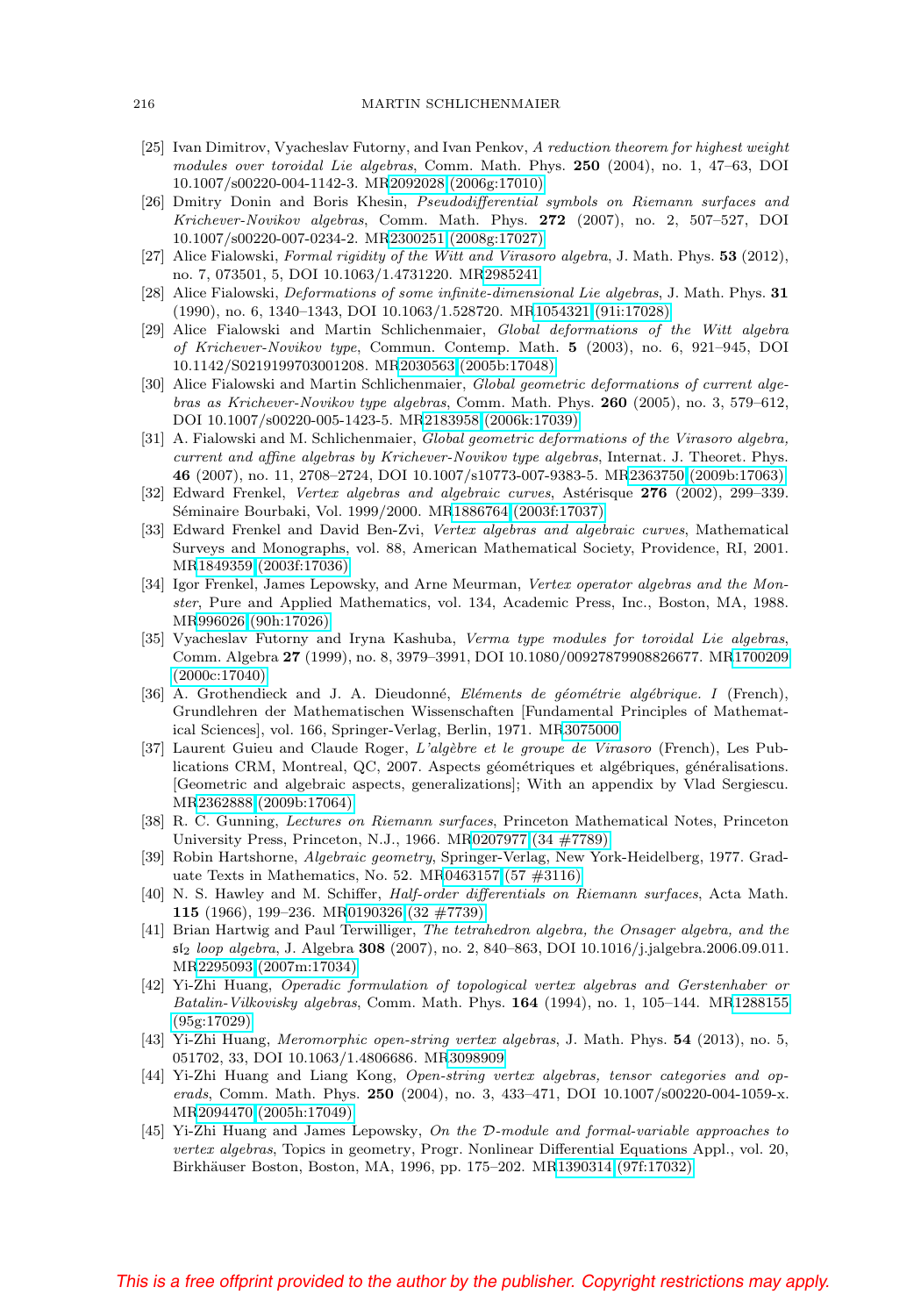- <span id="page-36-8"></span>[46] Tatsuro Ito and Paul Terwilliger, Finite-dimensional irreducible modules for the three-point sl<sup>2</sup> loop algebra, Comm. Algebra **36** (2008), no. 12, 4557–4598, DOI 10.1080/00927870802185963. M[R2473348 \(2009j:17019\)](http://www.ams.org/mathscinet-getitem?mr=2473348)
- <span id="page-36-3"></span>[47] V. G. Kac, Simple irreducible graded Lie algebras of finite growth (Russian), Izv. Akad. Nauk SSSR Ser. Mat. **32** (1968), 1323–1367. M[R0259961 \(41 #4590\)](http://www.ams.org/mathscinet-getitem?mr=0259961)
- <span id="page-36-4"></span>[48] Victor G. Kac, Infinite-dimensional Lie algebras, 3rd ed., Cambridge University Press, Cambridge, 1990. M[R1104219 \(92k:17038\)](http://www.ams.org/mathscinet-getitem?mr=1104219)
- <span id="page-36-18"></span>[49] Victor Kac, Vertex algebras for beginners, 2nd ed., University Lecture Series, vol. 10, American Mathematical Society, Providence, RI, 1998. M[R1651389 \(99f:17033\)](http://www.ams.org/mathscinet-getitem?mr=1651389)
- <span id="page-36-15"></span>[50] Victor G. Kac and Dale H. Peterson, Spin and wedge representations of infinite-dimensional Lie algebras and groups, Proc. Nat. Acad. Sci. U.S.A. **78** (1981), no. 6, 3308–3312. M[R619827 \(82j:17019\)](http://www.ams.org/mathscinet-getitem?mr=619827)
- <span id="page-36-16"></span>[51] V. G. Kac and A. K. Raina, Bombay lectures on highest weight representations of infinitedimensional Lie algebras, Advanced Series in Mathematical Physics, vol. 2, World Scientific Publishing Co., Inc., Teaneck, NJ, 1987. M[R1021978 \(90k:17013\)](http://www.ams.org/mathscinet-getitem?mr=1021978)
- <span id="page-36-17"></span>[52] Kac, V., Raina, A., Rozhkovskaya, N., Highest weight representations of infinite dimensional Lie algebras, 2. Edition, World Scientific, 2013.
- <span id="page-36-7"></span>[53] V. G. Knizhnik and A. B. Zamolodchikov, Current algebra and Wess-Zumino model in two dimensions, Nuclear Phys. B **247** (1984), no. 1, 83–103, DOI 10.1016/0550-3213(84)90374-2. M[R853258 \(87h:81129\)](http://www.ams.org/mathscinet-getitem?mr=853258)
- <span id="page-36-6"></span>[54] Marie Kreusch, Extensions of superalgebras of Krichever-Novikov type, Lett. Math. Phys. **103** (2013), no. 11, 1171–1189, DOI 10.1007/s11005-013-0628-3. M[R3095141](http://www.ams.org/mathscinet-getitem?mr=3095141)
- <span id="page-36-13"></span>[55] I. Krichever, Vector bundles and Lax equations on algebraic curves, Comm. Math. Phys. **229** (2002), no. 2, 229–269, DOI 10.1007/s002200200659. M[R1923174 \(2003m:14054\)](http://www.ams.org/mathscinet-getitem?mr=1923174)
- <span id="page-36-0"></span>[56] Igor Moiseevich Krichever and S. P. Novikov, Algebras of Virasoro type, Riemann surfaces and the structures of soliton theory (Russian), Funktsional. Anal. i Prilozhen. **21** (1987), no. 2, 46–63. M[R902293 \(88i:17016\)](http://www.ams.org/mathscinet-getitem?mr=902293)
- <span id="page-36-1"></span>[57] Igor Moiseevich Krichever and S. P. Novikov, Algebras of Virasoro type, Riemann surfaces and strings in Minkowski space (Russian), Funktsional. Anal. i Prilozhen. **21** (1987), no. 4, 47–61, 96. M[R925072 \(89f:17020\)](http://www.ams.org/mathscinet-getitem?mr=925072)
- <span id="page-36-2"></span>[58] Igor Moiseevich Krichever and S. P. Novikov, Algebras of Virasoro type, the energymomentum tensor, and operator expansions on Riemann surfaces (Russian), Funktsional. Anal. i Prilozhen. **23** (1989), no. 1, 24–40, DOI 10.1007/BF01078570; English transl., Funct. Anal. Appl. **23** (1989), no. 1, 19–33. M[R998426 \(90k:17049\)](http://www.ams.org/mathscinet-getitem?mr=998426)
- <span id="page-36-14"></span>[59] I. M. Krichever and O. K. Sheĭnman, Lax operator algebras (Russian, with Russian summary), Funktsional. Anal. i Prilozhen. **41** (2007), no. 4, 46–59, 96, DOI 10.1007/s10688- 007-0026-7; English transl., Funct. Anal. Appl. **41** (2007), no. 4, 284–294. M[R2411605](http://www.ams.org/mathscinet-getitem?mr=2411605) [\(2009i:37177\)](http://www.ams.org/mathscinet-getitem?mr=2411605)
- <span id="page-36-12"></span>[60] Le Man Kuang, The q-deformed Krichever-Novikov algebra and Ward q-identities for correlators on higher genus Riemann surfaces, J. Phys. A **26** (1993), no. 20, 5435–5441. M[R1248725 \(94j:81084\)](http://www.ams.org/mathscinet-getitem?mr=1248725)
- <span id="page-36-5"></span>[61] Séverine Leidwanger and Sophie Morier-Genoud, Superalgebras associated to Riemann surfaces: Jordan algebras of Krichever-Novikov type, Int. Math. Res. Not. IMRN **19** (2012), 4449–4474, DOI 10.1093/imrn/rnr196. M[R2981716](http://www.ams.org/mathscinet-getitem?mr=2981716)
- <span id="page-36-19"></span>[62] K. J. Linde, *Global vertex algebras on Riemann surfaces*. München, Dissertation, 200 pp., 2004.
- <span id="page-36-20"></span>[63] K. J. Linde, Towards vertex algebras of Krichever–Novikov type, Part I. arXiv: math/0305428 (2003), 21 pages.
- <span id="page-36-9"></span>[64] S. Lombardo and A. V. Mikhailov, Reduction groups and automorphic Lie algebras, Comm. Math. Phys. **258** (2005), no. 1, 179–202, DOI 10.1007/s00220-005-1334-5. M[R2166845](http://www.ams.org/mathscinet-getitem?mr=2166845) [\(2006g:17026\)](http://www.ams.org/mathscinet-getitem?mr=2166845)
- <span id="page-36-10"></span>[65] S. Lombardo and A. V. Mikhailov, Reductions of integrable equations and automorphic Lie algebras, SPT 2004—Symmetry and perturbation theory, World Sci. Publ., Hackensack, NJ, 2005, pp. 183–192, DOI 10.1142/9789812702142 0022. M[R2331220 \(2008d:37126\)](http://www.ams.org/mathscinet-getitem?mr=2331220)
- <span id="page-36-11"></span>[66] Sara Lombardo and Jan A. Sanders, On the classification of automorphic Lie algebras, Comm. Math. Phys. **299** (2010), no. 3, 793–824, DOI 10.1007/s00220-010-1092-x. M[R2718933 \(2011h:17042\)](http://www.ams.org/mathscinet-getitem?mr=2718933)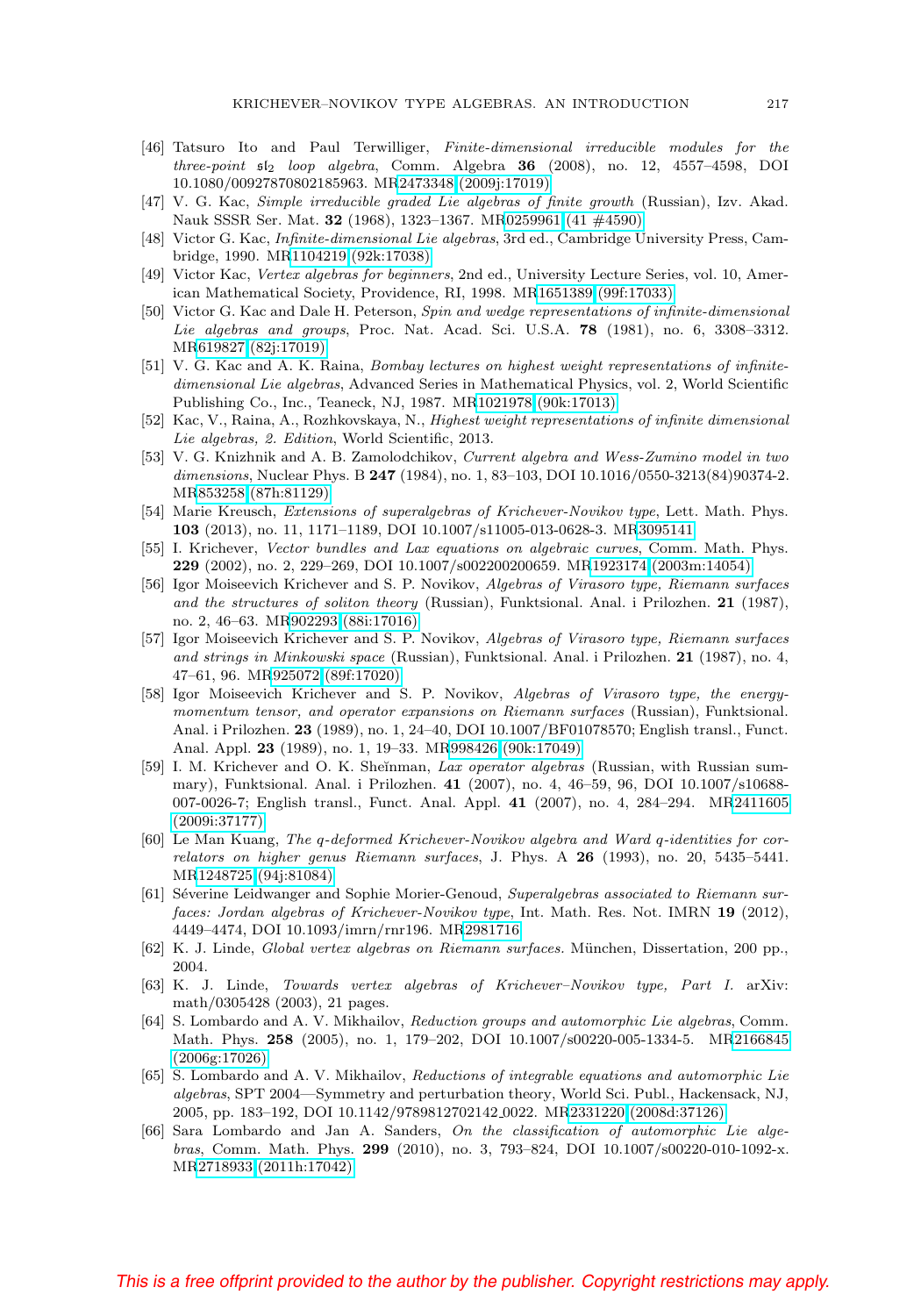- <span id="page-37-19"></span>[67] Maria Meiler and Andreas Ruffing, Constructing similarity solutions to discrete basic diffusion equations, Adv. Dyn. Syst. Appl. **3** (2008), no. 1, 41–51. M[R2547660 \(2010g:39007\)](http://www.ams.org/mathscinet-getitem?mr=2547660)
- <span id="page-37-5"></span>[68] Robert V. Moody, Euclidean Lie algebras, Canad. J. Math. **21** (1969), 1432–1454. M[R0255627 \(41 #287\)](http://www.ams.org/mathscinet-getitem?mr=0255627)
- <span id="page-37-16"></span>[69] S. Eswara Rao and R. V. Moody, Vertex representations for n-toroidal Lie algebras and a generalization of the Virasoro algebra, Comm. Math. Phys. **159** (1994), no. 2, 239–264. M[R1256988 \(94m:17028\)](http://www.ams.org/mathscinet-getitem?mr=1256988)
- <span id="page-37-17"></span>[70] Robert V. Moody, Senapathi Eswara Rao, and Takeo Yokonuma, Toroidal Lie algebras and vertex representations, Geom. Dedicata **35** (1990), no. 1-3, 283–307, DOI 10.1007/BF00147350. M[R1066569 \(91i:17032\)](http://www.ams.org/mathscinet-getitem?mr=1066569)
- <span id="page-37-20"></span>[71] C. H. Oh and K. Singh, q-deformation of the Krichever-Novikov algebra, Lett. Math. Phys. **42** (1997), no. 2, 115–122, DOI 10.1023/A:1007494105829. M[R1479355 \(98f:17013\)](http://www.ams.org/mathscinet-getitem?mr=1479355)
- <span id="page-37-11"></span>[72] V. Ovsienko, Lie antialgebras: pr´emices, J. Algebra **325** (2011), 216–247, DOI 10.1016/j.jalgebra.2010.10.003. M[R2745538 \(2011k:17054\)](http://www.ams.org/mathscinet-getitem?mr=2745538)
- <span id="page-37-18"></span>[73] Andreas Ruffing, On discretized generalizations of Krichever-Novikov algebras, Open Syst. Inf. Dyn. **7** (2000), no. 3, 237–254, DOI 10.1023/A:1009636717273. M[R1826132](http://www.ams.org/mathscinet-getitem?mr=1826132) [\(2002b:81052\)](http://www.ams.org/mathscinet-getitem?mr=1826132)
- <span id="page-37-14"></span>[74] Andreas Ruffing, Thomas Deck, and Martin Schlichenmaier, String branchings on complex tori and algebraic representations of generalized Krichever-Novikov algebras, Lett. Math. Phys. **26** (1992), no. 1, 23–32, DOI 10.1007/BF00420515. M[R1193623 \(93j:17054\)](http://www.ams.org/mathscinet-getitem?mr=1193623)
- <span id="page-37-21"></span>[75] Jorge Russo, Bosonization and fermion vertices on an arbitrary genus Riemann surface by using a global operator formalism, Modern Phys. Lett. A **4** (1989), no. 24, 2349–2362, DOI 10.1142/S0217732389002641. M[R1049109 \(91j:17049\)](http://www.ams.org/mathscinet-getitem?mr=1049109)
- <span id="page-37-9"></span>[76] V. A. Sadov, Bases on multipunctured Riemann surfaces and interacting strings amplitudes, Comm. Math. Phys. **136** (1991), no. 3, 585–597. M[R1099697 \(92e:81069\)](http://www.ams.org/mathscinet-getitem?mr=1099697)
- <span id="page-37-0"></span>[77] Martin Schlichenmaier, Krichever-Novikov algebras for more than two points, Lett. Math. Phys. **19** (1990), no. 2, 151–165, DOI 10.1007/BF01045886. M[R1039524 \(91a:17039\)](http://www.ams.org/mathscinet-getitem?mr=1039524)
- <span id="page-37-1"></span>[78] Martin Schlichenmaier, Krichever-Novikov algebras for more than two points: explicit generators, Lett. Math. Phys. **19** (1990), no. 4, 327–336, DOI 10.1007/BF00429952. M[R1051815](http://www.ams.org/mathscinet-getitem?mr=1051815) [\(91i:17034\)](http://www.ams.org/mathscinet-getitem?mr=1051815)
- <span id="page-37-2"></span>[79] Martin Schlichenmaier, Central extensions and semi-infinite wedge representations of Krichever-Novikov algebras for more than two points, Lett. Math. Phys. **20** (1990), no. 1, 33–46, DOI 10.1007/BF00417227. M[R1058993 \(92c:17035\)](http://www.ams.org/mathscinet-getitem?mr=1058993)
- <span id="page-37-3"></span>[80] Martin Schlichenmaier, Verallgemeinerte Krichever–Novikov Algebren und deren Darstellungen. Ph.D. thesis, Universität Mannheim, 1990.
- <span id="page-37-4"></span>[81] Martin Schlichenmaier, Degenerations of generalized Krichever-Novikov algebras on tori, J. Math. Phys. **34** (1993), no. 8, 3809–3824, DOI 10.1063/1.530008. M[R1230553 \(94e:17040\)](http://www.ams.org/mathscinet-getitem?mr=1230553)
- <span id="page-37-6"></span>[82] Martin Schlichenmaier, Zwei Anwendungen algebraisch-geometrischer Methoden in der theoretischen Physik: Berezin-Toeplitz-Quantisierung und globale Algebren der zweidimensionalen konformen Feldtheorie", Habilitation Thesis, University of Mannheim, June 1996.
- <span id="page-37-7"></span>[83] Martin Schlichenmaier, Local cocycles and central extensions for multipoint algebras of Krichever-Novikov type, J. Reine Angew. Math. **559** (2003), 53–94, DOI 10.1515/crll.2003.052. M[R1989644 \(2004c:17056\)](http://www.ams.org/mathscinet-getitem?mr=1989644)
- <span id="page-37-8"></span>[84] Martin Schlichenmaier, Higher genus affine algebras of Krichever-Novikov type (English, with English and Russian summaries), Mosc. Math. J. **3** (2003), no. 4, 1395–1427. M[R2058804 \(2005f:17025\)](http://www.ams.org/mathscinet-getitem?mr=2058804)
- <span id="page-37-10"></span>[85] Martin Schlichenmaier, An introduction to Riemann surfaces, algebraic curves and moduli spaces, Lecture Notes in Physics, vol. 322, Springer-Verlag, Berlin, 1989. With an introduction by Ian McArthur. M[R981595 \(90c:32033\)](http://www.ams.org/mathscinet-getitem?mr=981595)
- <span id="page-37-15"></span>[86] Martin Schlichenmaier, Higher genus affine Lie algebras of Krichever-Novikov type, Difference equations, special functions and orthogonal polynomials, World Sci. Publ., Hackensack, NJ, 2007, pp. 589–599, DOI 10.1142/9789812770752 0051. M[R2451204 \(2009i:17038\)](http://www.ams.org/mathscinet-getitem?mr=2451204)
- <span id="page-37-13"></span>[87] Martin Schlichenmaier, An elementary proof of the vanishing of the second cohomology of the Witt and Virasoro algebra with values in the adjoint module, arXiv:1111.6624v1, 2011, DOI: 10.1515/forum-2011-0143, February 2012.
- <span id="page-37-12"></span>[88] Martin Schlichenmaier, Lie superalgebras of Krichever-Novikov type and their central extensions, Anal. Math. Phys. **3** (2013), no. 3, 235–261, DOI 10.1007/s13324-013-0056-7. M[R3084396](http://www.ams.org/mathscinet-getitem?mr=3084396)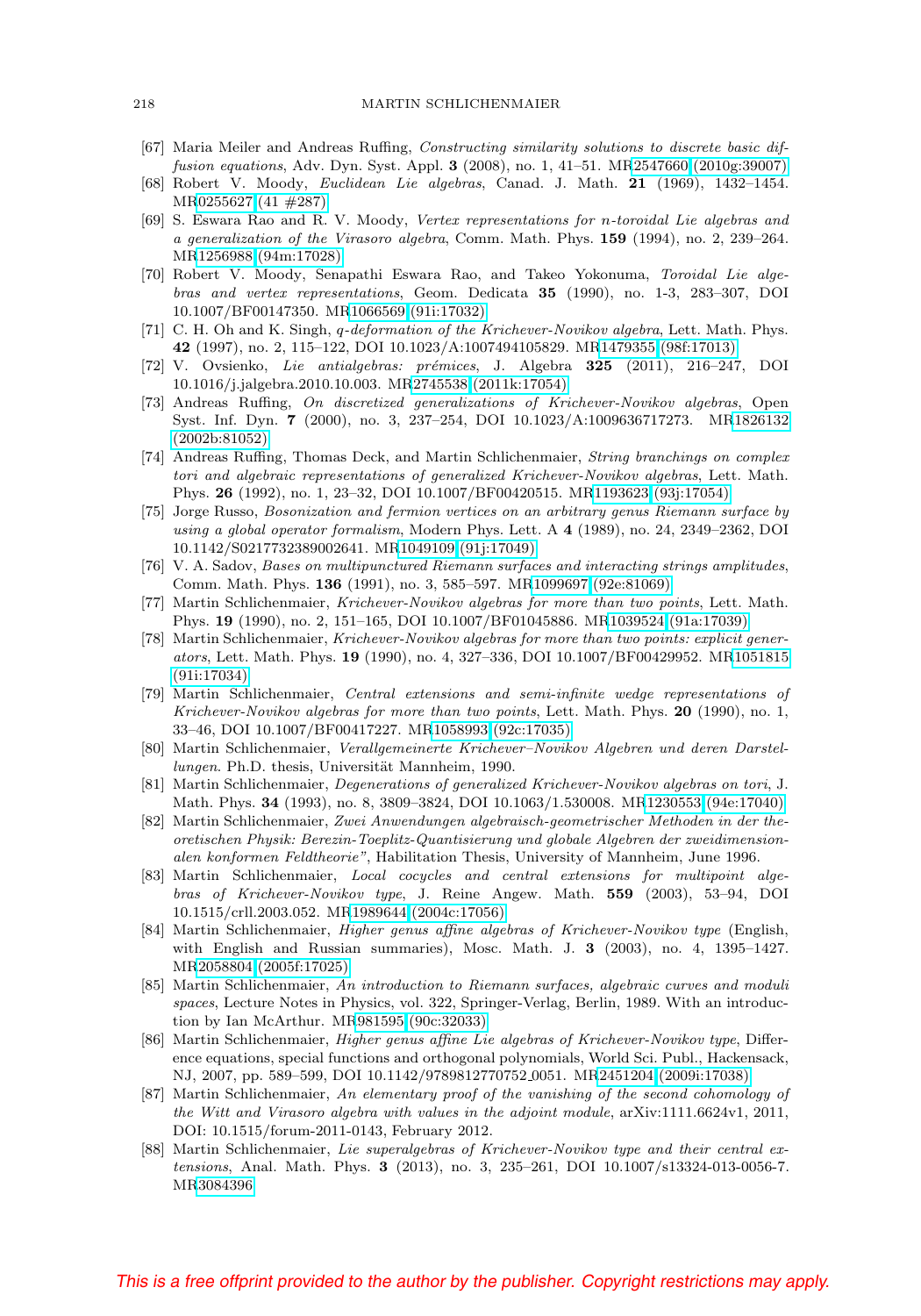- <span id="page-38-3"></span>[89] Martin Schlichenmaier, From the Virasoro algebra to Krichever-Novikov type algebras and beyond, Harmonic and complex analysis and its applications, Trends Math., Birkhäuser/Springer, Cham, 2014, pp. 325–358, DOI 10.1007/978-3-319-01806-5-7. M[R3203105](http://www.ams.org/mathscinet-getitem?mr=3203105)
- <span id="page-38-10"></span>[90] M. Schlichenmaĭer, Multipoint Lax operator algebras. Almost-graded structure and central extensions (Russian, with Russian summary), Mat. Sb. **205** (2014), no. 5, 117–160; English transl., Sb. Math. **205** (2014), no. 5-6, 722–762. M[R3242635](http://www.ams.org/mathscinet-getitem?mr=3242635)
- <span id="page-38-1"></span>[91] Martin Schlichenmaier, Krichever-Novikov type algebras, De Gruyter Studies in Mathematics, vol. 53, De Gruyter, Berlin, 2014. Theory and applications. M[R3237422](http://www.ams.org/mathscinet-getitem?mr=3237422)
- <span id="page-38-8"></span>[92] Martin Schlichenmaier, N-point Virasoro algebras are multi-point Krichever–Novikov type algebras , arXiv:1505.00736.
- <span id="page-38-16"></span>[93] M. Schlichenmaier and O. K. Scheinman, The Sugawara construction and Casimir operators for Krichever-Novikov algebras, J. Math. Sci. (New York) **92** (1998), no. 2, 3807–3834, DOI 10.1007/BF02434007. Complex analysis and representation theory, 1. M[R1666274](http://www.ams.org/mathscinet-getitem?mr=1666274) [\(2000g:17036\)](http://www.ams.org/mathscinet-getitem?mr=1666274)
- <span id="page-38-15"></span>[94] M. Schlichenmaier and O. K. Scheinman, Wess-Zumino-Witten-Novikov theory, Knizhnik-Zamolodchikov equations, and Krichever-Novikov algebras, I.. Russian Math. Surv. (Uspekhi Math. Nauk.) **54** (1999), 213–250, math.QA/9812083.
- <span id="page-38-17"></span>[95] M. Schlichenmaĭer and O. K. Sheĭnman, The Knizhnik-Zamolodchikov equations for positive genus, and Krichever-Novikov algebras (Russian, with Russian summary), Uspekhi Mat. Nauk **59** (2004), no. 4(358), 147–180, DOI 10.1070/RM2004v059n04ABEH000760; English transl., Russian Math. Surveys **59** (2004), no. 4, 737–770. M[R2106647 \(2005k:32016\)](http://www.ams.org/mathscinet-getitem?mr=2106647)
- <span id="page-38-11"></span>[96] M. Schlichenmaĭer and O. K. Sheĭnman, Central extensions of Lax operator algebras (Russian, with Russian summary), Uspekhi Mat. Nauk **63** (2008), no. 4(382), 131–172, DOI 10.1070/RM2008v063n04ABEH004550; English transl., Russian Math. Surveys **63** (2008), no. 4, 727–766. M[R2483201 \(2009k:37161\)](http://www.ams.org/mathscinet-getitem?mr=2483201)
- <span id="page-38-4"></span>[97] O. K. She˘ınman, Elliptic affine Lie algebras (Russian), Funktsional. Anal. i Prilozhen. **24** (1990), no. 3, 51–61, 96, DOI 10.1007/BF01077962; English transl., Funct. Anal. Appl. **24** (1990), no. 3, 210–219 (1991). M[R1082031 \(93i:17027\)](http://www.ams.org/mathscinet-getitem?mr=1082031)
- <span id="page-38-5"></span>[98] O. K. Sheĭnman, *Highest Weight modules over certain quasi-graded Lie algebras on elliptic* curves, Funktional Anal. i Prilozhen. **26**, No.3 (1992), 203–208.
- <span id="page-38-6"></span>[99] O. K. Sheĭnman, Affine Lie algebras on Riemann surfaces (Russian, with Russian summary), Funktsional. Anal. i Prilozhen. **27** (1993), no. 4, 54–62, 96, DOI 10.1007/BF01078844; English transl., Funct. Anal. Appl. **27** (1993), no. 4, 266–272 (1994). M[R1264318 \(95c:17033\)](http://www.ams.org/mathscinet-getitem?mr=1264318)
- <span id="page-38-7"></span>[100] O. K. Sheĭnman, *Highest-weight modules for affine Lie algebras on Riemann surfaces* (Russian, with Russian summary), Funktsional. Anal. i Prilozhen. **29** (1995), no. 1, 56– 71, 96, DOI 10.1007/BF01077040; English transl., Funct. Anal. Appl. **29** (1995), no. 1, 44–55. M[R1328538 \(96b:17005\)](http://www.ams.org/mathscinet-getitem?mr=1328538)
- <span id="page-38-14"></span>[101] O. K. Sheĭnman, A fermionic model of representations of affine Krichever-Novikov algebras (Russian, with Russian summary), Funktsional. Anal. i Prilozhen. **35** (2001), no. 3, 60–72, 96, DOI 10.1023/A:1012378912526; English transl., Funct. Anal. Appl. **35** (2001), no. 3, 209–219. M[R1864989 \(2003h:17011\)](http://www.ams.org/mathscinet-getitem?mr=1864989)
- <span id="page-38-9"></span>[102] O. K. Sheĭnman, Lax operator algebras and Hamiltonian integrable hierarchies (Russian, with Russian summary), Uspekhi Mat. Nauk **66** (2011), no. 1(397), 151–178, DOI 10.1070/RM2011v066n01ABEH004730; English transl., Russian Math. Surveys **66** (2011), no. 1, 145–171. M[R2841688 \(2012k:37146\)](http://www.ams.org/mathscinet-getitem?mr=2841688)
- <span id="page-38-2"></span>[103] O. K. Sheĭnman, *Current algebras on Riemann surfaces*, Expositions in Mathematics, Vol. 58, De Gruyter, 2012.
- <span id="page-38-12"></span>[104] Oleg K. Sheinman, Lax operator algebras of type G2, Topology, geometry, integrable systems, and mathematical physics, Amer. Math. Soc. Transl. Ser. 2, vol. 234, Amer. Math. Soc., Providence, RI, 2014, pp. 373–392. M[R3307157](http://www.ams.org/mathscinet-getitem?mr=3307157)
- <span id="page-38-13"></span>[105] Oleg K. Sheinman, Lax operator algebras and gradings on semi-simple Lie algebras, 18 pp., arXiv:1406.5017.
- <span id="page-38-0"></span>[106] Akihiro Tsuchiya, Kenji Ueno, and Yasuhiko Yamada, Conformal field theory on universal family of stable curves with gauge symmetries, Integrable systems in quantum field theory and statistical mechanics, Adv. Stud. Pure Math., vol. 19, Academic Press, Boston, MA, 1989, pp. 459–566. M[R1048605 \(92a:81191\)](http://www.ams.org/mathscinet-getitem?mr=1048605)